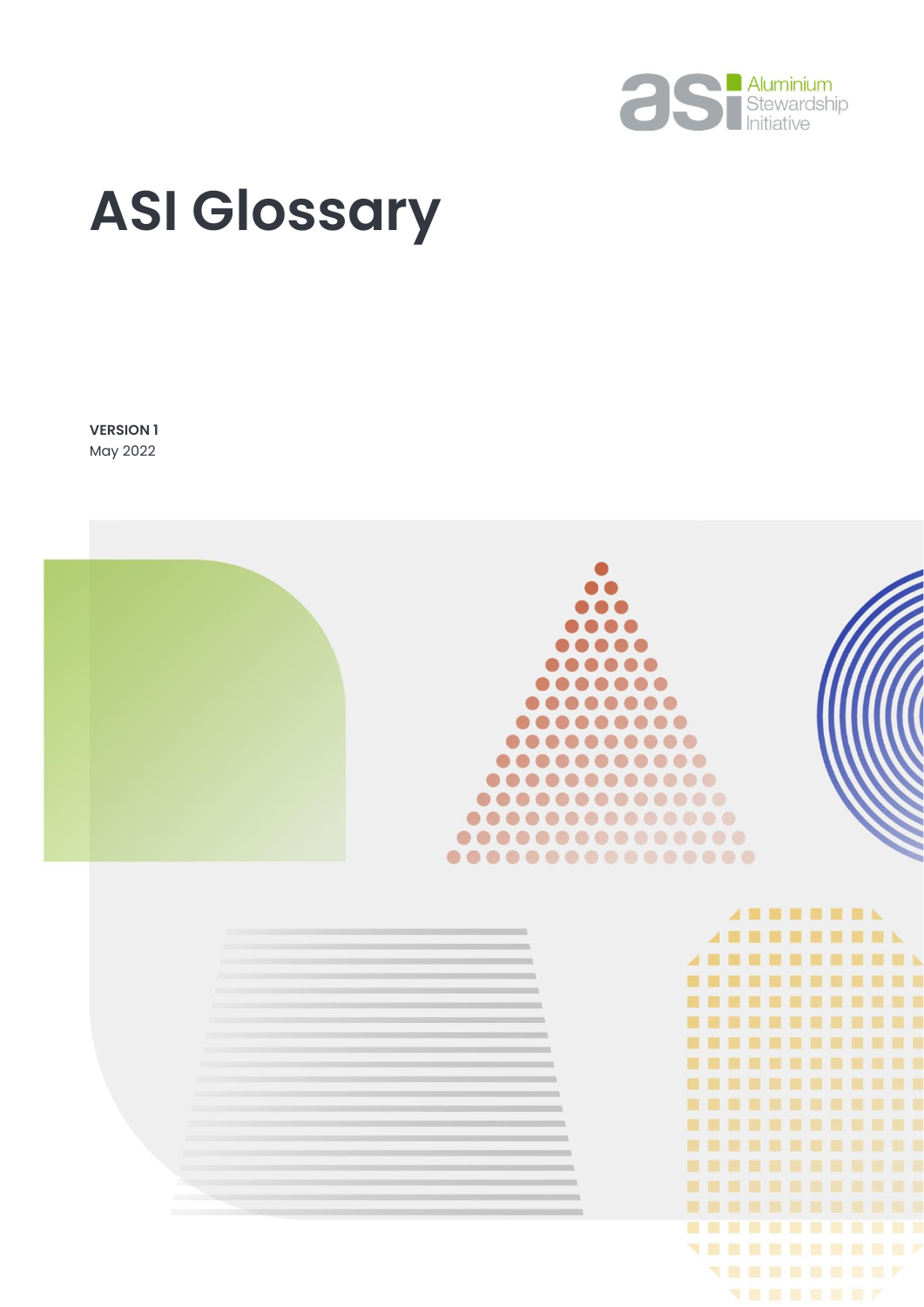

### **Aluminium Stewardship Initiative (ASI)**

ASI is a not-for-profit standards setting and certification organisation for the aluminium value chain.

Our vision is to maximise the contribution of aluminium to a sustainable society.

Our mission is to recognise and collaboratively foster responsible production, sourcing and stewardship of aluminium.

Our values include:

- Being inclusive in our work and decision making processes by promoting and enabling the participation of representatives in all relevant stakeholder groups.
- Encouraging uptake throughout the bauxite, alumina and aluminium value chain, from mine to downstream users.
- Advancing material stewardship as a shared responsibility in the lifecycle of aluminium from extraction, production, use and recycling.

#### **General Enquiries**

l

ASI welcomes questions and feedback on this document.

Email: [info@aluminium-stewardship.org](mailto:info@aluminium-stewardship.org) 

Telephone: +61 3 9857 8008

Mail: PO Box 4061, Balwyn East, VIC 3103, AUSTRALIA

Website: [www.aluminium-stewardship.org](http://www.aluminium-stewardship.org/)

#### **Disclaimer**

*This document does not intend to, nor does it, replace, contravene or otherwise alter the requirements of the ASI Constitution or any applicable national, state or local government laws, regulations or other requirements regarding the matters included herein. This document gives general guidance only and should not be regarded as a complete and authoritative statement on the subject matter contained herein. ASI documents are updated from time to time, and the version posted on the ASI website supersedes all other earlier versions.*

*Organisations that make ASI-related claims are each responsible for their own Compliance with Applicable Law, including laws and regulations related to labelling, advertisement, and consumer protection, and competition or antitrust laws, at all times. ASI does not accept liability for any violations of Applicable Law or any infringement of third-party rights (each a Breach) by other organisations, even where such Breach arises in relation to, or in reliance upon, any ASI Standard, document or other material, recommendation or directive issued by or on behalf of ASI. ASI gives no undertaking, representation or warranty that Compliance with an ASI Standard, document or other material, recommendation or directive issued by or on behalf of ASI will result in Compliance with any Applicable Law or will avoid any Breach from occurring.*

*The official language of ASI is English. ASI aims to make translations available in a range of languages and these will be posted on the ASI website. In the case of inconsistency between versions, reference shall default to the official language version.*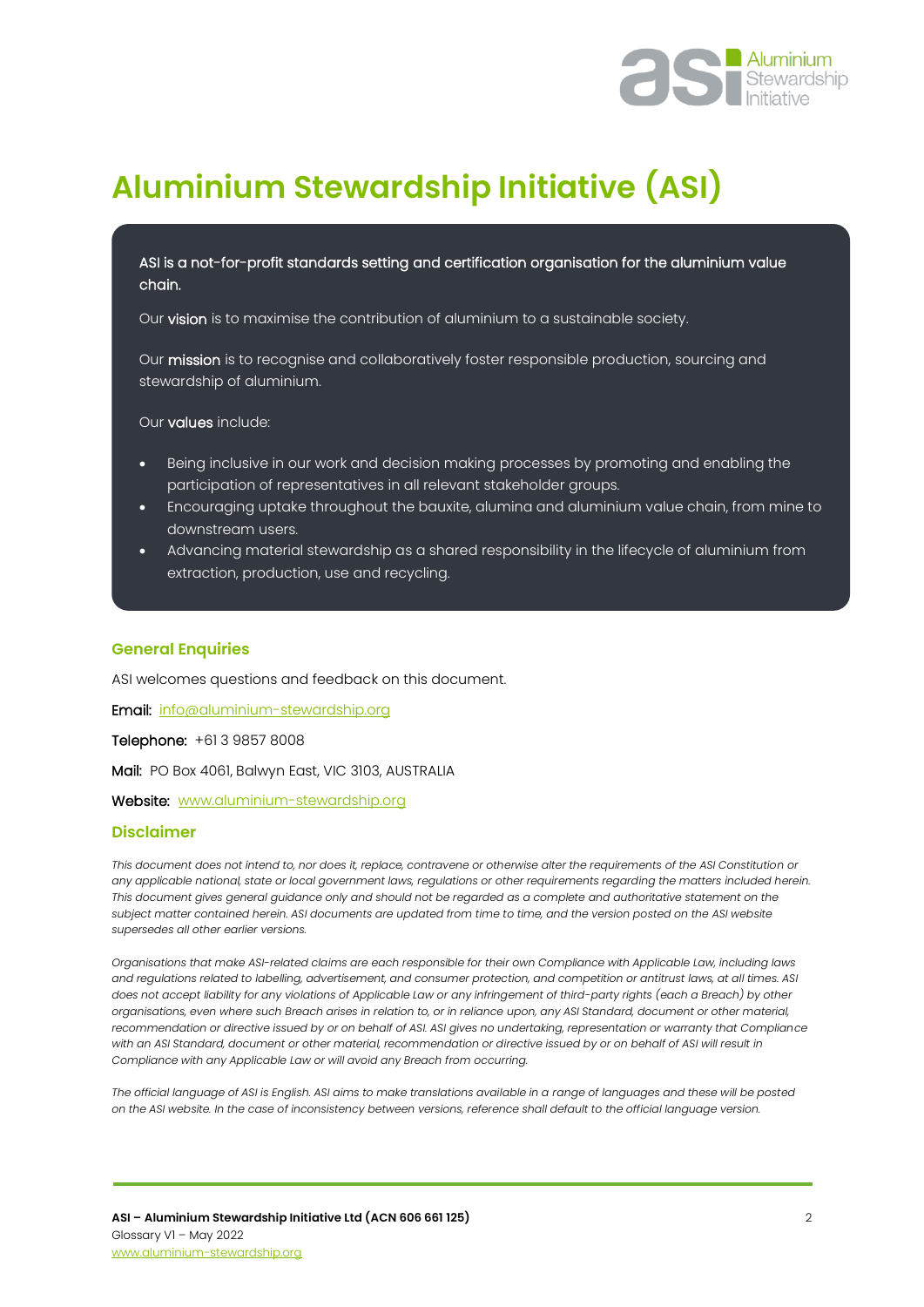

## **Glossary**

| Accreditation               | Recognition of an Auditor's competence to carry out Audits and                                                                                    |
|-----------------------------|---------------------------------------------------------------------------------------------------------------------------------------------------|
|                             | evaluate Conformance against an ASI Standard.                                                                                                     |
|                             |                                                                                                                                                   |
| <b>Accreditation Scope</b>  | The ASI Accreditation Scope defines the extent and boundaries that an                                                                             |
|                             | Accredited Auditor is permitted to conduct ASI Audits characterised by:                                                                           |
|                             |                                                                                                                                                   |
|                             | ASI Standards;                                                                                                                                    |
|                             | Countries or regions;<br>Aluminium value chain sectors;                                                                                           |
|                             | ٠<br>List of Auditors.                                                                                                                            |
|                             |                                                                                                                                                   |
| <b>Affected Populations</b> | Affected Populations and Organisations include:                                                                                                   |
| and Organisations           |                                                                                                                                                   |
|                             | Indigenous Peoples;<br>٠                                                                                                                          |
|                             | Local Communities;                                                                                                                                |
|                             | Other Rightsholders;<br>٠                                                                                                                         |
|                             | Stakeholders.                                                                                                                                     |
|                             |                                                                                                                                                   |
| <b>Alien Species</b>        | A species, subspecies or lower taxon, introduced outside its natural<br>past or present distribution; includes any part, gametes, seeds, eggs, or |
|                             | propagules of such species that might survive and subsequently                                                                                    |
|                             | reproduce. (Secretariat of the Convention on Biological Diversity, 2002)                                                                          |
|                             |                                                                                                                                                   |
| Alumina                     | A group of chemical compounds that comprise oxides of Aluminium in                                                                                |
|                             | hydrated and anhydrous forms, the products of refinement of Bauxite                                                                               |
|                             | ores. The main forms are Aluminium (III) oxide (Al2O3), an input to the                                                                           |
|                             | Aluminium Smelting process, and its precursor Aluminium hydroxide                                                                                 |
|                             | $(A(OH)3)$ - also known as Aluminium trihydrate or Alumina hydrate -                                                                              |
|                             | which is used in chemical applications and transformed, via a                                                                                     |
|                             | calcination process, into metallurgical grade Alumina.                                                                                            |
| Alumina Refining            | The process of extracting Alumina from Bauxite ore, generally by the                                                                              |
|                             | Bayer process.                                                                                                                                    |
|                             |                                                                                                                                                   |
| Aluminium                   | Aluminium is a chemical element with symbol Al and atomic number 13.                                                                              |
|                             | It is a silvery-white, soft, nonmagnetic, ductile metal. Aluminium is the                                                                         |
|                             | third most abundant element, and the most abundant metal in the                                                                                   |
|                             | Earth's crust. It can be pure or alloyed with other metals (Mg, Si, Mn, Cu,                                                                       |
|                             | Zn, Fe, Cr and others).                                                                                                                           |
|                             |                                                                                                                                                   |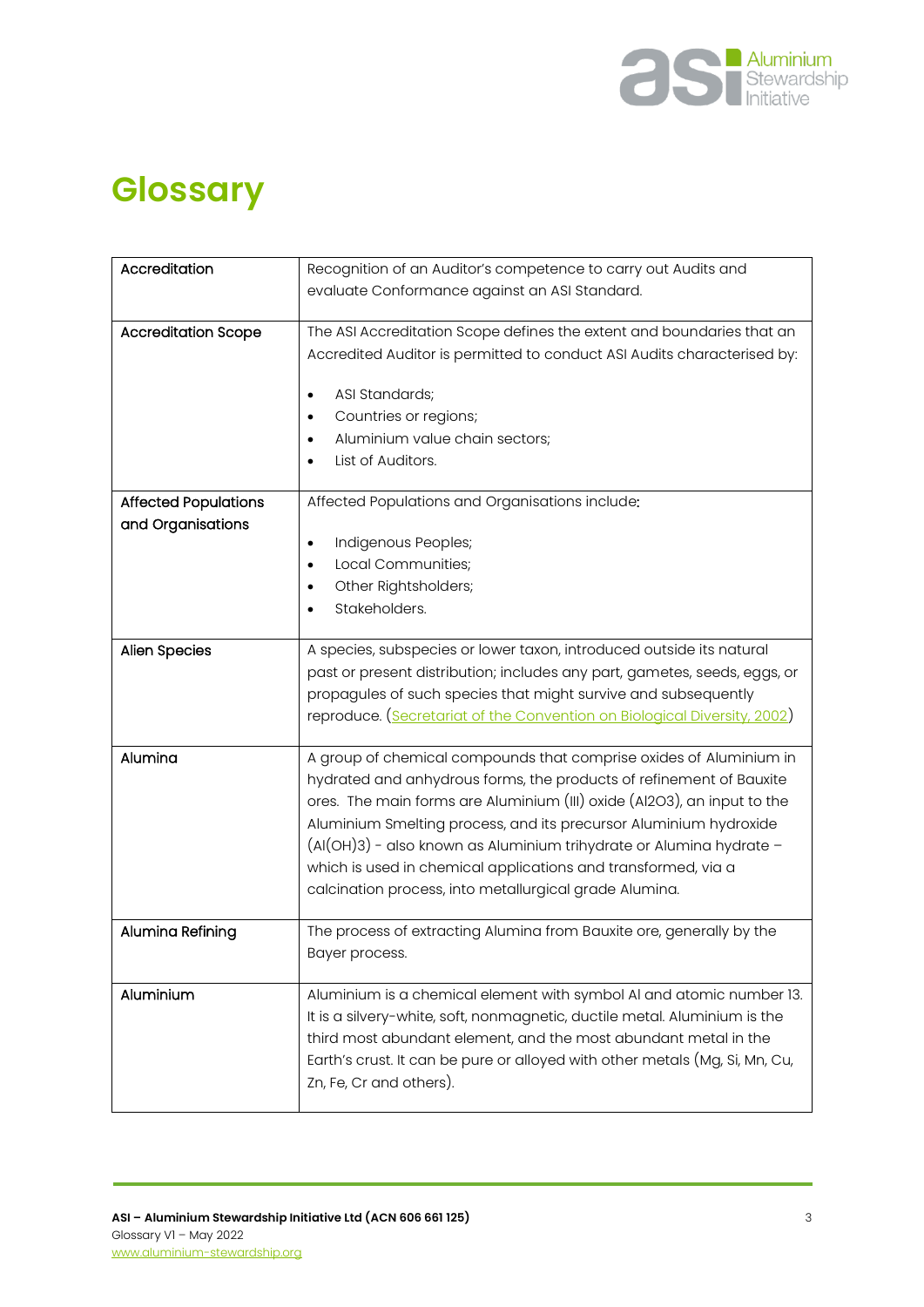

|                                   | In ASI documents, the raw materials used to produce the metal (Bauxite<br>ore and Alumina) as well as Aluminium alloys may be referred to as<br>Aluminium in its generic meaning. ASI covers metallic Aluminium, which<br>can include both Cold metal and Liquid metal, as well as cast products<br>and not other forms of chemical compounds that may contain<br>Aluminium.                                                                                                                                                |
|-----------------------------------|-----------------------------------------------------------------------------------------------------------------------------------------------------------------------------------------------------------------------------------------------------------------------------------------------------------------------------------------------------------------------------------------------------------------------------------------------------------------------------------------------------------------------------|
| <b>Aluminium Process</b><br>Scrap | Material containing Aluminium that is diverted from the waste stream<br>from a manufacturing process or similar. (Adapted from ISO14021:2016)                                                                                                                                                                                                                                                                                                                                                                               |
|                                   | Note that the material may not necessarily be regulatory waste in any<br>location that it is produced. Note that Aluminium Process Scrap can be<br>considered Pre-Consumer Scrap under the ASI Chain of Custody<br>Standard if the material has not been intentionally produced, is unfit for<br>end-use and is not capable of being re-used in the same process that<br>generated it.                                                                                                                                      |
| Aluminium Re-<br>Melting/Refining | Processes for recycling Aluminium Process Scrap and used Aluminium<br>products, which may include processes to improve the quality of<br>secondary Aluminium by removing unwanted elements or impurities.                                                                                                                                                                                                                                                                                                                   |
| <b>Aluminium Smelting</b>         | The process of extracting Aluminium from its oxide, Alumina, generally<br>by the Hall-Héroult process.                                                                                                                                                                                                                                                                                                                                                                                                                      |
| Applicable Law                    | The relevant international and/or national and/or state and/or local<br>laws of the country or countries where the Entity operates. This may<br>include, but is not restricted to, acts, regulations and statutory Policies.<br>Where a conflict arises between Applicable Law and the requirements<br>of the ASI Standards, the Entity should comply with the higher standard<br>except where this would result in a violation of Applicable Law.<br>(Adapted from Responsible Jewellery Council - Code of Practices 2013) |
| Area of Influence                 | Encompasses, as appropriate, areas likely to be affected by:<br>(a) an Entity's activities and Facilities, and/or impacts from unplanned<br>but predictable developments that may occur later or at a different<br>location, and/or indirect project impacts on Biodiversity or on<br>Ecosystem Services upon which affected Communities' livelihoods are<br>dependent;                                                                                                                                                     |
|                                   | (b) Associated Facilities, which are facilities not Controlled by the Entity<br>but that would not have otherwise been constructed or expanded and<br>without which the Entity's activities would not be viable;                                                                                                                                                                                                                                                                                                            |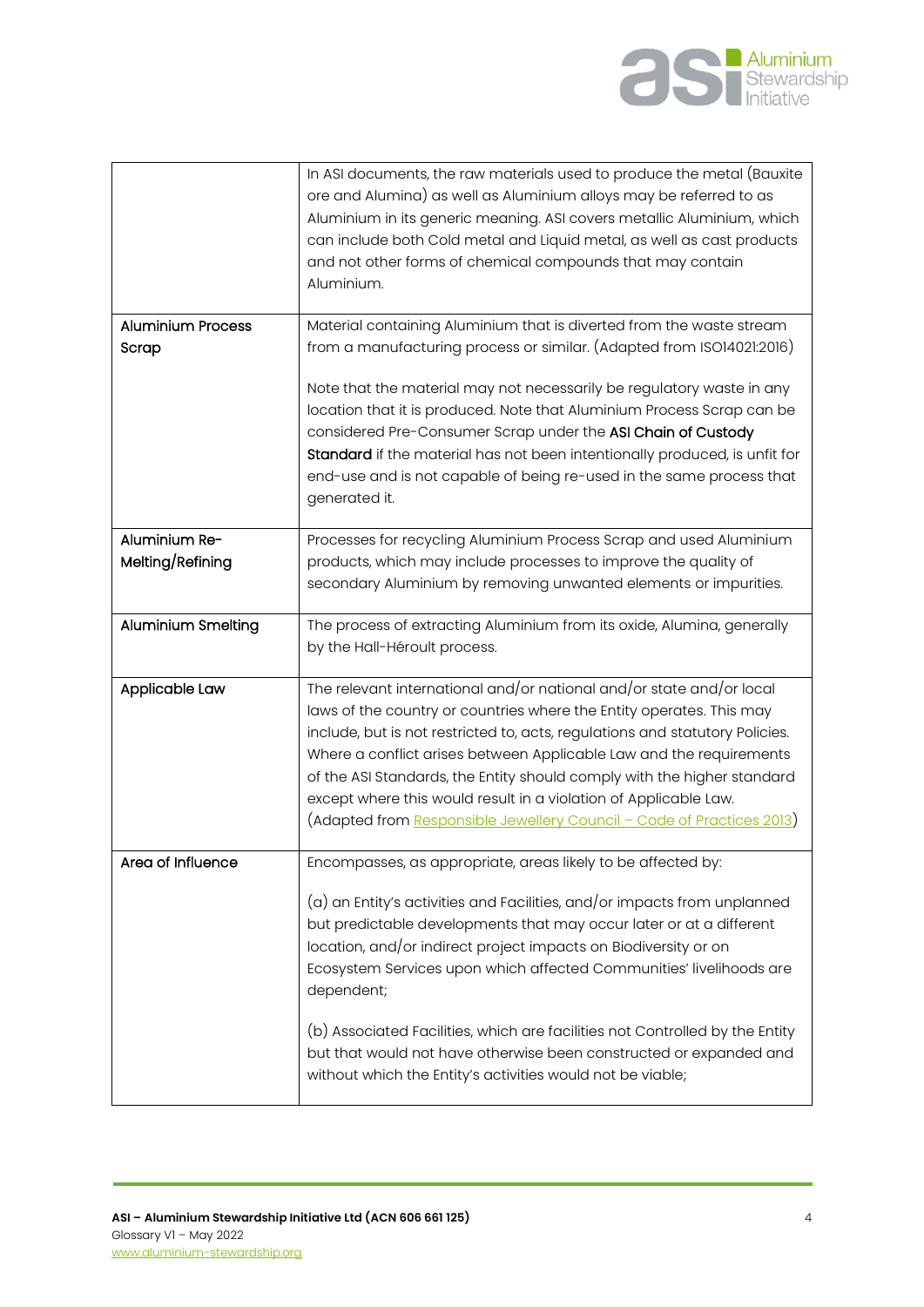

| (c) cumulative impacts that result from the incremental impact, on                                                                              |
|-------------------------------------------------------------------------------------------------------------------------------------------------|
| areas or resources used or directly impacted by the Entity's activities,                                                                        |
| from other existing, planned or reasonably defined developments at<br>the time the risks and impacts identification process is conducted.       |
|                                                                                                                                                 |
| Examples for $(a)$ include the project's sites, the airshed and watershed,                                                                      |
| or transport corridors, and indirect impacts include power transmission                                                                         |
| corridors, pipelines, canals, tunnels, relocation and access roads,                                                                             |
| borrow and disposal areas, construction camps, and contaminated                                                                                 |
| land (e.g., soil, groundwater, surface water, and sediments).                                                                                   |
| For (b), examples of Associated Facilities may include ports, dams,                                                                             |
| railways, roads, captive power plants or transmission lines, pipelines,                                                                         |
| utilities, warehouses, and logistics terminals.                                                                                                 |
| For $(c)$ , cumulative impacts are typically those impacts which in                                                                             |
| isolation may be considered small and/or incremental, however over                                                                              |
| time are recognised as important on the basis of scientific concerns                                                                            |
| and/or concerns from Affected Populations and Organisations, as the                                                                             |
| accrual of these small/incremental impacts leads to a significant                                                                               |
| impact/s over time.                                                                                                                             |
| Examples of cumulative impacts include: incremental contribution of                                                                             |
| gaseous emissions to an airshed; reduction of water flows in a                                                                                  |
| watershed due to multiple withdrawals; increases in sediment loads to                                                                           |
| a watershed; interference with migratory routes or wildlife movement;<br>or more traffic congestion and accidents due to increases in vehicular |
| traffic on Community roadways. (Adapted from International Finance                                                                              |
| Corporation (IFC) Performance Standard 1 - Guidance Notes)                                                                                      |
| Notes:                                                                                                                                          |
|                                                                                                                                                 |
| 'Area of Influence' is referenced in 7.1 (Water Stewardship), 8.1                                                                               |
| (Biodiversity) and 9.5 (Cultural and Sacred Heritage), in relation to                                                                           |
| the Entity assessing impacts and managing risks in these areas for                                                                              |
| a given Certification Scope<br>Some activities and related impacts/risks in an Area of Influence                                                |
| ٠<br>may not be under the Control of the Entity. However, where required                                                                        |
| by these Criteria, these impacts and risks shall still be assessed by                                                                           |
| the Entity and, wherever practicable, mitigation measures and/or                                                                                |
| controls should be put in place                                                                                                                 |
| Associated Facilities which are part of an Entity's Area of Influence<br>$\bullet$                                                              |
| but not under the Entity's Control are not part of the Certification                                                                            |
| Scope. In other words, the activities and related impacts/risks of                                                                              |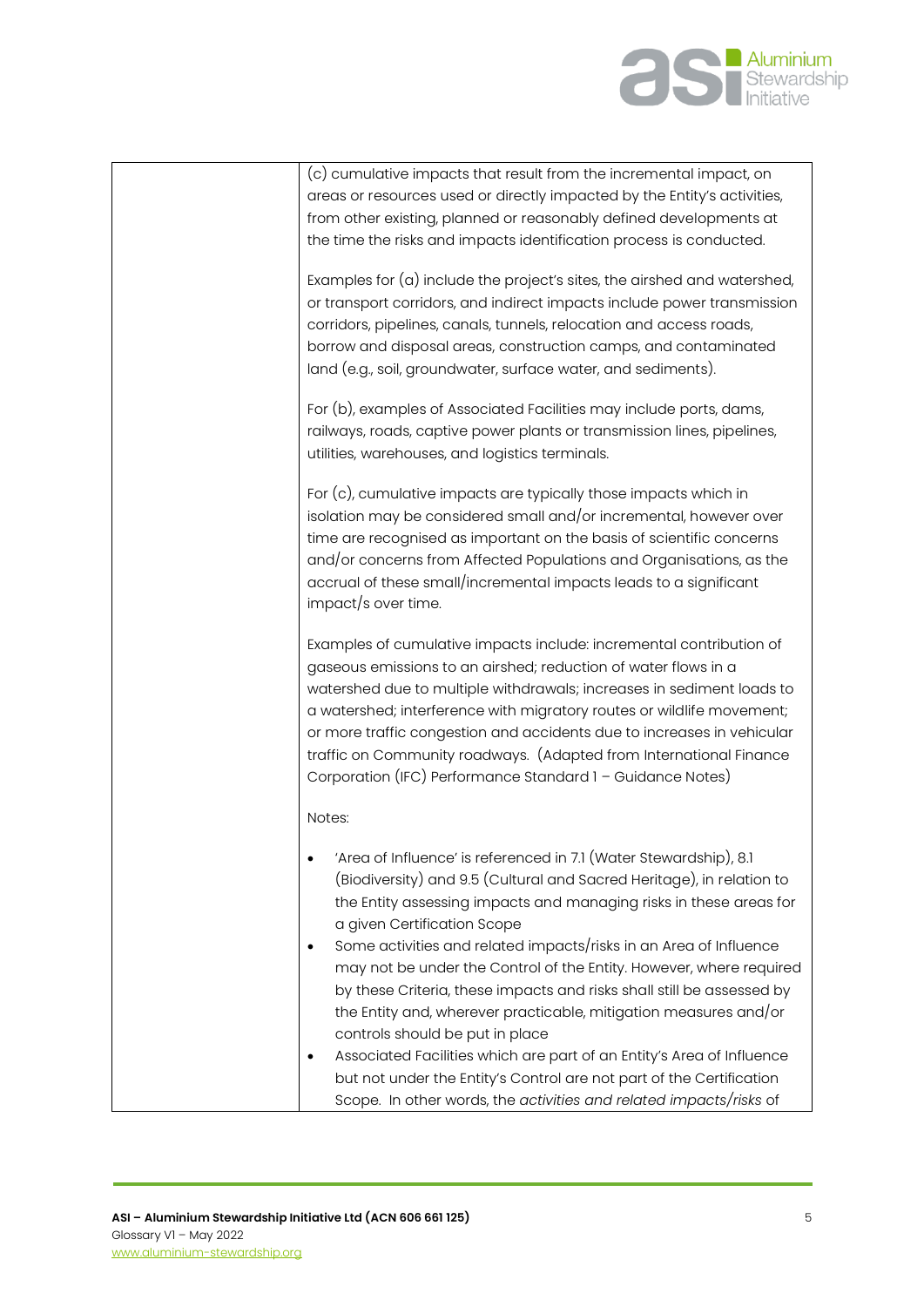

|                                | Associated Facilities which are not under the Entity's Control are not                                                                            |
|--------------------------------|---------------------------------------------------------------------------------------------------------------------------------------------------|
|                                | factored into determining the Entity's Conformance.                                                                                               |
|                                | See also 'Associated Facilities'.                                                                                                                 |
| Areas of High                  | Areas that are recognised as being important for Biodiversity features                                                                            |
| <b>Biodiversity Value</b>      | by a number of governmental and non-governmental organisations.                                                                                   |
|                                | They are typically sites that contribute significantly to the global<br>persistence of Biodiversity on land, in water or on the seas, and include |
|                                | habitats that are a priority for conservation (often defined in National                                                                          |
|                                | Biodiversity Strategies and Action Plans prepared under the UN                                                                                    |
|                                | 'Convention on Biological Diversity'). The following are examples of                                                                              |
|                                | internationally recognised approaches and standards that identify<br>areas of high Biodiversity value: Key Biodiversity Areas and High            |
|                                | <b>Conservation Value Areas.</b>                                                                                                                  |
|                                |                                                                                                                                                   |
| <b>ASI</b>                     | Aluminium Stewardship Initiative Ltd.                                                                                                             |
| <b>ASI Accreditation</b>       | A recognition by ASI of the necessary competence to carry out ASI                                                                                 |
|                                | Audits.                                                                                                                                           |
| <b>ASI Accredited Auditor</b>  | A qualified person individually accredited by ASI who conducts ASI                                                                                |
| (Auditor)                      | Audits on behalf of and under the responsibility of an ASI Accredited                                                                             |
|                                | Auditing Firm.                                                                                                                                    |
| <b>ASI Accredited Auditing</b> | A Conformity Assessment Body meeting ASI's objective selection                                                                                    |
| Firm                           | criteria and accredited to carry out ASI Audits.                                                                                                  |
| <b>ASI Alumina</b>             | Alumina from a CoC Certified Entity that is produced and transferred in                                                                           |
|                                | accordance with the ASI CoC Standard.                                                                                                             |
| <b>ASI Aluminium</b>           | Aluminium from a CoC Certified Entity that is produced and transferred                                                                            |
|                                | in accordance with the ASI CoC Standard.                                                                                                          |
|                                |                                                                                                                                                   |
| <b>ASI Bauxite</b>             | Bauxite from a CoC Certified Entity that is produced and transferred in<br>accordance with the ASI CoC Standard.                                  |
|                                |                                                                                                                                                   |
| <b>ASI Complaints</b>          | An ASI document that aims to ensure the fair, timely and objective                                                                                |
| Mechanism                      | resolution of complaints relating to ASI's Standards setting processes,                                                                           |
|                                | Certification program, Auditor conduct and ASI Policies and Procedures.<br>Available at:                                                          |
|                                |                                                                                                                                                   |
|                                | http://aluminium-stewardship.org/asi-complaints-mechanism/                                                                                        |
|                                |                                                                                                                                                   |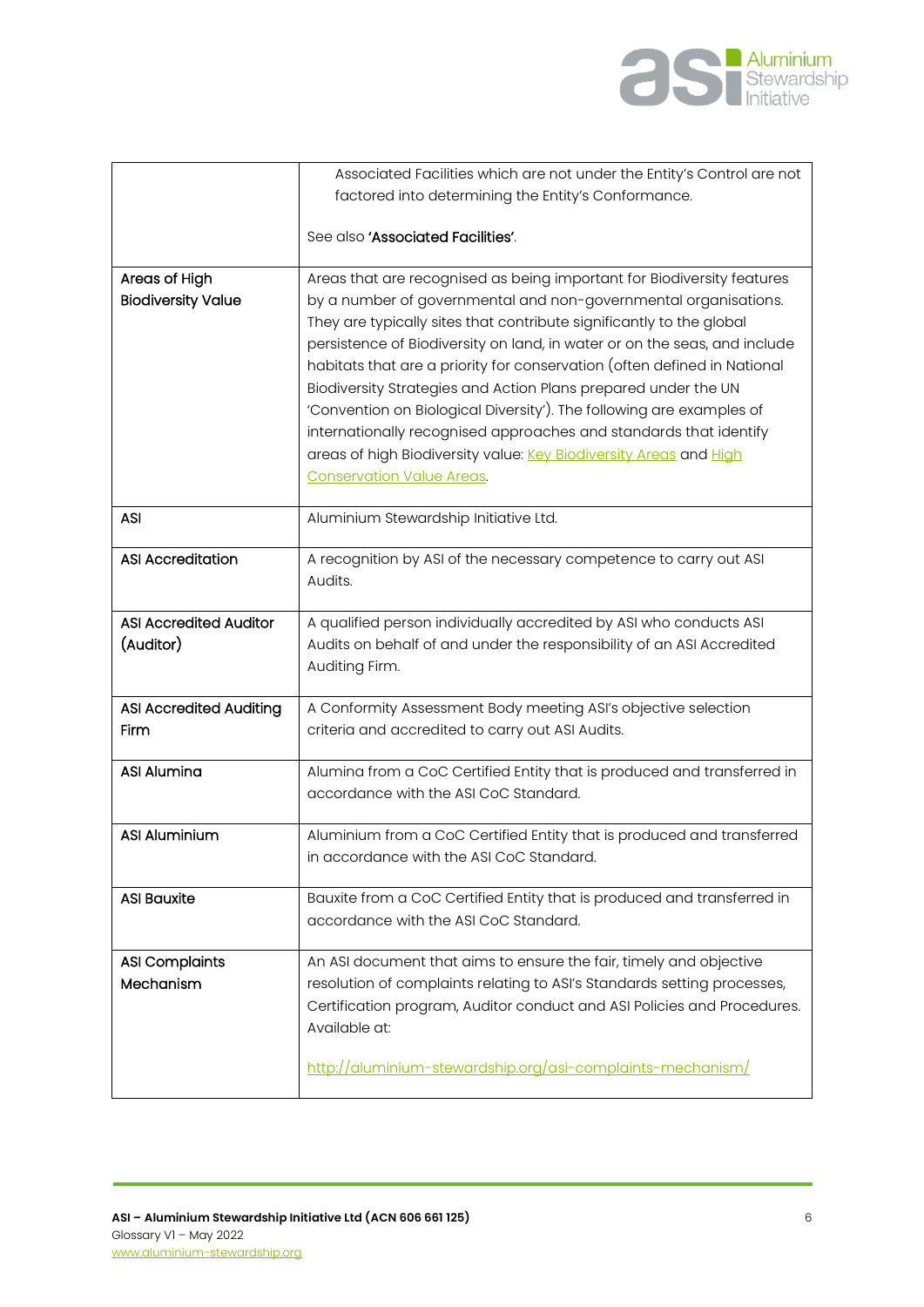

| <b>ASI Member</b>                       | An Entity or group of Entities that is a current Member of one of ASI's six                                                                                                                                                                                                                                   |
|-----------------------------------------|---------------------------------------------------------------------------------------------------------------------------------------------------------------------------------------------------------------------------------------------------------------------------------------------------------------|
|                                         | membership classes:                                                                                                                                                                                                                                                                                           |
|                                         | Production and Transformation (eligible for ASI Certification)<br>٠<br>Industrial Users (eligible for ASI Certification)<br>٠<br>Civil Society<br>Downstream Supporters<br>٠<br>Associations<br><b>General Supporters</b>                                                                                     |
|                                         | The use of the term 'Member' in the Performance Standard means an<br>ASI Member in the 'Production and Transformation' or 'Industrial Users'<br>classes.                                                                                                                                                      |
| <b>ASI Audit</b>                        | Systematic, independent and documented process for obtaining and<br>assessing Objective Evidence to determine the extent to which the<br>requirements for ASI Certification are fulfilled by an ASI Member. Audit<br>types include Certification Audits, Surveillance Audits and Re-<br>Certification Audits. |
| <b>ASI Certification</b><br>(Certified) | An attestation issued by ASI, based on the results of an Audit by an ASI<br>Accredited Auditor, that the required level of Conformance has been<br>achieved against the applicable ASI Standard and for the documented<br>Certification Scope.                                                                |
| <b>ASI Secretariat</b>                  | Individuals employed or contracted by ASI to carry out Secretariat<br>functions for the organisation. This includes responsibility for<br>implementation of the ASI assurance system, including the Oversight<br>Mechanism as noted.                                                                          |
| <b>ASI Standards</b>                    | Includes the ASI Performance Standard and ASI Chain of Custody<br>Standard.<br>See also 'Standard'.                                                                                                                                                                                                           |
| <b>Associated Facilities</b>            | Facilities that may or may not be funded as part of the project (funding                                                                                                                                                                                                                                      |
|                                         | may be provided separately by a client or a third party including the<br>government), and whose viability and existence depend exclusively on<br>the project and whose goods or services are essential for the<br>successful operation of the project.                                                        |
|                                         | See also 'Area of Influence'.                                                                                                                                                                                                                                                                                 |
| Associations                            | An ASI membership class that is open to industry and other trade<br>associations that represent commercial interests in any part of the                                                                                                                                                                       |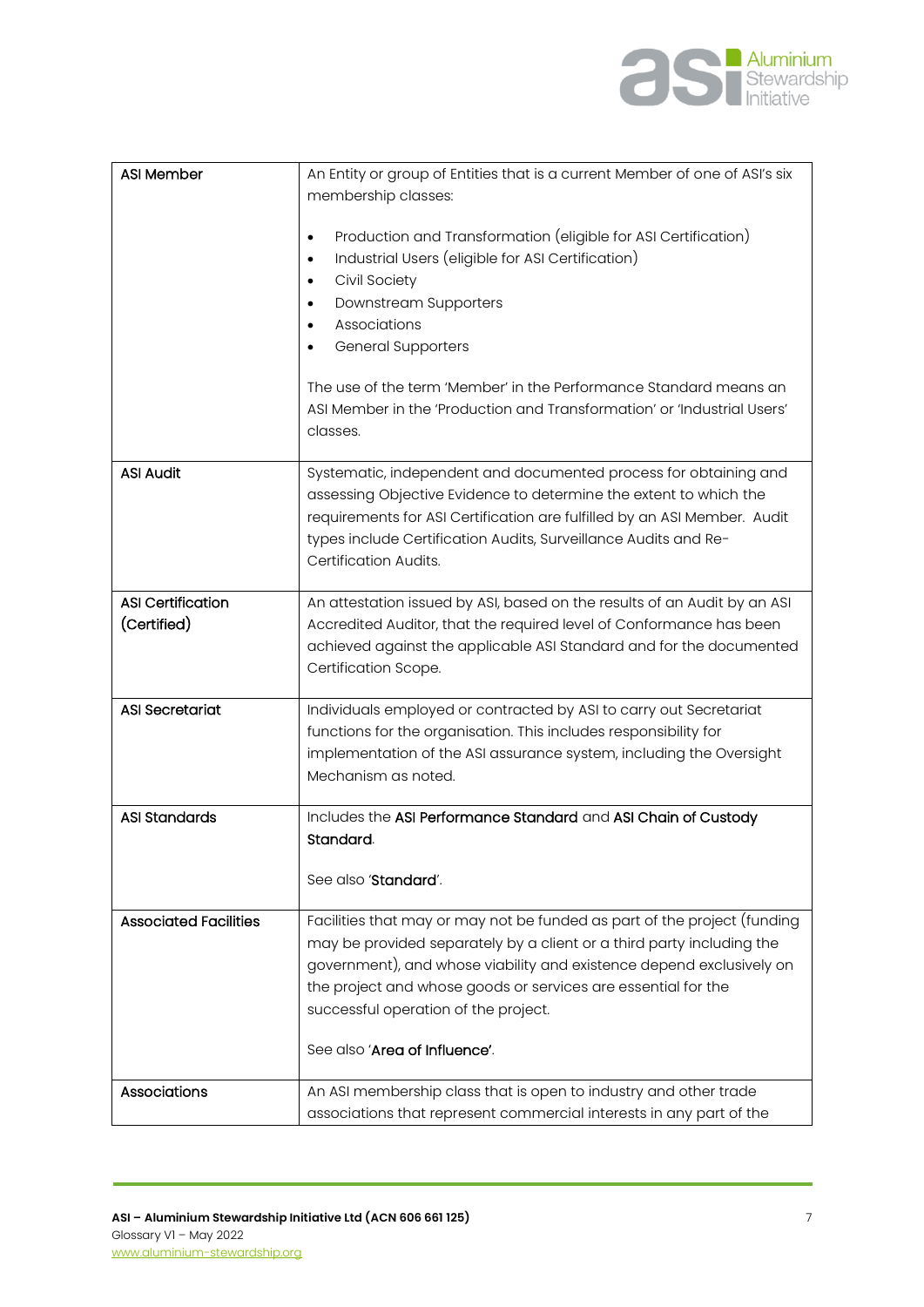

|                               | Aluminium value chain, such as Aluminium associations, green building                                                                                                                                                                                                                           |
|-------------------------------|-------------------------------------------------------------------------------------------------------------------------------------------------------------------------------------------------------------------------------------------------------------------------------------------------|
|                               | councils, and downstream sector associations.                                                                                                                                                                                                                                                   |
| <b>Assurance Manual</b>       | Instructions for Members and Auditors on how to carry out Self                                                                                                                                                                                                                                  |
|                               | Assessments and Audits.                                                                                                                                                                                                                                                                         |
| Audit                         | See ASI Audit.                                                                                                                                                                                                                                                                                  |
| Audit Plan                    | A plan, developed by an Auditor to outline what of the Member's<br>Facilities and Business Activities within the documented Certification<br>Scope will be reviewed, by whom, and when, and nominates which<br>Member personnel should be involved.                                             |
| <b>Audit Report</b>           | Report on the Audit generated by the ASI Accredited Auditing Firm and<br>submitted to the ASI Member and to ASI via the ASI Assurance Platform,<br>elementAl.                                                                                                                                   |
| <b>Audit Scope</b>            | The Audit Scope is defined by Auditors and includes a selection of<br>Facilities, Business Activities within the Member's Certification Scope,<br>and a selection of Criteria considered to be the most relevant, taking<br>into account the nature, scale and impact of the Member's Business. |
| <b>Audit Team</b>             | One or more ASI Accredited Auditors conducting an ASI Audit,<br>supported if needed by Technical Experts.                                                                                                                                                                                       |
| Auditor                       | See ASI Accredited Auditor.                                                                                                                                                                                                                                                                     |
| B <sub>2</sub> D <sub>S</sub> | "Beyond Two Degree Scenario" according to the International<br>Aluminium Institute for aluminium sector GHG emissions.                                                                                                                                                                          |
| <b>Baseline Conditions</b>    | The environmental and social conditions that exist prior to the<br>development of a New Project or Major Change.                                                                                                                                                                                |
| <b>BAU</b>                    | Business as Usual.                                                                                                                                                                                                                                                                              |
| <b>Bauxite</b>                | Mined ore used to produce Alumina and Aluminium metal. It consists<br>largely of hydrated Alumina with variable proportions of iron oxides. This<br>includes Bauxite, nepheline and Aluminium oxides containing minerals<br>and materials.                                                      |
| <b>Bauxite Mining</b>         | Extraction of Bauxite from the earth for commercial purposes.                                                                                                                                                                                                                                   |
| <b>Bauxite Residue</b>        | A residual waste generated in the Bayer process for Alumina Refining<br>from Bauxite ore. It is mainly composed of iron oxides, titanium oxide,<br>silicon oxide and undissolved Alumina, together with a wide range of                                                                         |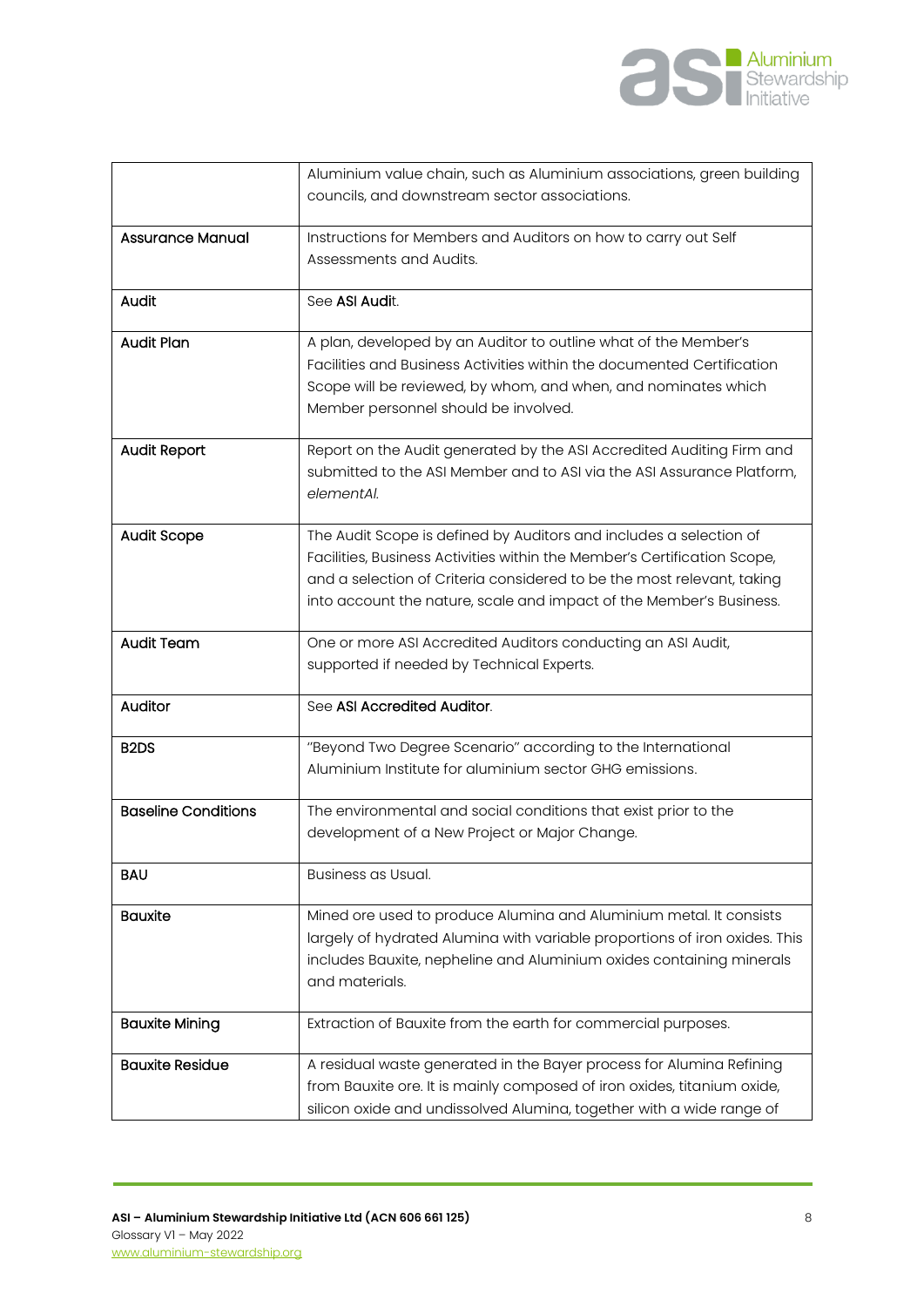

|                                 | other oxides which will vary according to the country of origin of the<br>Bauxite. (Adapted from IAI (2022) Bauxite Residue Management<br><u>Guidance</u> )) |
|---------------------------------|--------------------------------------------------------------------------------------------------------------------------------------------------------------|
| Below 1.5°C Warming             | A global GHG Emissions scenario for the Aluminium sector to mid                                                                                              |
| Scenario                        | century that is aligned with total economy anthropogenic emissions                                                                                           |
|                                 | reduction required to limit global average temperature change to 1.5oC<br>above pre-industrial levels.                                                       |
| Biodiversity                    | The variability among living organisms from all sources including, inter                                                                                     |
|                                 | alia, terrestrial, marine and other aquatic ecosystems and the                                                                                               |
|                                 |                                                                                                                                                              |
|                                 | ecological complexes of which they are part: this includes diversity                                                                                         |
|                                 | within species, between species and of ecosystems. (Convention on                                                                                            |
|                                 | Biological Diversity)                                                                                                                                        |
|                                 |                                                                                                                                                              |
| <b>Biodiversity Action Plan</b> | A plan to conserve or enhance Biodiversity.                                                                                                                  |
|                                 | The Biodiversity Action Plan describes the composite of actions and a                                                                                        |
|                                 |                                                                                                                                                              |
|                                 | rationale for how the project's mitigation strategy will achieve net gain                                                                                    |
|                                 | (or no net loss), the approach for how the mitigation hierarchy will be                                                                                      |
|                                 | followed, and the                                                                                                                                            |
|                                 | roles and responsibilities for internal staff and external partners. (from                                                                                   |
|                                 |                                                                                                                                                              |
|                                 | IFC Guidance Note 6: Biodiversity Conservation and Sustainable                                                                                               |
|                                 | Management of Living Natural Resources, GN91)                                                                                                                |
| <b>Biodiversity Mitigation</b>  | A tool which aims to help manage Biodiversity risk and is commonly                                                                                           |
| Hierarchy                       | applied in Environmental Impact Assessments (EIAs). It includes a                                                                                            |
|                                 | hierarchy of steps: Avoidance, Minimisation, Rehabilitation, Restoration                                                                                     |
|                                 |                                                                                                                                                              |
|                                 | and Offset. (Adapted from Business Biodiversity and Offsets                                                                                                  |
|                                 | Programme (BBOP) & United Nations Environment Programme (UNEP)                                                                                               |
|                                 | <b>Finance Initiative, 2010)</b>                                                                                                                             |
| <b>Bribery</b>                  | The offering, promising, giving, accepting or soliciting of an advantage                                                                                     |
|                                 | as an inducement for an action which is illegal, unethical or a breach of                                                                                    |
|                                 |                                                                                                                                                              |
|                                 | trust. Inducements can take the form of gifts, loans, fees, rewards or                                                                                       |
|                                 | other advantages (taxes, services, donations, favours etc.). (Adapted                                                                                        |
|                                 | from Transparency International Anti-Corruption Glossary)                                                                                                    |
| <b>Business</b>                 | An organisation or Business under the Control of a Member that is                                                                                            |
|                                 |                                                                                                                                                              |
|                                 | commercially involved in the Aluminium supply chain.                                                                                                         |
|                                 |                                                                                                                                                              |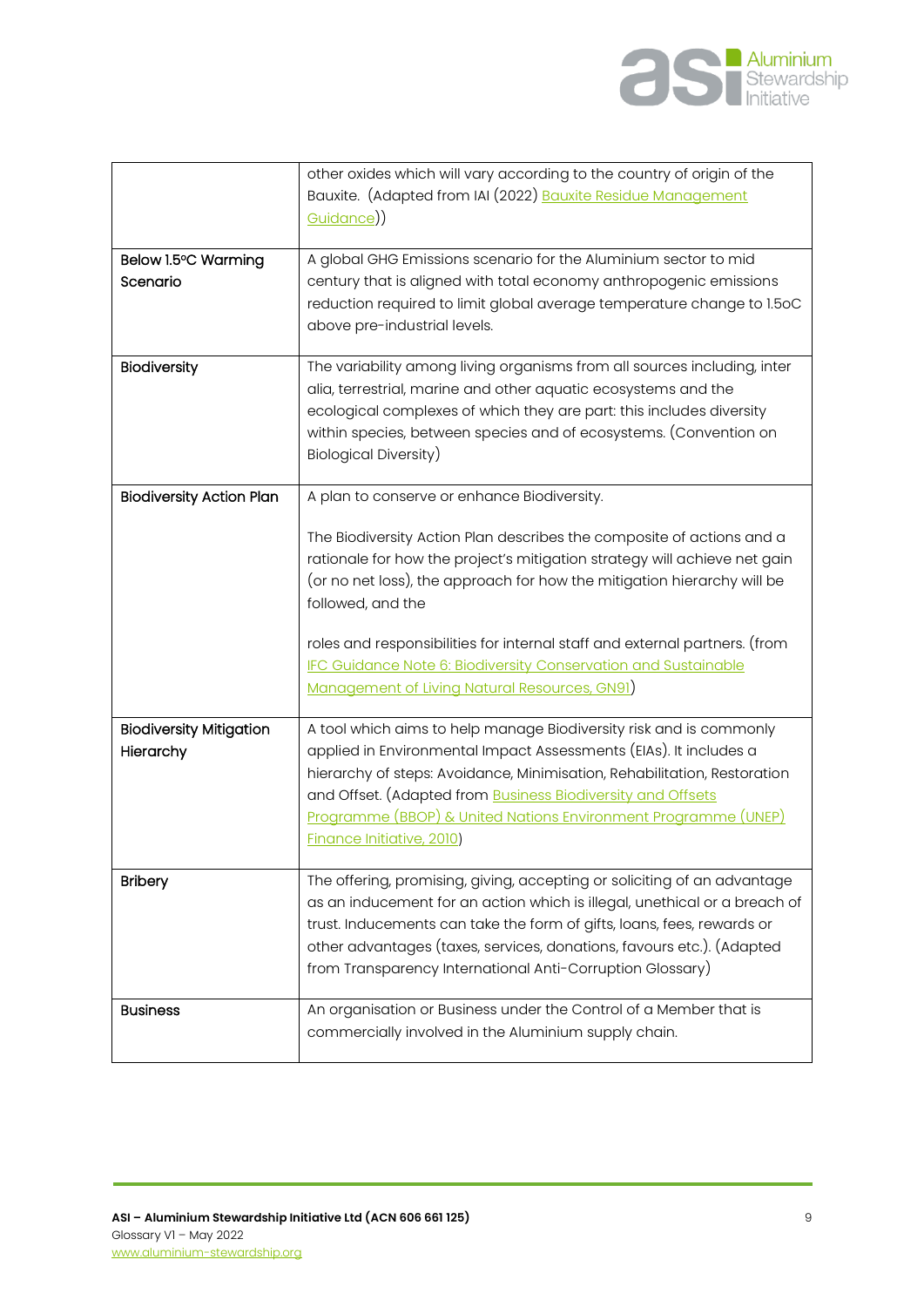

| <b>Business Activity</b><br>CAB | A task, role, function or service relating to performance within the<br>Member's defined Certification Scope. Business Activities may or may<br>not be performed at a Facility within the Certification Scope.<br>see 'Conformity Assessment Body'.                                                                                                                                                        |
|---------------------------------|------------------------------------------------------------------------------------------------------------------------------------------------------------------------------------------------------------------------------------------------------------------------------------------------------------------------------------------------------------------------------------------------------------|
| <b>CAHRAS</b>                   | See 'Conflict-Affected and High-Risk Areas'.                                                                                                                                                                                                                                                                                                                                                               |
| Casthouse (Casting)             | Where molten Aluminium in furnaces, usually sourced as Liquid Metal,<br>Cold Metal and/or other alloying metals, is cast into specific Casthouse<br>Products to meet customer specifications or supplied to a customer as<br>Liquid Metal.                                                                                                                                                                 |
| <b>Casthouse Products</b>       | Aluminium or its alloys in forms that include ingots, slabs, bars, billets,<br>wire rod or other speciality products and which have a physical stamp<br>or marking on or with the product that identifies the producing<br>Casthouse and a unique identification number.                                                                                                                                   |
| Certification (Certified)       | See 'ASI Certification'                                                                                                                                                                                                                                                                                                                                                                                    |
| <b>Certification Audit</b>      | A Certification Audit comprises the following:<br>A preliminary desktop review of a Member's Self Assessment and<br>٠<br>other related information;<br>Development of an Audit Plan to identify the relevant Facilities and<br>٠<br>Business Activities to visit and assess;<br>Verification of Conformance through implementing the Audit Plan;<br>Preparation of an Audit Report for the Member and ASI. |
| <b>Certification Period</b>     | The period of time that Certification is valid, after which time the<br>Certification must be renewed through a Re-Certification Audit or new<br>Certification Audit. Certification Periods are for one year or three years<br>duration, depending on the findings of the Certification Audit.                                                                                                             |
| <b>Certification Scope</b>      | The Certification Scope is defined by the Member and sets out what<br>parts of a Business, Facilities and/or Business Activities are covered by<br>an ASI Certification.                                                                                                                                                                                                                                   |
| <b>Certification Status</b>     | A Member's Certification Status is determined based on the outcome of<br>an ASI Audit. A Members Certification Status may be not Certified, full<br>Certification of Provisional Certification.                                                                                                                                                                                                            |
| Certified                       | ASI Certification that is currently valid.                                                                                                                                                                                                                                                                                                                                                                 |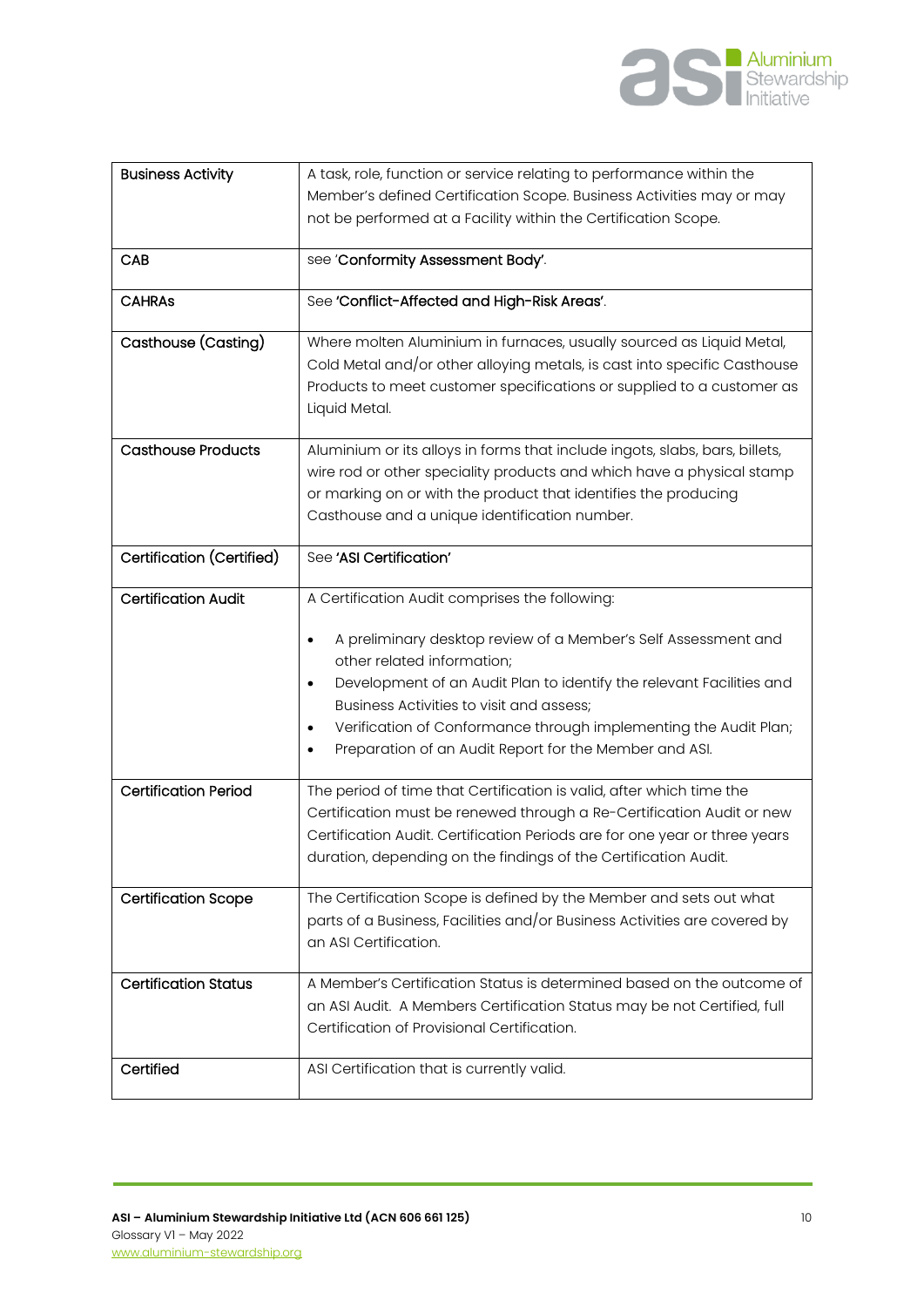

| Chain of Custody            | The documented sequence of Custody that occurs when CoC Material<br>is transferred from one Facility and/or Entity to another along the<br>supply chain.                                                                                                                                                                                                                                                                                                                                                                                                                                                                                                                                                                                                                                                                                                                                                                                                                                                                                                                                                                                                                                                                                            |
|-----------------------------|-----------------------------------------------------------------------------------------------------------------------------------------------------------------------------------------------------------------------------------------------------------------------------------------------------------------------------------------------------------------------------------------------------------------------------------------------------------------------------------------------------------------------------------------------------------------------------------------------------------------------------------------------------------------------------------------------------------------------------------------------------------------------------------------------------------------------------------------------------------------------------------------------------------------------------------------------------------------------------------------------------------------------------------------------------------------------------------------------------------------------------------------------------------------------------------------------------------------------------------------------------|
| <b>Child Labour</b>         | Work that deprives children of their childhood, their potential and their<br>dignity, and that is mentally, physically, socially or morally dangerous<br>and harmful to their development. It is work that interferes with their<br>schooling by depriving them of the opportunity to attend school,<br>obliging them to leave school prematurely, or requiring them to<br>attempt to combine school attendance with excessively long and<br>heavy work. (Adapted from International Labour Organisation - What is<br>Child Labour)                                                                                                                                                                                                                                                                                                                                                                                                                                                                                                                                                                                                                                                                                                                 |
| Circular Economy (CE)       | A Circular Economy is one that is restorative and regenerative by<br>design and aims to keep Products, components and materials at their<br>highest utility and value at all times, distinguishing between technical<br>and biological cycles. A Circular Economy addresses mounting<br>resource-related challenges for Business and economies, and could<br>generate growth, create jobs, and reduce environmental impacts,<br>including carbon emissions. A Circular Economy is based on the<br>principles of designing out Waste and pollution, keeping products and<br>materials in use, and regenerating natural systems. (Ellen Macarthur<br><b>Foundation, 2015)</b> Key applications for Circular Economy are that Waste<br>generation and material inputs are minimised through eco-design,<br>recycling and re-using of Products, thus transitioning from a linear<br>(take-make-consume-dispose) approach to a Circular Economy that<br>respects planetary boundaries. Circular Economy principles are<br>increasingly embedded into broader national or international Policy<br>settings. With high End of Life recycling rates in many countries and<br>Product segments, Aluminium can be a key contributor to a Circular<br>Economy. |
| <b>Civil Society Member</b> | An ASI membership class that is open to not-for-profit organisations<br>serving the public interest, such as environmental and human rights<br>NGOs, labour organisations, Indigenous Peoples and community-based<br>organisations, at either an international, regional, national or local level.                                                                                                                                                                                                                                                                                                                                                                                                                                                                                                                                                                                                                                                                                                                                                                                                                                                                                                                                                  |
| Closed-Loop Recycling       | Pre-Consumer Scrap that was designated Eligible Scrap and can be<br>traced from a Facility in the Entity's Certification Scope through to an<br>uncertified Facility and back to a Facility within the Entity's Certification<br>Scope.                                                                                                                                                                                                                                                                                                                                                                                                                                                                                                                                                                                                                                                                                                                                                                                                                                                                                                                                                                                                             |
| CoC                         | Chain of Custody.                                                                                                                                                                                                                                                                                                                                                                                                                                                                                                                                                                                                                                                                                                                                                                                                                                                                                                                                                                                                                                                                                                                                                                                                                                   |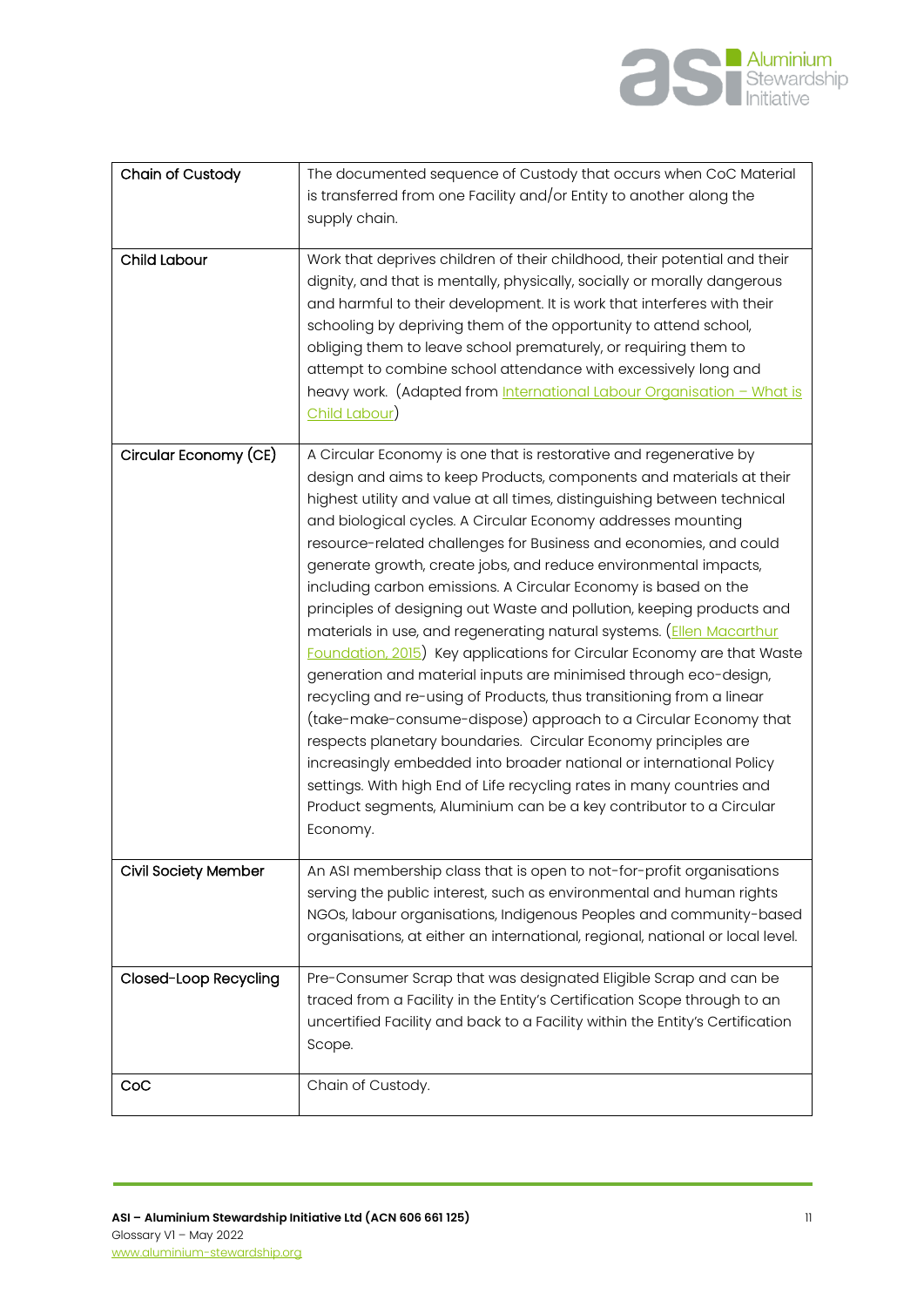

| CoC Certification                         | Certification against the ASI Chain of Custody Standard.                                                                                                                                                                                                                                                                         |
|-------------------------------------------|----------------------------------------------------------------------------------------------------------------------------------------------------------------------------------------------------------------------------------------------------------------------------------------------------------------------------------|
| CoC Certification Scope                   | The CoC Certification Scope sets out what parts of the Entity's Business<br>and/or Facilities are covered by the Material Accounting System for the<br>purposes of Inputs and Outputs of CoC Material, including any<br>Outsourcing Contractors if applicable.                                                                   |
| CoC Certified Entity                      | An Entity that is Certified against the ASI Chain of Custody Standard.                                                                                                                                                                                                                                                           |
| CoC Document                              | Document containing the required information in Principle 9 of the CoC<br>Standard. Can be a stand-alone document (a template is in Appendix<br>1) or integrated into the Entity's normal sales invoices or delivery<br>documentation.                                                                                           |
| <b>CoC Material</b>                       | A collective term for types of material subject to Chain of Custody: ASI<br>Bauxite, ASI Alumina and ASI Aluminium.                                                                                                                                                                                                              |
| Code of Conduct                           | Statement of principles and values that establishes a set of<br>expectations and standards for how an organisation will behave,<br>including minimal levels of compliance and disciplinary actions for the<br>organisation, its staff and other personnel. (Adapted from<br>Transparency International Anti-Corruption Glossary) |
| Cold Metal                                | Aluminium in a cast form that is remelted to reduce the heat of Liquid<br>Metal and/or to meet alloying specifications in the casting process in a<br>Casthouse. This includes re-melt ingots or scrap Casthouse Products<br>(for example, off-specification production).                                                        |
| Collection                                | Collection of process scrap and/or used Aluminium Products for the<br>purposes of recycling.                                                                                                                                                                                                                                     |
| <b>Collective Bargaining</b>              | A process through which employers (or their organisations) and<br>Workers' associations (or in their absence, freely designated Workers'<br>representatives) negotiate terms and conditions of work. (Adapted<br>from LO/IFC Better Work - Guidance Sheet - Freedom of Association)                                              |
| <b>Complaints Resolution</b><br>Mechanism | A formal process that can be used by individuals, Workers,<br>Communities and/or civil society organisations to raise concerns about                                                                                                                                                                                             |
|                                           | business activities and operations as a means of access to remedy.<br>(Adapted from <u>Human Rights and Grievance Mechanisms</u> )                                                                                                                                                                                               |
| Compliance (with<br>Applicable Law)       | Refers to the procedures, systems or departments within organisations<br>that ensure all legal, operational and financial activities are in<br>conformity with current laws, rules, norms, regulations, standards and                                                                                                            |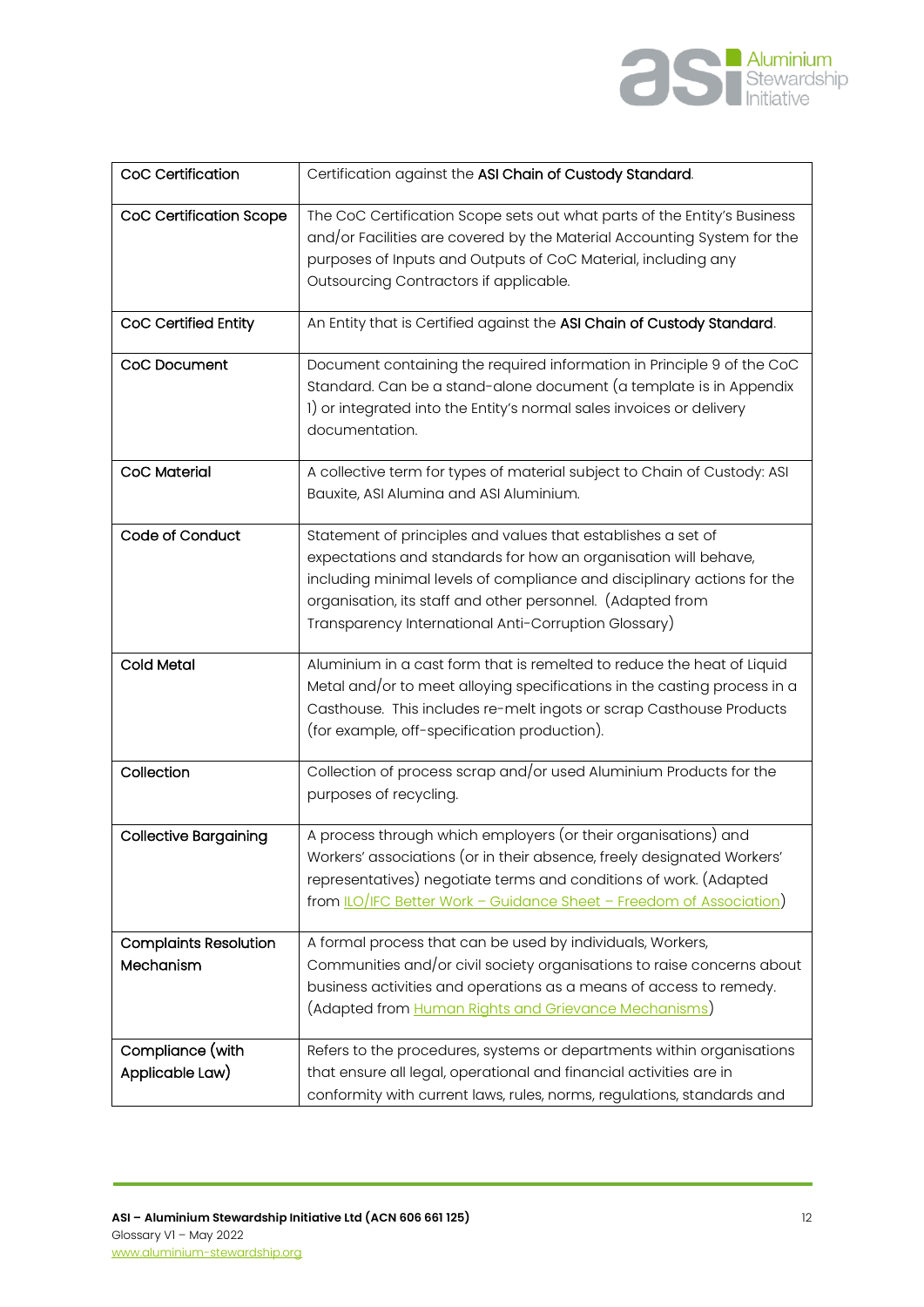

|                              | public expectations. (Adapted from Transparency International Anti-               |
|------------------------------|-----------------------------------------------------------------------------------|
|                              | Corruption Glossary)                                                              |
|                              |                                                                                   |
| Conflict-Affected and        | Areas identified by the presence of armed conflict, widespread                    |
| High-Risk Areas              | violence, including violence generated by criminal networks, or other             |
| (CAHRAS)                     | risks of serious and widespread harm to people. Armed conflict may                |
|                              | take a variety of forms, such as a conflict of international or non-              |
|                              | international character, which may involve two or more states, or may             |
|                              | consist of wars of liberation, or insurgencies, or civil wars. High-risk          |
|                              | areas are those where there is a high risk of conflict or of widespread or        |
|                              | serious abuses as defined in paragraph 1 of Annex II of the OECD Due              |
|                              | Diligence Guidance. Such areas are often characterised by political               |
|                              | instability or repression, institutional weakness, insecurity, collapse of        |
|                              |                                                                                   |
|                              | civil infrastructure, widespread violence and violations of national or           |
|                              | international law. Paragraph 1 of Annex II of the OECD Guidance                   |
|                              | specifically addresses the following serious Human Rights abuses:                 |
|                              | Any forms of torture, cruel, inhuman and degrading treatment                      |
|                              | Any forms of forced or compulsory labour                                          |
|                              | Worst forms of child labour<br>$\bullet$                                          |
|                              | Other gross Human Rights violations and abuses such as                            |
|                              | widespread sexual violence                                                        |
|                              | War crimes or other serious violations of international humanitarian<br>$\bullet$ |
|                              | law, crimes against humanity or genocide.                                         |
|                              |                                                                                   |
|                              | (Adapted from OECD Due Diligence Guidance for Responsible Supply                  |
|                              | Chains of Minerals from Conflict-Affected and High Risk Areas, 3rd ed             |
|                              | 2016, Gold Supplement and Annex II).                                              |
| Conformance                  | The Entity's Policies, systems, procedures and processes, within the              |
|                              | defined Certification Scope, perform in a manner that conforms to the             |
|                              | applicable Criterion.                                                             |
|                              |                                                                                   |
| <b>Conformance Rating</b>    | Self Assessment or Audit findings rated as:                                       |
|                              |                                                                                   |
|                              | Conformance<br>٠                                                                  |
|                              | Minor-Non-Conformance                                                             |
|                              | Major Non-Conformance                                                             |
|                              | Not Applicable                                                                    |
| <b>Conformity Assessment</b> | An independent third party organisation that undertakes conformity                |
| Body (CAB)                   | assessment techniques and activities, including audits.                           |
|                              |                                                                                   |
| Consultations (Consult)      | Engagement with parties external to the Entity (Affected Populations              |
|                              | and Organisations) and Workers.                                                   |
|                              |                                                                                   |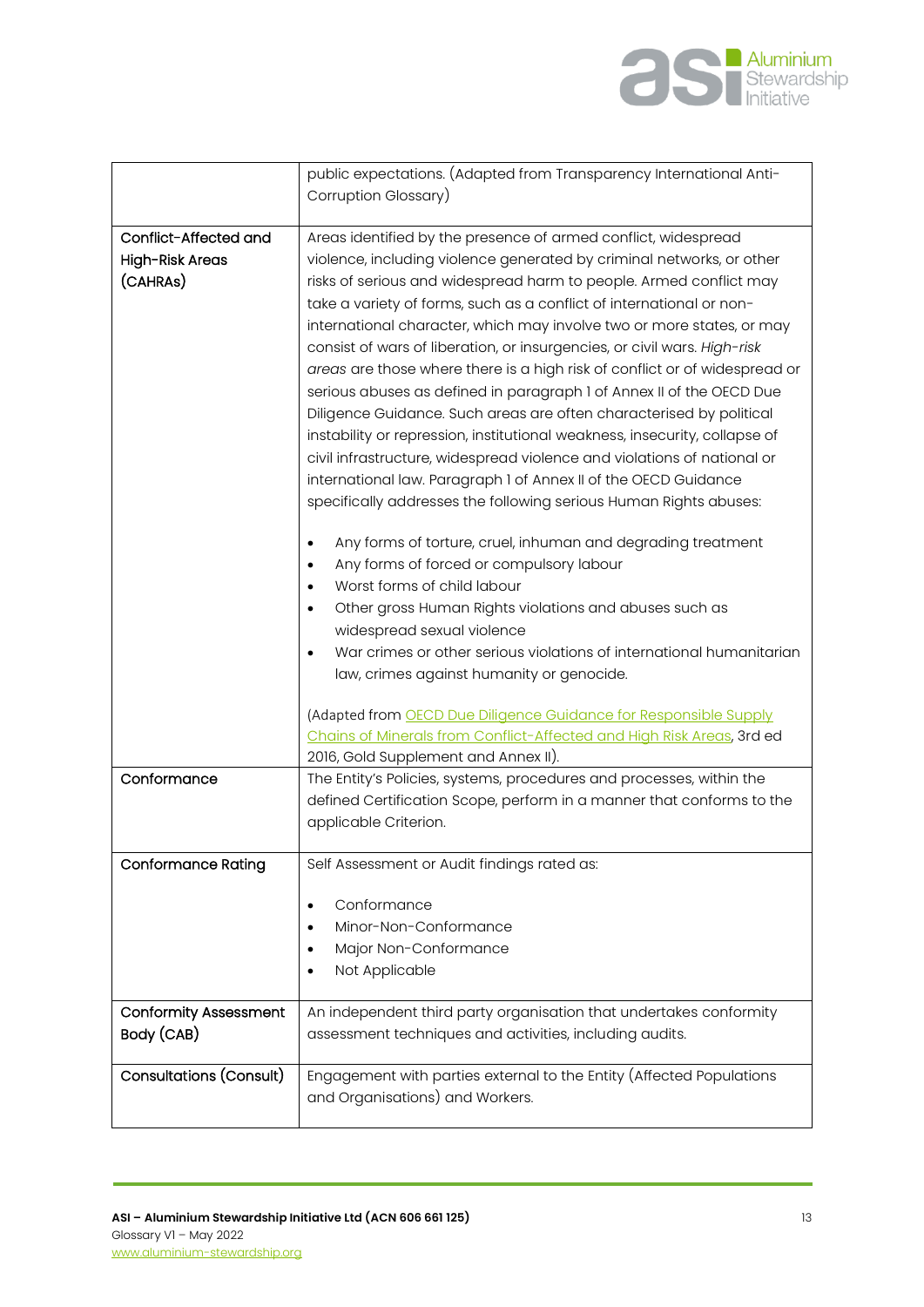

| Contractor               | An individual, company, or other legal Entity that carries out work or                                                                                                                                                                                                                                                                                                                                                                                                                                                                                                                                                                                                                                                                                                                                                                                                                                                                                                                                                            |
|--------------------------|-----------------------------------------------------------------------------------------------------------------------------------------------------------------------------------------------------------------------------------------------------------------------------------------------------------------------------------------------------------------------------------------------------------------------------------------------------------------------------------------------------------------------------------------------------------------------------------------------------------------------------------------------------------------------------------------------------------------------------------------------------------------------------------------------------------------------------------------------------------------------------------------------------------------------------------------------------------------------------------------------------------------------------------|
|                          | performs services pursuant to a contract for services for a Member. This                                                                                                                                                                                                                                                                                                                                                                                                                                                                                                                                                                                                                                                                                                                                                                                                                                                                                                                                                          |
|                          | includes sub-contractors.                                                                                                                                                                                                                                                                                                                                                                                                                                                                                                                                                                                                                                                                                                                                                                                                                                                                                                                                                                                                         |
| Control                  | Control by an Entity consists of:                                                                                                                                                                                                                                                                                                                                                                                                                                                                                                                                                                                                                                                                                                                                                                                                                                                                                                                                                                                                 |
|                          | Direct or indirect majority ownership or Control (alone or pursuant<br>1.<br>to an agreement with other entities) of 50% or more of the voting<br>rights (or equivalent) of the Controlled business or Facility; and/or<br>Direct or indirect (including pursuant to an agreement with other<br>2.<br>entities) power to remove, nominate or appoint at least half of the<br>members of the Board of the directors or management (or<br>equivalent of the Controlled business or Facility); and/or<br>Day-to-day executive management of the Controlled Business or<br>3.<br>Facility such as by setting workplace standards and enforcing their<br>application; or<br>Any legally recognised concept of 'Control' analogous to those<br>4.<br>described in (1) to (2) above in a relevant jurisdiction.<br>Although the above defines 'Control' in a corporate context, the same<br>principles will apply by analogy to other organisational arrangements,<br>including franchisees, licensees and Control by an individual or a |
|                          | family, where applicable.                                                                                                                                                                                                                                                                                                                                                                                                                                                                                                                                                                                                                                                                                                                                                                                                                                                                                                                                                                                                         |
| Corruption               | The abuse of entrusted power for private gain. Corruption can be classified as<br>grand, petty and political, depending on the amounts of money lost and the<br>sector where it occurs. (Adapted from Transparency International, The<br>Anti-Corruption Plain Language Guide, 2009) Corruption includes<br>practices such as Bribery, Facilitation Payments, fraud, Extortion,<br>collusion, and money laundering. Corruption can also include the offer<br>or receipt of gifts, loans, fees, rewards, or other advantages as an<br>inducement to do something that is dishonest, illegal, or represents a<br>breach of trust. It can also include practices such as embezzlement,<br>trading in influence, abuse of function, illicit enrichment, concealment,<br>and obstructing justice. (Adapted from GRI 205: Anti-corruption 2016,<br>p10)                                                                                                                                                                                 |
| <b>Corrective Action</b> | An action implemented by a Member to:                                                                                                                                                                                                                                                                                                                                                                                                                                                                                                                                                                                                                                                                                                                                                                                                                                                                                                                                                                                             |
|                          | remediate or make good the effects or harm resulting from the<br>$\bullet$<br>Non-Conformance or incident, and<br>eliminate the cause of a Non-Conformance or an incident, in order<br>٠<br>to prevent a recurrence.                                                                                                                                                                                                                                                                                                                                                                                                                                                                                                                                                                                                                                                                                                                                                                                                              |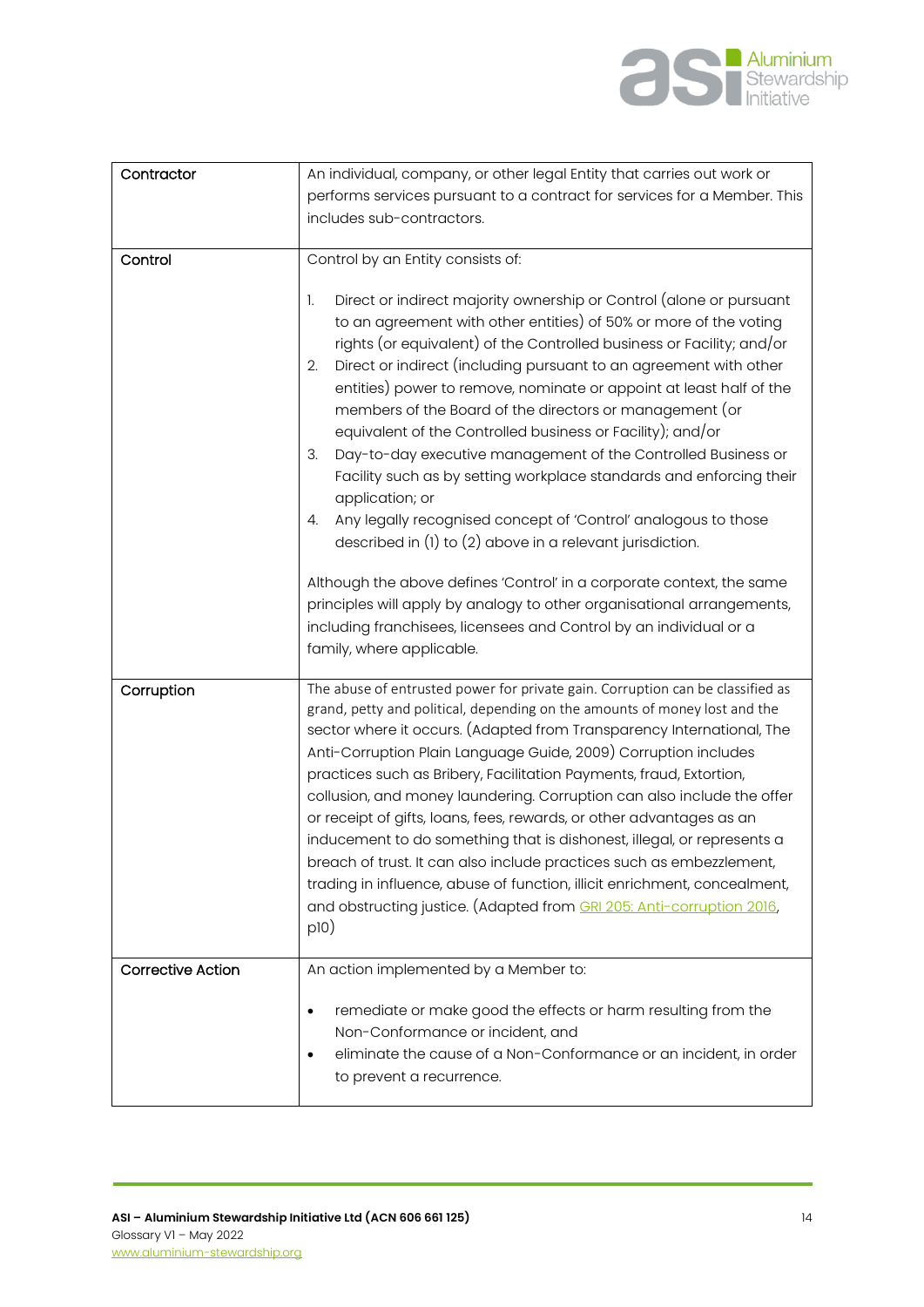

| <b>Corrective Action Plan</b>                  | Plans with set milestones developed by Members to address Non-                                                                                                                                                                                                                                                                                                                                                                                                                                                                                                                                                                                                                                                                                                                                                                                                |
|------------------------------------------------|---------------------------------------------------------------------------------------------------------------------------------------------------------------------------------------------------------------------------------------------------------------------------------------------------------------------------------------------------------------------------------------------------------------------------------------------------------------------------------------------------------------------------------------------------------------------------------------------------------------------------------------------------------------------------------------------------------------------------------------------------------------------------------------------------------------------------------------------------------------|
|                                                |                                                                                                                                                                                                                                                                                                                                                                                                                                                                                                                                                                                                                                                                                                                                                                                                                                                               |
|                                                | Conformances identified during a Self Assessment or Audit.                                                                                                                                                                                                                                                                                                                                                                                                                                                                                                                                                                                                                                                                                                                                                                                                    |
|                                                |                                                                                                                                                                                                                                                                                                                                                                                                                                                                                                                                                                                                                                                                                                                                                                                                                                                               |
| CO <sub>2</sub> Equivalent (CO <sub>2</sub> e) | GHG emissions (and atmospheric concentrations) can be expressed<br>either in physical units (such as tonnes or ppm of a specific gas) or in<br>terms of their comparative contribution to climate change, expressed<br>as equivalency to the global warming potential of a tonne of carbon<br>dioxide (tonnes or ppm of carbon dioxide equivalent, or $CO2e$ ). The<br>conversion factor from physical units to CO <sub>2</sub> e is the global warming<br>potential (GWPs) of the corresponding GHG, the generally accepted<br>values for which are published by IPCC in its regular Assessment<br>Reports. GWPs are updated and revised based on changing scientific<br>knowledge. Care should be taken to use comparable GWPs across<br>space and when comparing emissions of non-CO <sub>2</sub> greenhouse gases<br>through time and between activities. |
|                                                |                                                                                                                                                                                                                                                                                                                                                                                                                                                                                                                                                                                                                                                                                                                                                                                                                                                               |
| <b>Critical Breach</b>                         | A situation identified by the Auditor or through the ASI Complaints<br>Mechanism deemed to be critical to the integrity of the ASI Certification<br>program. Critical Breach situations are identified in section 6.3 of the<br>Assurance Manual. Identification of a Critical Breach requires Auditors<br>to immediately notify the Member and the ASI Secretariat.                                                                                                                                                                                                                                                                                                                                                                                                                                                                                          |
| Custody                                        | The physical possession of CoC Material by an Entity or Outsourcing<br>Contractor for the purposes of production, processing and/or trading.                                                                                                                                                                                                                                                                                                                                                                                                                                                                                                                                                                                                                                                                                                                  |
| <b>Customary Law</b>                           | Customary law is a set of customs, practices and beliefs that are<br>accepted as obligatory rules of conduct by Indigenous Peoples and<br>local communities. Customary law forms an intrinsic part of their social<br>and economic systems and way of life inherited from generation to<br>generation.                                                                                                                                                                                                                                                                                                                                                                                                                                                                                                                                                        |
| Debt Bondage                                   | Status or condition arising from a pledge by a debtor of his personal<br>services or of those of a person under his control as security for a debt,<br>if the value of those services as reasonably assessed is not applied<br>towards the liquidation of the debt or the length and nature of those<br>services are not respectively limited and defined. (ILO Supplementary<br>Convention on the Abolition of Slavery, the Slave Trade, and Institutions<br>and Practices Similar to Slavery, 1957)                                                                                                                                                                                                                                                                                                                                                         |
| <b>Direct GHG Emissions</b>                    | Emissions evolved from a given industrial process or other<br>anthropogenic activity - e.g., fuel combustion or electrolysis anode<br>consumption. See also Indirect GHG Emissions.                                                                                                                                                                                                                                                                                                                                                                                                                                                                                                                                                                                                                                                                           |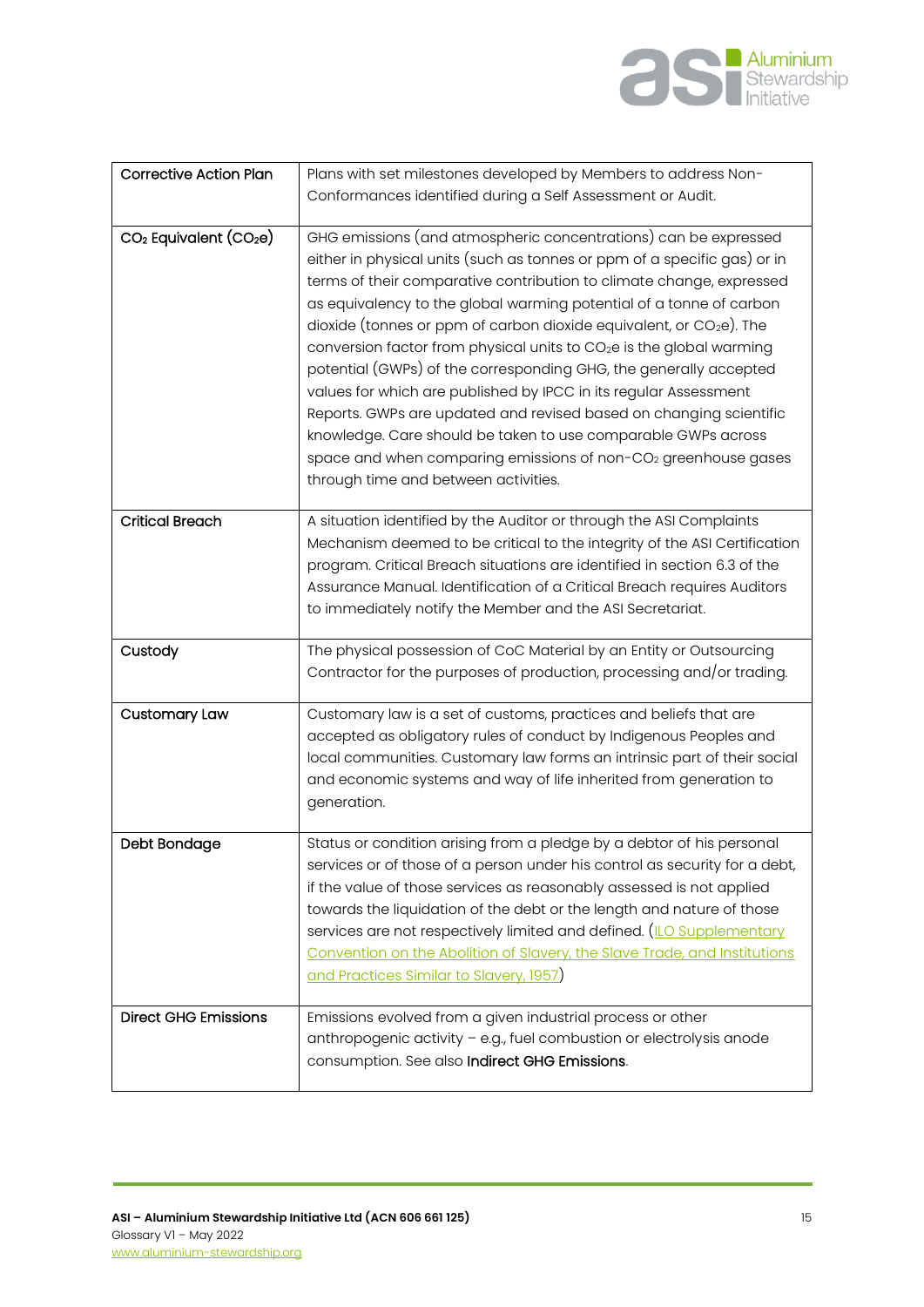

| <b>Discharges to Water</b>   | Water effluents, used water, and unused water released to surface<br>water, groundwater, seawater, or a third party, for which the<br>organization has no further use. Water can be released into the<br>receiving waterbody either at a defined discharge point (point-source<br>discharge) or dispersed over land in an undefined manner (non-point-<br>source discharge). Water discharge can be authorized (in accordance<br>with discharge consent) or unauthorized (if discharge consent is<br>exceeded). (Adapted from GRI 303: Water and Effluents 2018, p22) |
|------------------------------|-----------------------------------------------------------------------------------------------------------------------------------------------------------------------------------------------------------------------------------------------------------------------------------------------------------------------------------------------------------------------------------------------------------------------------------------------------------------------------------------------------------------------------------------------------------------------|
| Discrimination               | Where people are treated differently because of certain characteristics<br>- such as race, ethnicity, caste, national origin, disability, gender, sexual<br>orientation, Labour Union membership, political affiliation, marital<br>status, pregnancy status, physical appearance, HIV status or age or<br>any other applicable prohibited basis - which results in the impairment<br>of equality of opportunity and treatment. (Adapted from Betterwork<br>Discrimination Guidance)                                                                                  |
| <b>Downstream Supporters</b> | An ASI membership class that is open to organisations that<br>manufacture consumer or commercial goods containing Aluminium in<br>the: aerospace, automotive, construction, consumer durables,<br>engineering, IT, and similar sectors; organisations in the beverage, food,<br>pharmaceutical and similar sectors that use Aluminium in packaging<br>for their Products; and organisations that trade physical Aluminium or<br>collect Aluminium for re-melting or recycling. Downstream Supporters<br>are not required to seek ASI Certification.                   |
| <b>Dross</b>                 | A layer of intimately mixed Aluminium, Aluminium oxides and gases on<br>the surface of molten Aluminium which is generated in furnaces for<br>Aluminium Re-Melting/Refining and Casthouses. Also known as<br>skimmings, it must be removed from the surface before the metal is<br>cast. It is also recovered from the bottom and walls of Liquid Metal<br>containers, e.g., furnaces or transport ladles or transfer channels.<br>(Adapted from Aluminium Recycling in Europe, European Aluminium)                                                                   |
| Due Diligence                | An ongoing, proactive and reactive process through which companies<br>can identify and assess risks, and design and implement a strategy to<br>respond to identified risks. (Adapted from <b>OECD Due Diligence</b><br>Guidance for Responsible Supply Chains of Minerals from Conflict-<br>Affected and High Risk Areas)<br>See also Human Rights Due Diligence.                                                                                                                                                                                                     |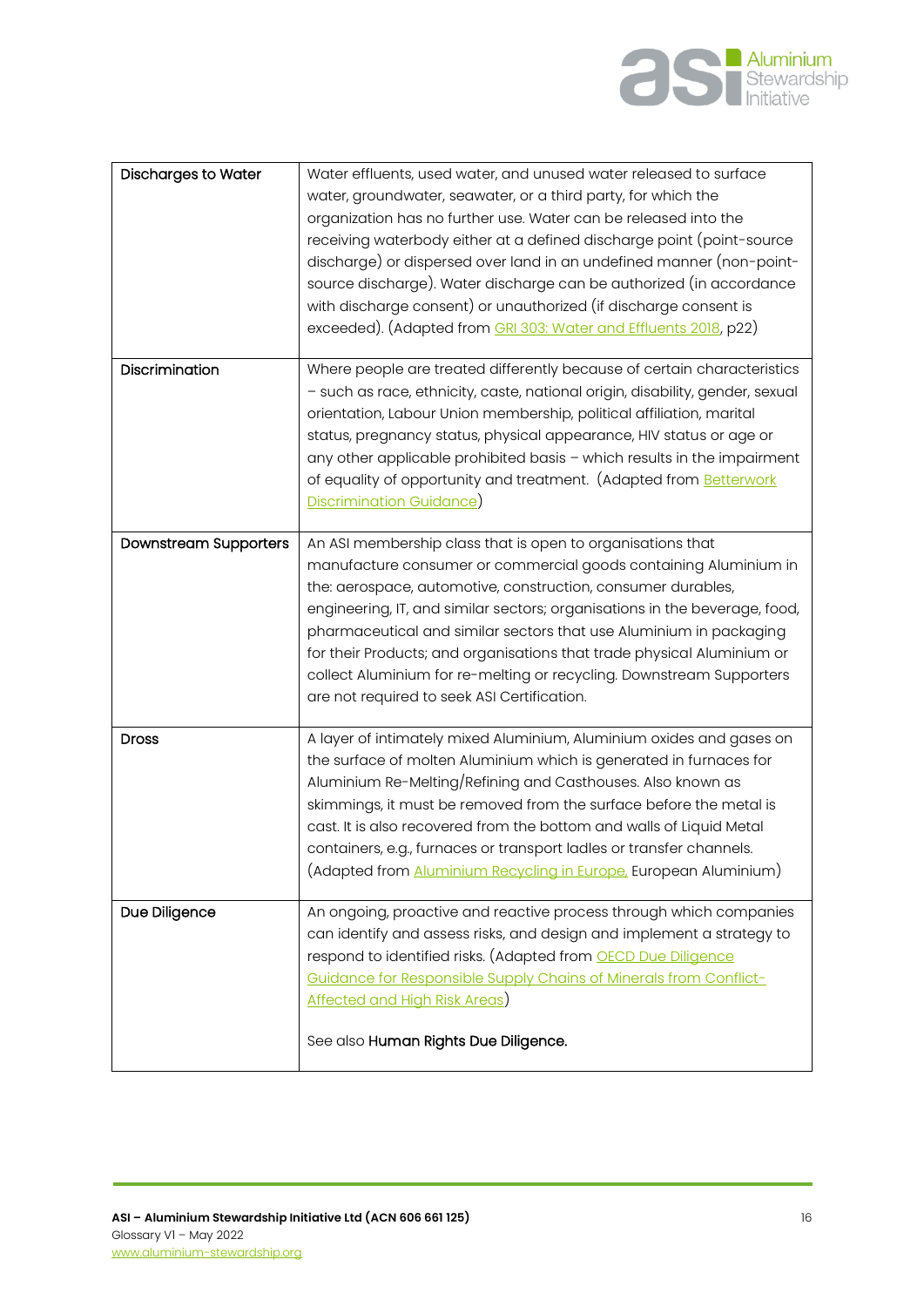

| <b>Ecosystem Services</b> | The benefits that people, including Businesses, derive from ecosystems.                                                                                                                                                                                                                                                                                                                                                                                                                                                                                                                                                                                                                                                                                                                                                                                                                                                                                                                                                    |
|---------------------------|----------------------------------------------------------------------------------------------------------------------------------------------------------------------------------------------------------------------------------------------------------------------------------------------------------------------------------------------------------------------------------------------------------------------------------------------------------------------------------------------------------------------------------------------------------------------------------------------------------------------------------------------------------------------------------------------------------------------------------------------------------------------------------------------------------------------------------------------------------------------------------------------------------------------------------------------------------------------------------------------------------------------------|
|                           | They are organised into four types:                                                                                                                                                                                                                                                                                                                                                                                                                                                                                                                                                                                                                                                                                                                                                                                                                                                                                                                                                                                        |
|                           | Ι.<br>Provisioning services, which are the products people obtain<br>from ecosystems;<br>Regulating services, which are the benefits people obtain from<br>II.<br>the regulation of ecosystem processes;<br>Cultural services, which are the nonmaterial benefits people<br>III.<br>obtain from ecosystems;<br>Supporting services, which are the natural processes that<br>IV.<br>maintain the other services.<br>(Adapted from International Finance Corporation (IFC) Guidance Note 6<br>on Biodiversity Conservation and Sustainable Management of Living                                                                                                                                                                                                                                                                                                                                                                                                                                                              |
|                           | Natural Resources)                                                                                                                                                                                                                                                                                                                                                                                                                                                                                                                                                                                                                                                                                                                                                                                                                                                                                                                                                                                                         |
| <b>EITI</b>               | Extractive Industries Transparency Initiative.                                                                                                                                                                                                                                                                                                                                                                                                                                                                                                                                                                                                                                                                                                                                                                                                                                                                                                                                                                             |
|                           |                                                                                                                                                                                                                                                                                                                                                                                                                                                                                                                                                                                                                                                                                                                                                                                                                                                                                                                                                                                                                            |
| elementAl                 | ASI's cloud-based platform for managing the ASI assurance and                                                                                                                                                                                                                                                                                                                                                                                                                                                                                                                                                                                                                                                                                                                                                                                                                                                                                                                                                              |
|                           | Certification process and associated data.                                                                                                                                                                                                                                                                                                                                                                                                                                                                                                                                                                                                                                                                                                                                                                                                                                                                                                                                                                                 |
| <b>Eligible Scrap</b>     | One of the following sources                                                                                                                                                                                                                                                                                                                                                                                                                                                                                                                                                                                                                                                                                                                                                                                                                                                                                                                                                                                               |
|                           | Post-Consumer Scrap that is assessed by the Entity to be post-<br>٠<br>consumer in origin and subject to supplier Due Diligence and/or<br>Aluminium recovered from Dross and other aluminium containing<br>٠<br>wastes that is subject to supplier Due Diligence as per Principle 7 of<br>the Chain of <b>Custody Standard</b> and/or<br>Pre-Consumer Scrap that is designated as CoC Material supplied<br>٠<br>directly from another CoC Certified Entity and/or<br>Pre-Consumer Scrap that is supplied via a Trader, where the ASI<br>CoC Certified Entity that is the source of the Eligible Scrap can be<br>identified and can provide a verified CoC Document<br>Pre-Consumer Scrap that is subject to supplier Due Diligence as<br>per Principle 7 and is assessed as being designated CoC Material<br>that can be traced through Closed-Loop Recycling from a Facility<br>in the Entity's Certification Scope through to an uncertified Facility<br>and back to a Facility within the Entity's Certification Scope. |
| <b>Emissions to Air</b>   | Air emissions that are regulated under international conventions<br>and/or national laws or regulations. Air emissions include those listed<br>on environmental permits for an organization's operations. (Adapted<br>from GRI 305: Emissions 2016, p20)                                                                                                                                                                                                                                                                                                                                                                                                                                                                                                                                                                                                                                                                                                                                                                   |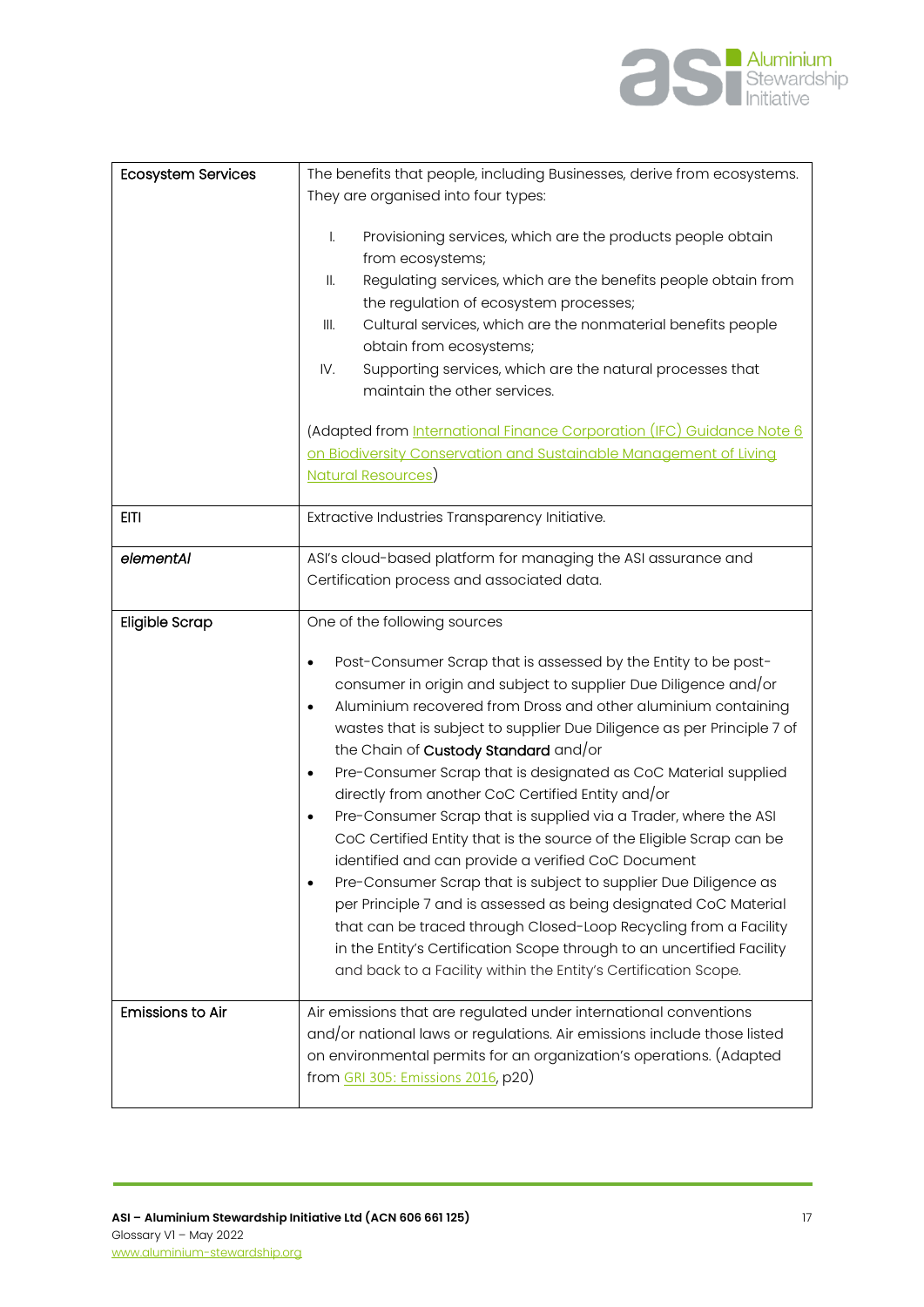

| End of Life                                       | The point where a product has ended its intended use for which it was<br>designed and manufactured for. This can include rejected Products<br>returned from the supply chain.                                                                                                                                                                                                                                                                                                                                                                                                                                                                                                                                                                                                                                                                                                                                                                                                                                                                                                                                                                                                                                                                                                                                                                                                                                                                                                                                                                                                                                                                                                         |
|---------------------------------------------------|---------------------------------------------------------------------------------------------------------------------------------------------------------------------------------------------------------------------------------------------------------------------------------------------------------------------------------------------------------------------------------------------------------------------------------------------------------------------------------------------------------------------------------------------------------------------------------------------------------------------------------------------------------------------------------------------------------------------------------------------------------------------------------------------------------------------------------------------------------------------------------------------------------------------------------------------------------------------------------------------------------------------------------------------------------------------------------------------------------------------------------------------------------------------------------------------------------------------------------------------------------------------------------------------------------------------------------------------------------------------------------------------------------------------------------------------------------------------------------------------------------------------------------------------------------------------------------------------------------------------------------------------------------------------------------------|
| Entity                                            | A Business or similar which is under the ownership or Control of an ASI<br>Member. An Entity can constitute part or whole of an ASI Member. In<br>relation to the application of the Performance Standard, the Entity seeks<br>or holds ASI Certification and is responsible for implementation of the<br>Performance Standard in the defined Certification Scope.                                                                                                                                                                                                                                                                                                                                                                                                                                                                                                                                                                                                                                                                                                                                                                                                                                                                                                                                                                                                                                                                                                                                                                                                                                                                                                                    |
| <b>Environmental Product</b><br>Declaration (EPD) | An EPD is an independently verified and registered document that<br>communicates transparent information about the life-cycle<br>environmental impact of products including raw material supply,<br>transport, manufacturing, and associated processes. As a voluntary<br>declaration of the life-cycle environmental impact, having an EPD for a<br>product does not imply that the declared product is environmentally<br>superior to alternatives. An EPD shall at least cover the product stage,<br>which is 'cradle-to-gate' (as described in EN 15804 Modules A1 to A3). An<br>EPD covering all life-cycle stages including the product stage,<br>installation into the building, use and maintenance, replacements,<br>demolition, waste processing for re-use, recovery, recycling and<br>disposal is said to be 'cradle-to-grave' (as described in EN 15804<br>Modules A to C). Consideration of environmental aspects resulting from<br>reuse, recovery and recycling at End of Life, is very important in relation<br>to the circular economy and should be part of a 'cradle-to-grave' EPD<br>(as described in the optional Module D in EN 15804). Further, any<br>comparison of construction products on the basis of their EPD is<br>defined by the contribution they make to the environmental<br>performance of the building. Consequently, comparison of the<br>environmental performance of construction products using EPD<br>information shall be based on the product's use in and its impacts on<br>the building, and shall consider the complete life cycle, which is<br>organised into the separate modules A to D. (Adapted from ISO 14025<br>and EN 15804). |
| Equivalency (Equivalent)                          | The process which an ASI Accredited Auditor undertakes to ensure that<br>the scope of the Recognised Standard or Scheme is aligned with the<br>Member's Certification Scope and that any open non-conformances in<br>the Recognised Standard or Scheme Certification are being actioned.                                                                                                                                                                                                                                                                                                                                                                                                                                                                                                                                                                                                                                                                                                                                                                                                                                                                                                                                                                                                                                                                                                                                                                                                                                                                                                                                                                                              |
| <b>ESG</b>                                        | Environmental, social and governance.                                                                                                                                                                                                                                                                                                                                                                                                                                                                                                                                                                                                                                                                                                                                                                                                                                                                                                                                                                                                                                                                                                                                                                                                                                                                                                                                                                                                                                                                                                                                                                                                                                                 |
| <b>ESIA</b>                                       | Environmental and Social Impact Assessment.                                                                                                                                                                                                                                                                                                                                                                                                                                                                                                                                                                                                                                                                                                                                                                                                                                                                                                                                                                                                                                                                                                                                                                                                                                                                                                                                                                                                                                                                                                                                                                                                                                           |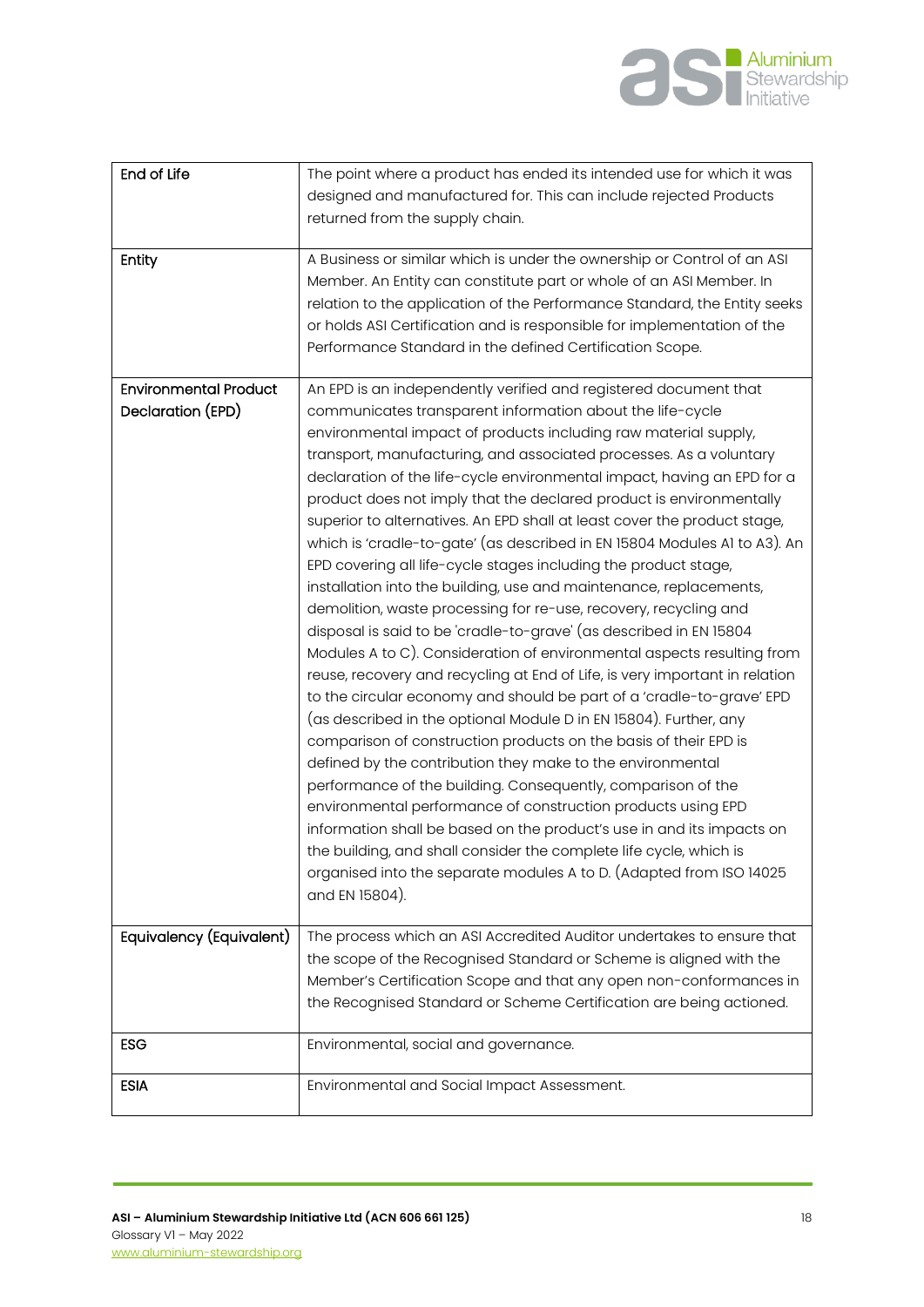

| Extortion                                 | Act of utilising, either directly or indirectly, one's access to a position of<br>power or knowledge to demand unmerited cooperation or<br>compensation as a result of coercive threats. (Adapted from                                                                                                                                                                                                                                                                                                                                                                                                                                                                                                                                                                                                                                                    |
|-------------------------------------------|-----------------------------------------------------------------------------------------------------------------------------------------------------------------------------------------------------------------------------------------------------------------------------------------------------------------------------------------------------------------------------------------------------------------------------------------------------------------------------------------------------------------------------------------------------------------------------------------------------------------------------------------------------------------------------------------------------------------------------------------------------------------------------------------------------------------------------------------------------------|
|                                           | <b>Transparency International Anti-Corruption Glossary)</b>                                                                                                                                                                                                                                                                                                                                                                                                                                                                                                                                                                                                                                                                                                                                                                                               |
| <b>Facility</b>                           | A single or group of physical assets at a location which is separated<br>(geographically and/or by ownership) from other Facilities, usually with<br>a unique physical address. Those Facilities with different physical<br>addresses and/or which are geographically separated from each other<br>are generally considered as separate Facilities. Facilities operated by<br>subcontractors, customers or suppliers are not included.<br>In relation to the application of the CoC Standard, a Facility is a site,<br>premises or operation with Custody of CoC Material.                                                                                                                                                                                                                                                                                |
| <b>Facilitation Payments</b>              | A small bribe, also called a 'facilitating', 'speed' or 'grease' payment;<br>made to secure or expedite the performance of a routine or necessary<br>action to which the payer has legal or other entitlement. (Adapted<br>from Transparency International Anti-Corruption Glossary)                                                                                                                                                                                                                                                                                                                                                                                                                                                                                                                                                                      |
| <b>Forced Labour</b>                      | All work or service which is exacted from any person under the menace<br>of any penalty and for which the said person had not offered himself<br>voluntarily. This includes any work or service that is demanded as a<br>means of repayment of debt. (Adapted from LO/IFC Better Work -<br><u> Guidance Sheet - Forced Labour)</u>                                                                                                                                                                                                                                                                                                                                                                                                                                                                                                                        |
| <b>Force Majeure</b>                      | 'Certain acts, events or circumstances beyond the control of the Entity,<br>for example, natural disasters, accidents, pandemics or the outbreak of<br>hostilities.'                                                                                                                                                                                                                                                                                                                                                                                                                                                                                                                                                                                                                                                                                      |
| Free Prior and Informed<br>Consent (FPIC) | Given the diversity of Indigenous Peoples' histories and contemporary<br>realities, as well as their broad range of institutions and decision-<br>making practices, a one-size-fits-all formulation of FPIC is not possible.<br>As has been elaborated on by UN bodies addressing Indigenous<br>Peoples' rights, there are a number of overarching principles which are<br>embodied in the four component parts of the requirement for FPIC.<br>"Free" implies consent is sought in the absence of any actual or<br>perceived coercion, intimidation or manipulation and Indigenous<br>Peoples can determine the format of the Consultations. Free also<br>reflects the fact that participating in Consultations aimed at<br>obtaining their FPIC is a self-determination right of Indigenous<br>Peoples, rather than an obligation which they must meet. |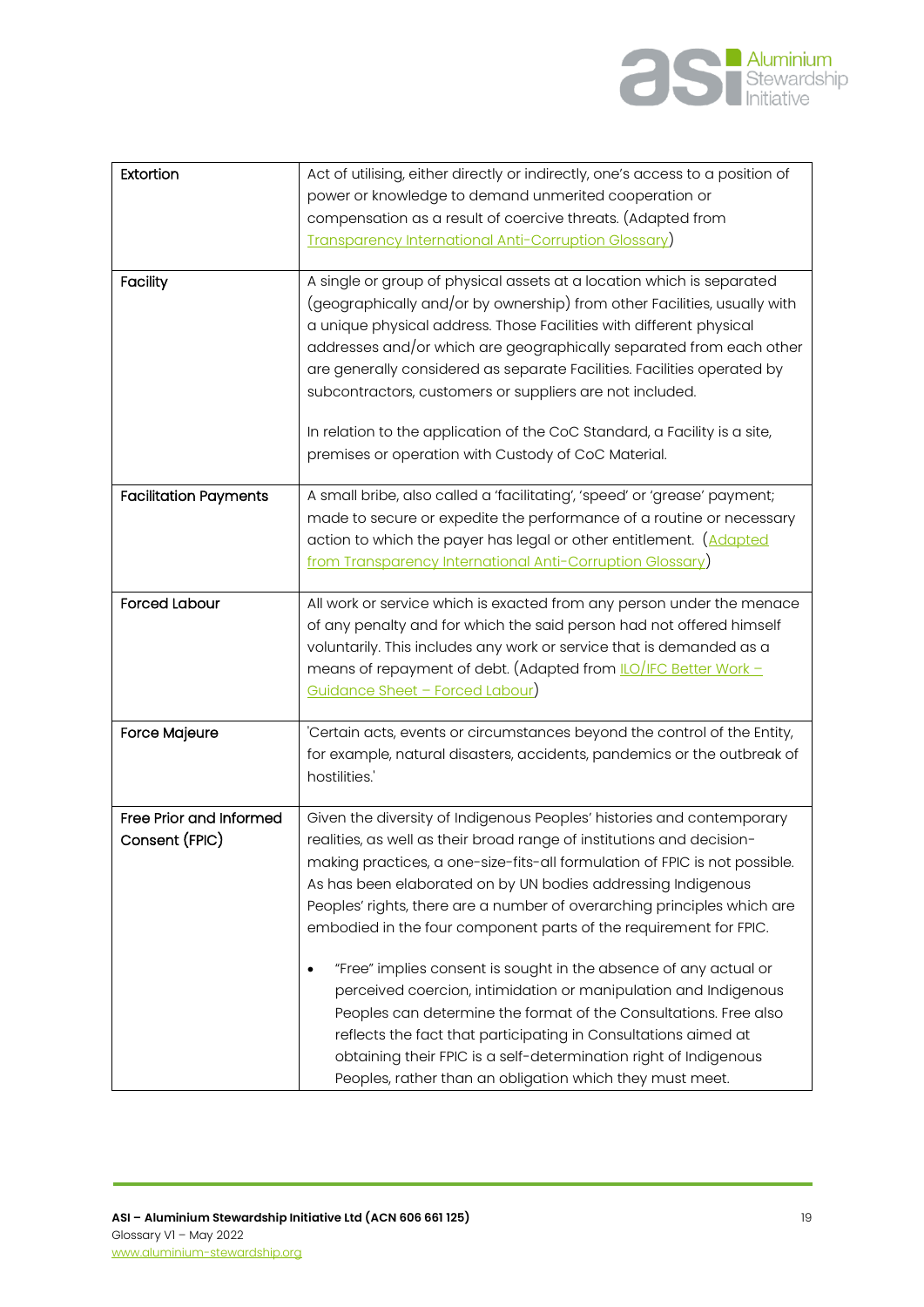

|                           | "Prior" implies consent is sought sufficiently in advance of any<br>$\bullet$<br>decisions or actions which may impact on Indigenous Peoples'<br>enjoyment of their rights and that Indigenous Peoples have the<br>time they need to make their decisions in accordance with their<br>own processes and through their own freely chosen<br>representatives and institutions.<br>"Informed" implies that there is full disclosure of all the information<br>Indigenous Peoples need in order to meaningfully assess the<br>potential risks and benefits of the project (including its location,<br>duration, scope, impacts, benefits and/or partnership models). This<br>information has to be provided in a format understandable to, and<br>through a process agreed by, the concerned Indigenous Peoples.<br>This may involve participation in, or Indigenous Peoples conduct of,<br>impact assessments, access to funding for independent technical<br>and legal advice, and negotiations in relation to benefits.<br>"Consent" implies respect by all parties, irrespective of the<br>$\bullet$<br>outcome, for the freely taken informed autonomous decision of<br>Indigenous Peoples. This decision should be the outcome of good<br>faith rights-based Consultations and cooperation with the<br>concerned Indigenous Peoples. It should be taken by them in<br>accordance with procedures and timeframes of their own<br>choosing and be premised on Indigenous rights-based principles<br>of self-determination, inclusivity, consensus, harmony and<br>intergenerational well-being. |
|---------------------------|-------------------------------------------------------------------------------------------------------------------------------------------------------------------------------------------------------------------------------------------------------------------------------------------------------------------------------------------------------------------------------------------------------------------------------------------------------------------------------------------------------------------------------------------------------------------------------------------------------------------------------------------------------------------------------------------------------------------------------------------------------------------------------------------------------------------------------------------------------------------------------------------------------------------------------------------------------------------------------------------------------------------------------------------------------------------------------------------------------------------------------------------------------------------------------------------------------------------------------------------------------------------------------------------------------------------------------------------------------------------------------------------------------------------------------------------------------------------------------------------------------------------------------------------------------------------------------------------------|
|                           | (Adapted from <u>Mining, the Aluminium Industry and Indigenous Peoples</u> ,<br>2015 - developed through the ASI Indigenous Peoples Advisory Forum).                                                                                                                                                                                                                                                                                                                                                                                                                                                                                                                                                                                                                                                                                                                                                                                                                                                                                                                                                                                                                                                                                                                                                                                                                                                                                                                                                                                                                                            |
| Freedom of Association    | The right of all Workers, without distinction whatsoever, to establish and,<br>subject only to the rules of the organisation concerned, to join<br>organisations of their own choosing without previous authorisation.<br>(Adapted from <u>ILO Better Work - Guidance Sheet - Freedom of</u><br>Association)                                                                                                                                                                                                                                                                                                                                                                                                                                                                                                                                                                                                                                                                                                                                                                                                                                                                                                                                                                                                                                                                                                                                                                                                                                                                                    |
| Gender-responsive         | Gender responsiveness refers to outcomes that reflect an<br>understanding of gender roles and inequalities and which make an<br>effort to encourage equal participation and equal and fair distribution<br>of benefits. Gender responsiveness is accomplished through gender<br>analysis and gender inclusiveness. (Adapted from UNDP Gender<br><b>Responsive National Communications Toolkit)</b>                                                                                                                                                                                                                                                                                                                                                                                                                                                                                                                                                                                                                                                                                                                                                                                                                                                                                                                                                                                                                                                                                                                                                                                              |
| <b>General Supporters</b> | An ASI membership class that is open to organisations that support<br>ASI's mission not falling into one of the other membership classes, such<br>as: governments and regulators, international institutions, investment<br>sector, parallel initiatives, academic and research institutions, specialist                                                                                                                                                                                                                                                                                                                                                                                                                                                                                                                                                                                                                                                                                                                                                                                                                                                                                                                                                                                                                                                                                                                                                                                                                                                                                        |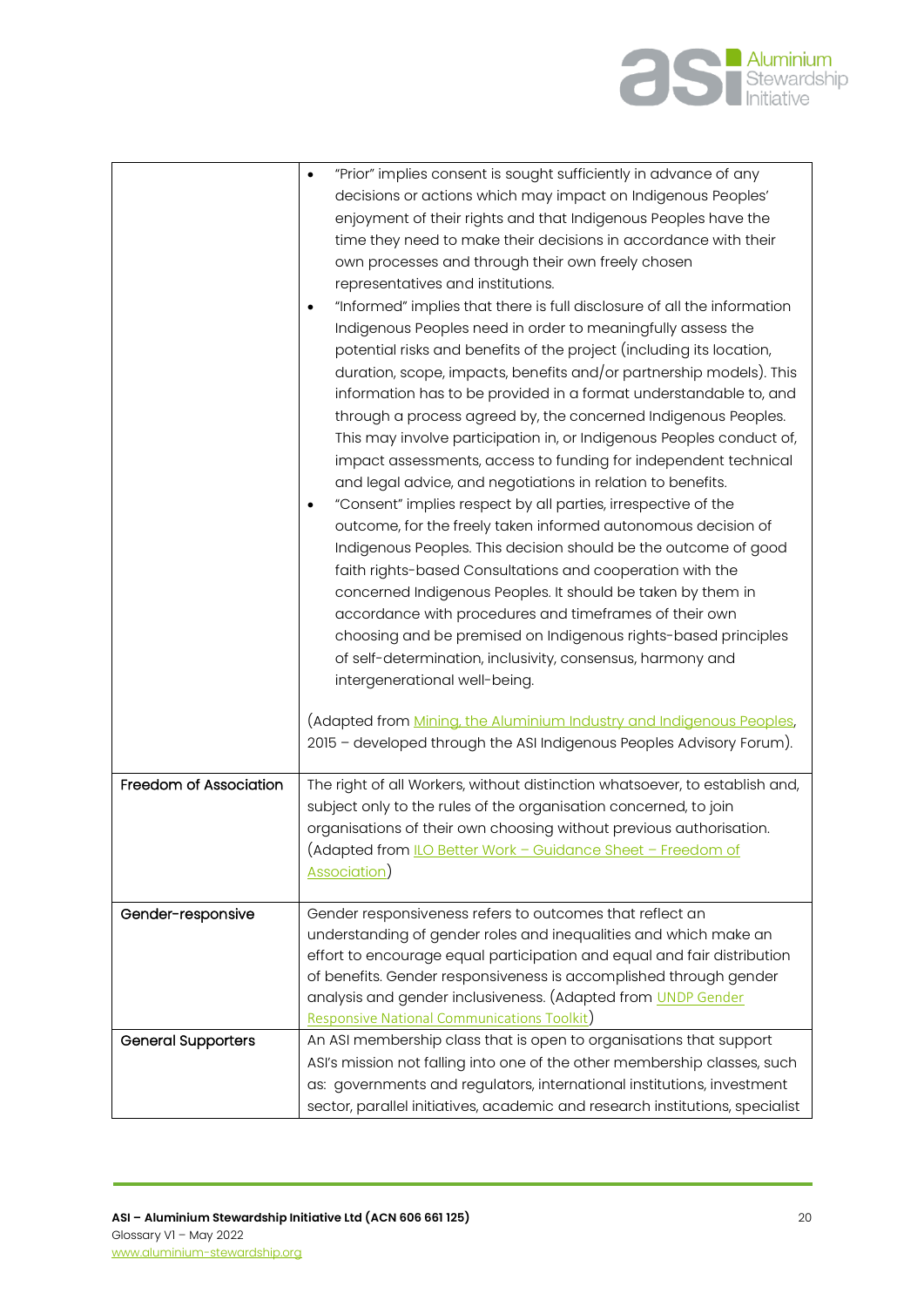

| GHG<br><b>GHG Emissions</b><br><b>Reduction Pathway</b> | agencies, consultancies, media organisations, and related industries<br>(for example, waste processing of Bauxite Residue, Dross or Spent Pot<br>Lining). This class excludes organisations seeking to carry out<br>independent Third Party Audits: they must go through the ASI<br>Accreditation process and cannot also be Members of ASI.<br>See Greenhouse Gases.<br>A forward-looking strategy for implementation of the Entity's Emissions<br>Reduction Plan, encompassing a broad set of technological<br>deployment, investment, procurement and supply policies.                                                                                                                                                                                                                                                                                                                                                                                                                                                 |
|---------------------------------------------------------|---------------------------------------------------------------------------------------------------------------------------------------------------------------------------------------------------------------------------------------------------------------------------------------------------------------------------------------------------------------------------------------------------------------------------------------------------------------------------------------------------------------------------------------------------------------------------------------------------------------------------------------------------------------------------------------------------------------------------------------------------------------------------------------------------------------------------------------------------------------------------------------------------------------------------------------------------------------------------------------------------------------------------|
| <b>GHG Emissions</b><br><b>Reduction Plan</b>           | An implementable decarbonisation plan for the Entity, incorporating<br>abatement but also including other mechanisms, aligned with a below<br>1.5oC Warming Scenario, with quantitative targets at regular intervals,<br>published measures of success and disclosed performance against<br>such measures.                                                                                                                                                                                                                                                                                                                                                                                                                                                                                                                                                                                                                                                                                                                |
| <b>Greenhouse Gases</b><br>$($ GHG $)$                  | Gaseous compounds in the atmosphere that are capable of absorbing<br>infrared radiation, thereby trapping and holding heat in the<br>atmosphere. By increasing the heat in the atmosphere, Greenhouse<br>Gases are responsible for the greenhouse effect, which ultimately leads<br>to global warming. Six GHG covered by the UNFCCC are: carbon dioxide<br>(CO2), methane (CH4), nitrous oxide (N2O), hydrofluorocarbons (HFCs),<br>perfluorocarbons (PFCs), and sulphur hexafluoride (SF6).                                                                                                                                                                                                                                                                                                                                                                                                                                                                                                                             |
| <b>Hazardous Child Labour</b>                           | Work which, by its nature or the circumstances in which it is carried out,<br>is likely to harm the health, safety or morals of children (ILO Convention<br>182). ILO Recommendation 190 notes the following should be<br>considered when determining whether work is Hazardous Child Labour:<br>Work which exposes children to physical, psychological or sexual<br>a.<br>abuse;<br>Work underground, under water, at dangerous heights or in<br>b.<br>confined spaces;<br>Work with dangerous machinery, equipment and tools, or which<br>C.<br>involves the manual handling or transport of heavy loads;<br>Work in an unhealthy environment which may, for example, expose<br>d.<br>children to hazardous substances, agents or processes, or to<br>temperatures, noise levels, or vibrations damaging to their health;<br>Work under particularly difficult conditions such as work for long<br>е.<br>hours or during the night or work where the child is unreasonably<br>confined to the premises of the employer. |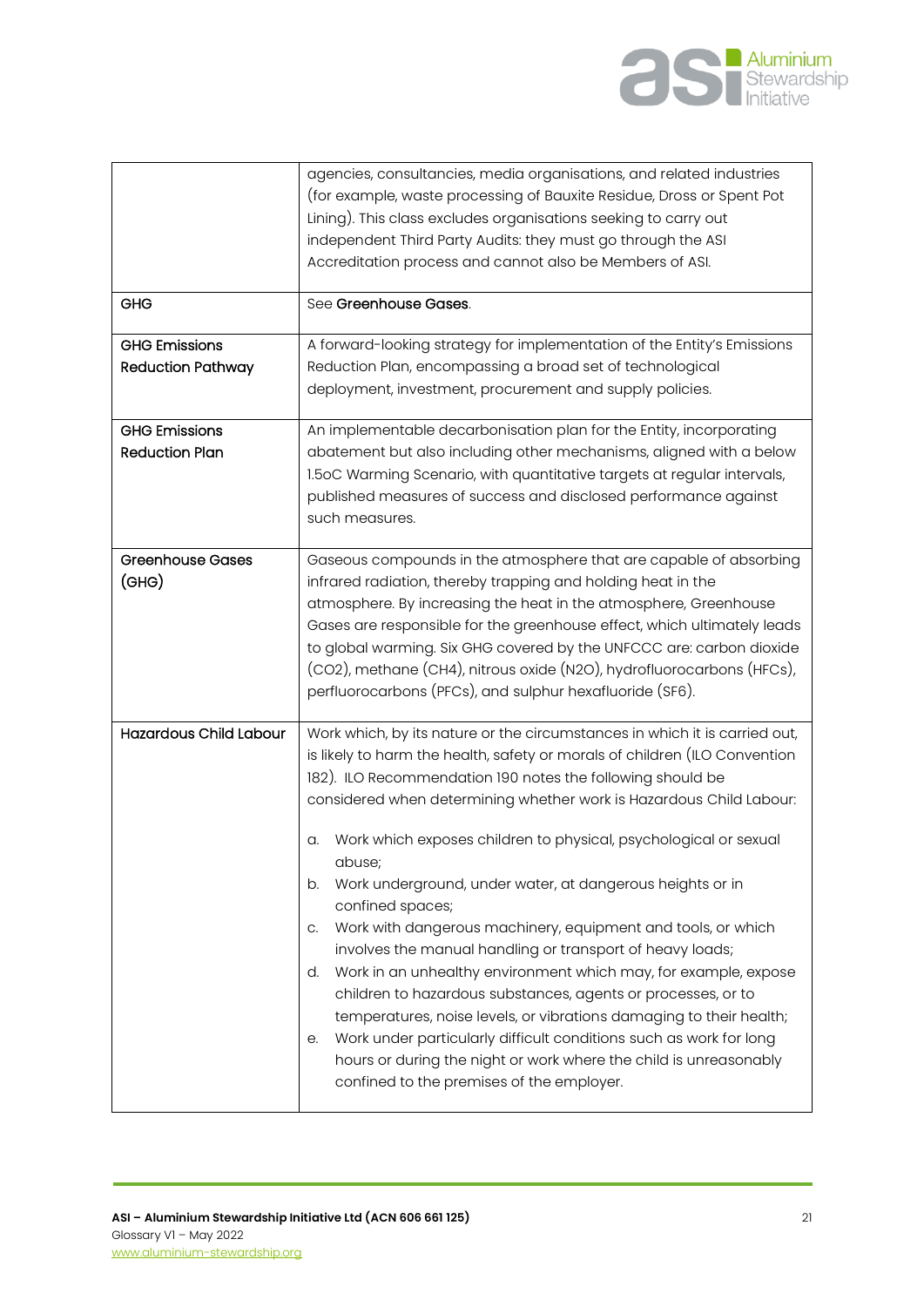

| <b>Hazardous Waste</b>           | Waste that possesses any of the characteristics contained in Annex III<br>of the Basel Convention, or that is considered to be hazardous by<br>national legislation. (Adapted from the United Nations Environment<br>Programme (UNEP), Basel Convention on the Control of Transboundary<br>Movements of Hazardous Wastes and Their Disposal, 1989)<br>See also Non-Hazardous Waste.                                                                                                                                                                                                                                                   |
|----------------------------------|---------------------------------------------------------------------------------------------------------------------------------------------------------------------------------------------------------------------------------------------------------------------------------------------------------------------------------------------------------------------------------------------------------------------------------------------------------------------------------------------------------------------------------------------------------------------------------------------------------------------------------------|
|                                  |                                                                                                                                                                                                                                                                                                                                                                                                                                                                                                                                                                                                                                       |
| Historic Aluminium<br>Operations | Refers to the Legacy Impacts of the operation.                                                                                                                                                                                                                                                                                                                                                                                                                                                                                                                                                                                        |
| Human Rights                     | Universal rights and freedoms regarding as belonging to all people<br>without Discrimination based on internationally recognised standards.<br>At a minimum, these include rights articulated in the International Bill of<br>Human Rights, the ILO Declaration of Fundamental Principles and Rights<br>at Work and Applicable Law. (Adapted from <i>UN Office of the High</i><br>Commissioner on Human Rights)                                                                                                                                                                                                                       |
| Human Rights Due<br>Diligence    | An ongoing management process that a reasonable and prudent<br>enterprise needs to undertake, in the lights of its circumstances<br>(including sector, operating context, size and similar factors) to meet its<br>responsibility to respect Human Rights. (Adapted from The Corporate<br>Responsibility to Respect Human Rights: An Interpretive Guide (UN,<br>2012)<br>See also Due Diligence.                                                                                                                                                                                                                                      |
| <b>Human Trafficking</b>         | The recruitment, transportation, transfer, harbouring or receipt of<br>persons, by means of the threat or use of force or other forms of<br>coercion, of abduction, of fraud, of deception, of the abuse of power or<br>of a position of vulnerability, or of the giving or receiving of payments or<br>benefits to achieve the consent of a person having control over<br>another person, for the purpose of exploitation. Human trafficking can<br>lead to Forced Labour. Human trafficking is also known as 'modern<br>slavery'. (Adapted from UN Protocol to Prevent, Suppress and Punish<br><b>Trafficking in Persons, 2000)</b> |
| <b>HRIA</b>                      | Human Rights Impact Assessment.                                                                                                                                                                                                                                                                                                                                                                                                                                                                                                                                                                                                       |
| <b>IFC</b>                       | International Finance Corporation. The IFC is a member of the World<br>Bank Group and the largest global development institution focused on<br>the private sector in developing countries. (Adapted from International<br><b>Finance Corporation</b> )                                                                                                                                                                                                                                                                                                                                                                                |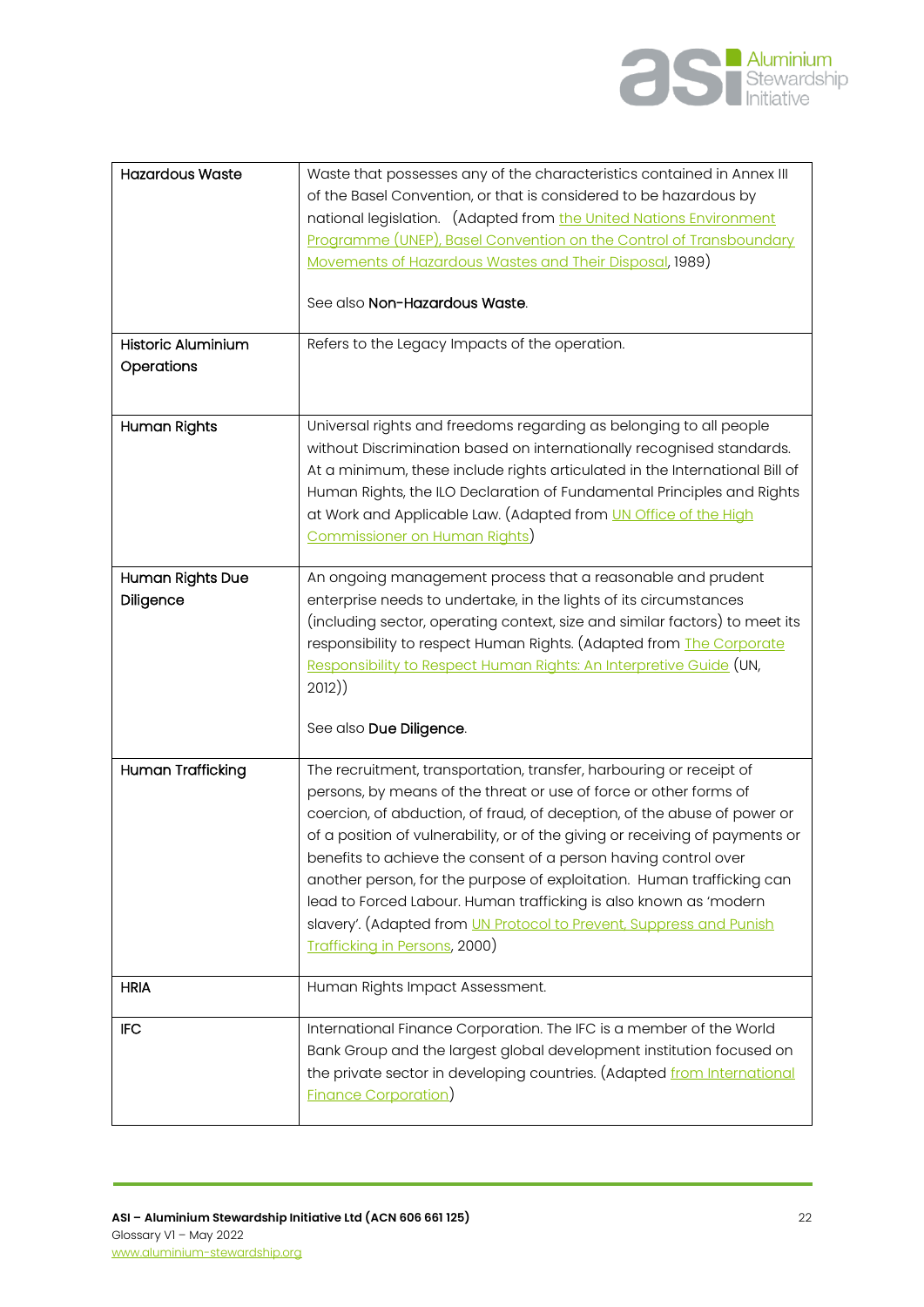

| <b>ILO Conventions</b>   | ILO Convention $C29$ – on Forced Labour (1930)                                                                                                                                                                                                                                                                                                                                                                                                 |
|--------------------------|------------------------------------------------------------------------------------------------------------------------------------------------------------------------------------------------------------------------------------------------------------------------------------------------------------------------------------------------------------------------------------------------------------------------------------------------|
|                          | ILO Convention C87 - on Freedom of Association and Protection of the<br>Right to Organise (1948)                                                                                                                                                                                                                                                                                                                                               |
|                          | ILO Convention $C95$ – on Protection of Wages Convention (1949)                                                                                                                                                                                                                                                                                                                                                                                |
|                          | ILO Convention C98 - on the Right to Organisation and Collective<br>Bargaining (1949)                                                                                                                                                                                                                                                                                                                                                          |
|                          | ILO Convention C100 - on Equal Remuneration (1951)                                                                                                                                                                                                                                                                                                                                                                                             |
|                          | ILO Convention $C105$ - on Abolition of Forced Labour (1957)                                                                                                                                                                                                                                                                                                                                                                                   |
|                          | ILO Convention CIII - on Discrimination (Employment and Occupation)<br>(1958)                                                                                                                                                                                                                                                                                                                                                                  |
|                          | ILO Convention C138 - on Minimum Age (1973)                                                                                                                                                                                                                                                                                                                                                                                                    |
|                          | ILO Convention C182 - on Worst Forms of Child Labour (1999)                                                                                                                                                                                                                                                                                                                                                                                    |
|                          | Together these 8 conventions are known as ILO 'core conventions', and<br>these issues (Forced Labour, Child Labour, Freedom of Association and<br>Non-Discrimination) are also addressed in the ILO 1998 Declaration of<br>Fundamental Principles and Rights at Work.                                                                                                                                                                          |
|                          | ILO Convention 155 (1981) and Convention 187 (2006) - Lay out<br>standards and recommendations regarding identification of hazards,<br>education and training, and provision of clothing and personal<br>protective equipment.                                                                                                                                                                                                                 |
|                          | ILO Convention 176 (1995) - Deals with health and safety in mines. Part III<br>provides general recommendations on issues such as handling of<br>chemicals, emergency preparedness, and the right of employees to<br>report accidents to local authorities. Article 88 requires the preparation<br>of an emergency response plan specific to each mine (ILO<br>Recommendation 183 provides more detail on what these plans should<br>contain). |
|                          | See also International Labour Organisation (ILO).                                                                                                                                                                                                                                                                                                                                                                                              |
| <b>Impact Assessment</b> | The process of identifying, predicting, evaluating and mitigating the<br>biophysical, social and other relevant effects of development proposals<br>prior to major decisions being taken and commitments made.<br>(Adapted from <u>International Association of Impact Assessments</u> ) They                                                                                                                                                  |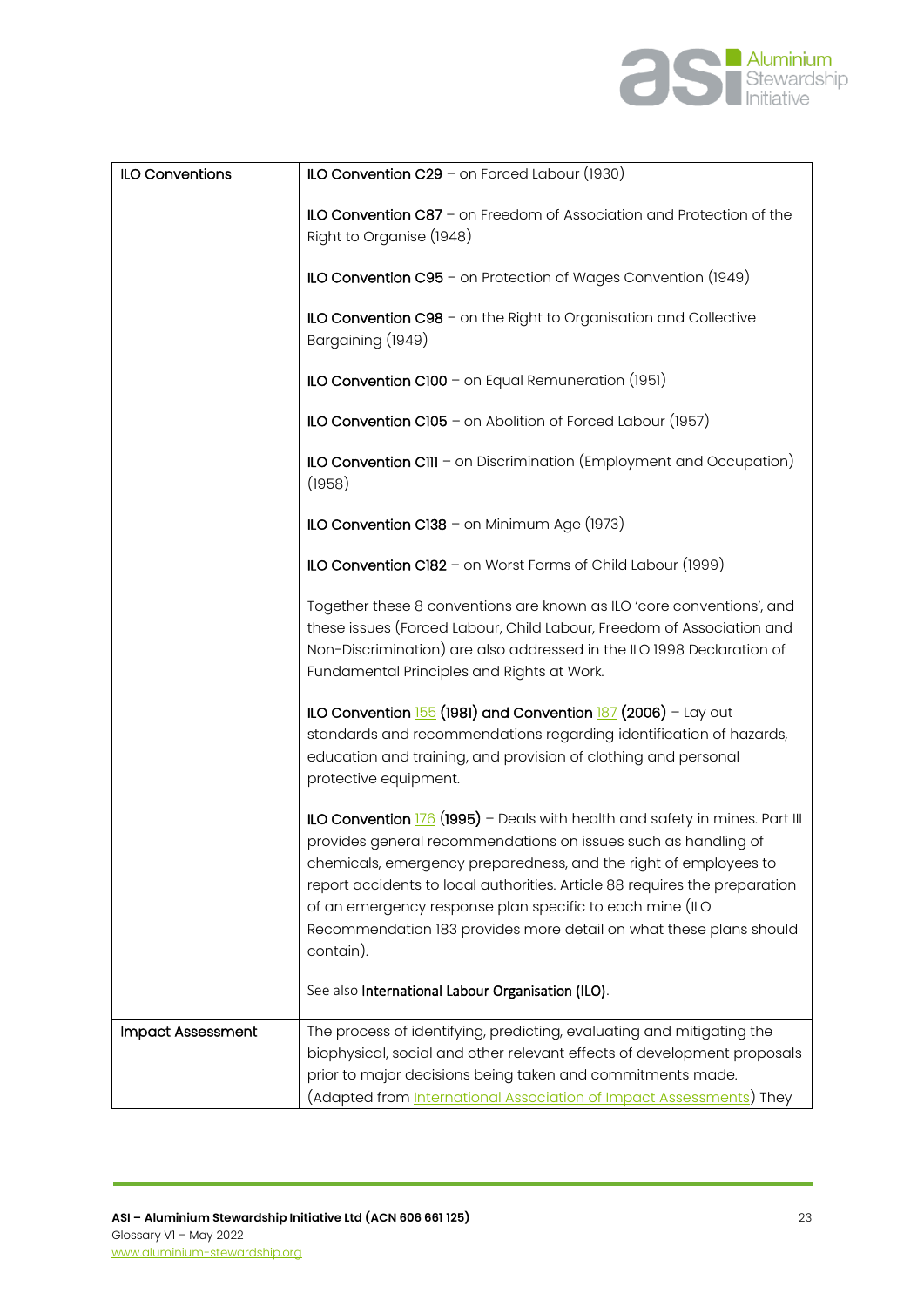

|                                   | are also used to assess the risks of major incidents, such as Spills and                                                                                                                                                                                                                                                                                                                                                                                                                                                                                                                                                                                                                                                                                                                                                                                         |
|-----------------------------------|------------------------------------------------------------------------------------------------------------------------------------------------------------------------------------------------------------------------------------------------------------------------------------------------------------------------------------------------------------------------------------------------------------------------------------------------------------------------------------------------------------------------------------------------------------------------------------------------------------------------------------------------------------------------------------------------------------------------------------------------------------------------------------------------------------------------------------------------------------------|
|                                   | Leakages.                                                                                                                                                                                                                                                                                                                                                                                                                                                                                                                                                                                                                                                                                                                                                                                                                                                        |
|                                   |                                                                                                                                                                                                                                                                                                                                                                                                                                                                                                                                                                                                                                                                                                                                                                                                                                                                  |
| <b>Indigenous Peoples</b>         | Considering the diversity of Indigenous Peoples, an official definition of<br>"Indigenous" has not been adopted by any UN-system body. Instead,<br>the UN system has developed a modern understanding of this term<br>based on the following:<br>Self-identification as Indigenous Peoples at the individual level and<br>$\bullet$<br>accepted by the community as their member;<br>Historical continuity with pre-colonial and/or pre-settler societies;<br>$\bullet$<br>Strong link to territories and surrounding natural resources;<br>$\bullet$<br>Distinct social, economic or political systems;<br>$\bullet$<br>Distinct language, culture and beliefs;<br>$\bullet$<br>From non-dominant groups of society;<br>٠<br>Resolve to maintain and reproduce their ancestral environments<br>$\bullet$<br>and systems as distinctive peoples and communities. |
|                                   | (Adapted from the UN Permanent Forum on Indigenous Issues)                                                                                                                                                                                                                                                                                                                                                                                                                                                                                                                                                                                                                                                                                                                                                                                                       |
| <b>Indirect GHG Emissions</b>     | Emissions that are a consequence of a given industrial process or<br>anthropogenic activity, but not directly evolved by that process - e.g.,<br>the production of raw material inputs or the generation of energy<br>consumed/transformed. See also Direct GHG Emissions.                                                                                                                                                                                                                                                                                                                                                                                                                                                                                                                                                                                       |
| <b>Industrial Users</b>           | An ASI membership class that is open to organisations that<br>manufacture consumer or commercial goods containing aluminium in<br>the: aerospace, automotive, construction, consumer durables,<br>engineering, IT, and similar sectors; and organisations in the beverage,<br>food, pharmaceutical and similar sectors that use Aluminium in<br>packaging for their products. Industrial Users are required to seek ASI<br>Certification for at least one of their Facilities or Products.                                                                                                                                                                                                                                                                                                                                                                       |
| <b>Inflow</b>                     | The general flow of all material (encompassing both CoC and Non-<br>CoC) into an Entity and/or its supply chain activities.                                                                                                                                                                                                                                                                                                                                                                                                                                                                                                                                                                                                                                                                                                                                      |
| <b>Internally Generated Scrap</b> | Pre Consumer Scrap which does not leave the generating Entity's<br>Certification Scope prior to Aluminium recovery, and material<br>containing Aluminium that is diverted from the waste stream from a<br>manufacturing process or similar, in which the material is reclaimed<br>within the same process that generated it.                                                                                                                                                                                                                                                                                                                                                                                                                                                                                                                                     |
| Input                             | The flow of CoC Material + Eligible Scrap entering an Entity's CoC<br>Certification Scope.                                                                                                                                                                                                                                                                                                                                                                                                                                                                                                                                                                                                                                                                                                                                                                       |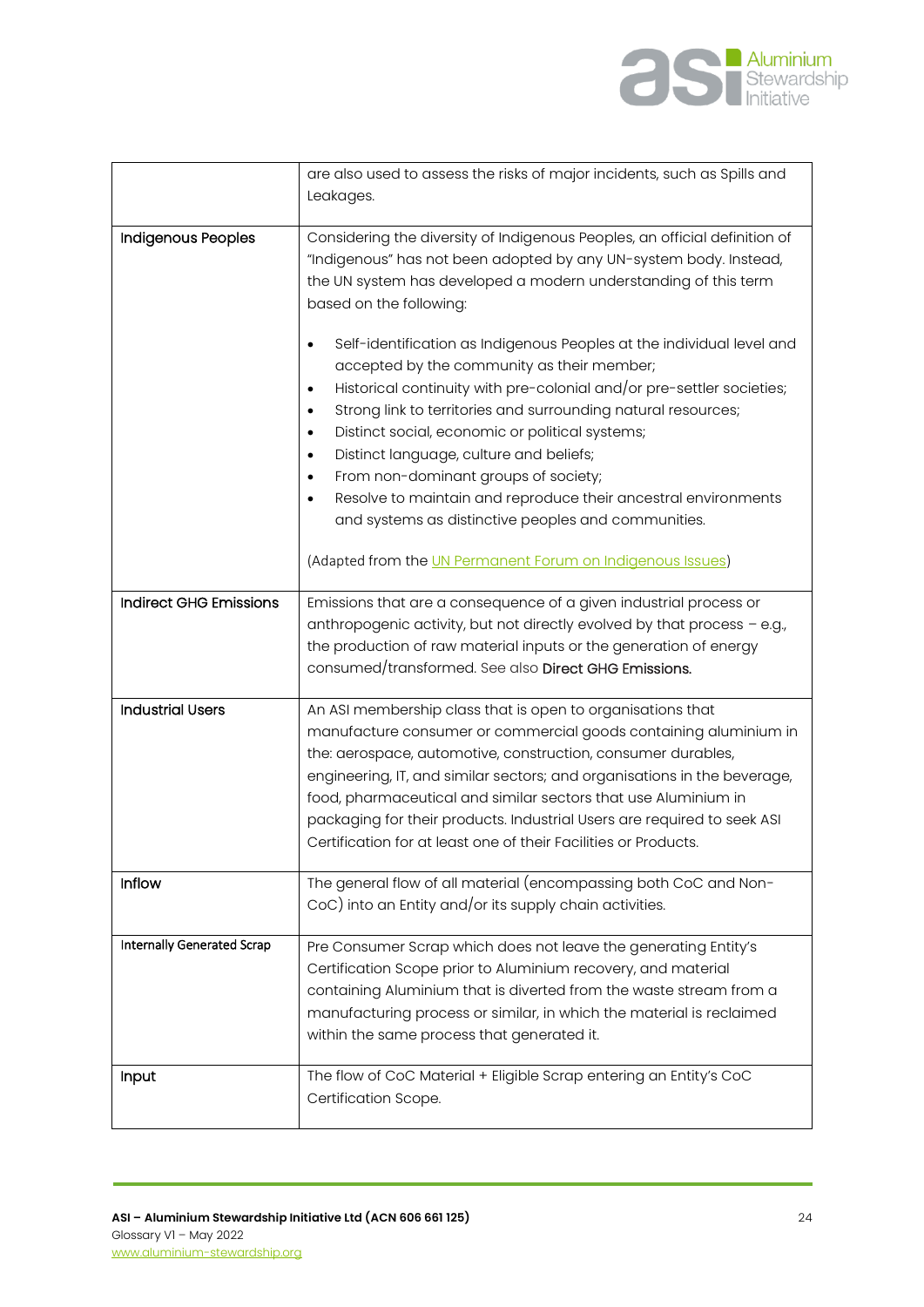

| Input Percentage                                  | The percentage used to determine the Output Quantity of CoC Material<br>and calculated by dividing the Input of CoC Material and Eligible Scrap<br>by the total of Input of CoC plus Non-CoC Material plus Recyclable<br>Scrap Material.                                                                                                                                                                                                                                                                                                                                                                                                                                                                                                      |
|---------------------------------------------------|-----------------------------------------------------------------------------------------------------------------------------------------------------------------------------------------------------------------------------------------------------------------------------------------------------------------------------------------------------------------------------------------------------------------------------------------------------------------------------------------------------------------------------------------------------------------------------------------------------------------------------------------------------------------------------------------------------------------------------------------------|
| Input Quantity                                    | Mass of CoC Material or Eligible Scrap entering an Entity's CoC<br>Certification Scope.                                                                                                                                                                                                                                                                                                                                                                                                                                                                                                                                                                                                                                                       |
| Intermediate Target                               | A singular milestone for the Entity to achieve a pre-defined GHG<br>emissions intensity value within a three-, four- or five-year period as<br>part of its GHG Emissions Reduction Pathway.                                                                                                                                                                                                                                                                                                                                                                                                                                                                                                                                                   |
| Internal Overdraw                                 | Where the Entity's Material Accounting System allows the Output<br>Quantity to temporarily exceed the Input Quantity in a Material<br>Accounting Period due to a force majeure situation. The Internal<br>Overdraw must be made up in the subsequent Material Accounting<br>Period.                                                                                                                                                                                                                                                                                                                                                                                                                                                           |
| <b>International Labour</b><br>Organisation (ILO) | A tripartite UN agency, established in 1919, that brings together<br>governments, employers and workers representatives of 187 member<br>States, to set labour standards, develop policies and devise<br>programmes promoting decent work for all women and men. The ILO<br>has more than 80 Conventions and Recommendations dealing with<br>health and safety issues. These cover specific industries, risks that<br>affect a variety of sectors, and preventative or protective measures.<br>While these recommendations are sometimes addressed in<br>government regulation, they may be referred to by companies for<br>additional guidance. (Adapted from the International Labour<br>Organisation)<br>See also <b>ILO Conventions</b> . |
| Intra-Entity Flow                                 | The movement of CoC Material between supply chain activities within<br>an Entity's CoC Certification Scope.                                                                                                                                                                                                                                                                                                                                                                                                                                                                                                                                                                                                                                   |
| <b>IPAF</b>                                       | Indigenous Peoples Advisory Forum.                                                                                                                                                                                                                                                                                                                                                                                                                                                                                                                                                                                                                                                                                                            |
| <b>ISEAL</b>                                      | ISEAL represents the global movement of sustainability standards.<br>(ISEAL Alliance).                                                                                                                                                                                                                                                                                                                                                                                                                                                                                                                                                                                                                                                        |
| <b>ISO</b>                                        | International Organisation for Standardisation.                                                                                                                                                                                                                                                                                                                                                                                                                                                                                                                                                                                                                                                                                               |
| Joint Venture                                     | Joint Ventures are usually formed where two or more independent<br>parties come together to jointly execute a particular business activity or<br>project. The arrangement between the parties is typically formalised in                                                                                                                                                                                                                                                                                                                                                                                                                                                                                                                      |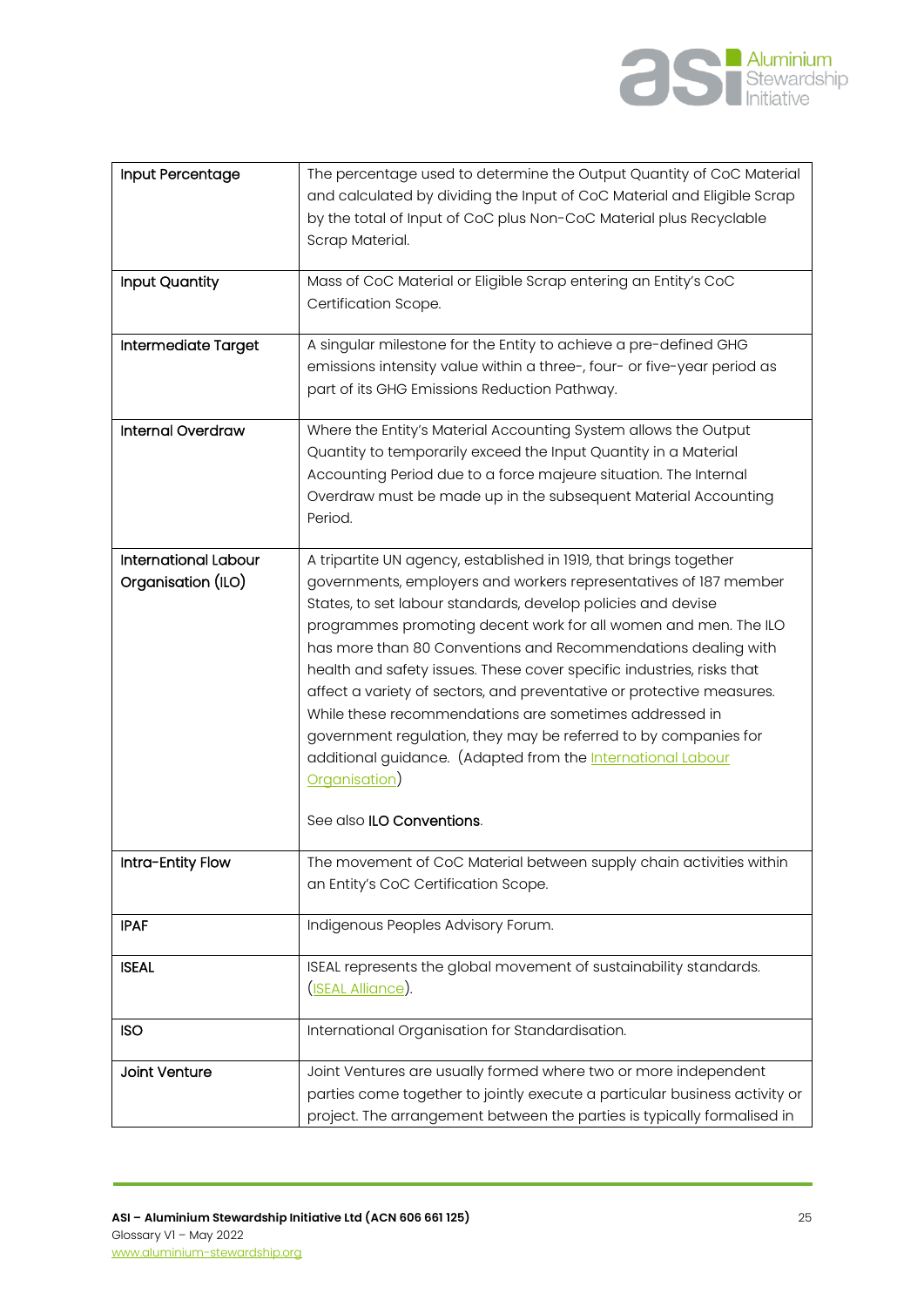

| Labour Union                   | one of the following ways (with the specifics governed by Applicable<br>Law):<br>A corporation<br>A partnership<br>An unincorporated contractual arrangement.<br>A voluntary association of Workers organised for occupational<br>purposes with the aim of furthering and defending the interests of<br>Workers. May also be called a trade union, or Workers organisation.<br>(Adapted from SA8000:2014)                                                                                                            |
|--------------------------------|----------------------------------------------------------------------------------------------------------------------------------------------------------------------------------------------------------------------------------------------------------------------------------------------------------------------------------------------------------------------------------------------------------------------------------------------------------------------------------------------------------------------|
| <b>LCA</b>                     | See Life Cycle Assessment.                                                                                                                                                                                                                                                                                                                                                                                                                                                                                           |
| <b>Lead Auditor</b>            | Qualified person responsible for the overall conduct of an ASI Audit and<br>who can lead an Audit Team.                                                                                                                                                                                                                                                                                                                                                                                                              |
| Legacy Impacts                 | Significant impacts which historically occurred at the Facility that have<br>not been remediated and are still impacting Affected Populations and<br>Organisations. These may be impacts that occurred:<br>prior to Certification, and/or<br>prior to the current owner purchasing the Facility, and/or<br>in the establishment of the Facility.<br>Legacy Impacts may have occurred many years prior; there is no 'cut-<br>off' at which Legacy Impacts meeting the above requirements are not<br>to be considered. |
| Life Cycle Assessment<br>(ICA) | LCA is a systematic set of procedures for compiling and examining the<br>inputs and outputs of materials and energy and the associated<br>environmental impacts directly attributable to the functioning of a<br>product or service system throughout its life cycle (ISO 14040: 2006). An<br>LCA is an analysis of the impact that an object, product or raw material<br>can have on the environment and ecosystems.                                                                                                |
| Life Cycle Inventory (LCI)     | An inventory of data that quantifies the energy and raw material inputs<br>and environmental releases to air, land and water associated with<br>each stage of production (ISO 14040: 2006).                                                                                                                                                                                                                                                                                                                          |
| <b>Liquid Metal</b>            | Aluminium in a molten form.                                                                                                                                                                                                                                                                                                                                                                                                                                                                                          |
| <b>LME</b>                     | London Metal Exchange.                                                                                                                                                                                                                                                                                                                                                                                                                                                                                               |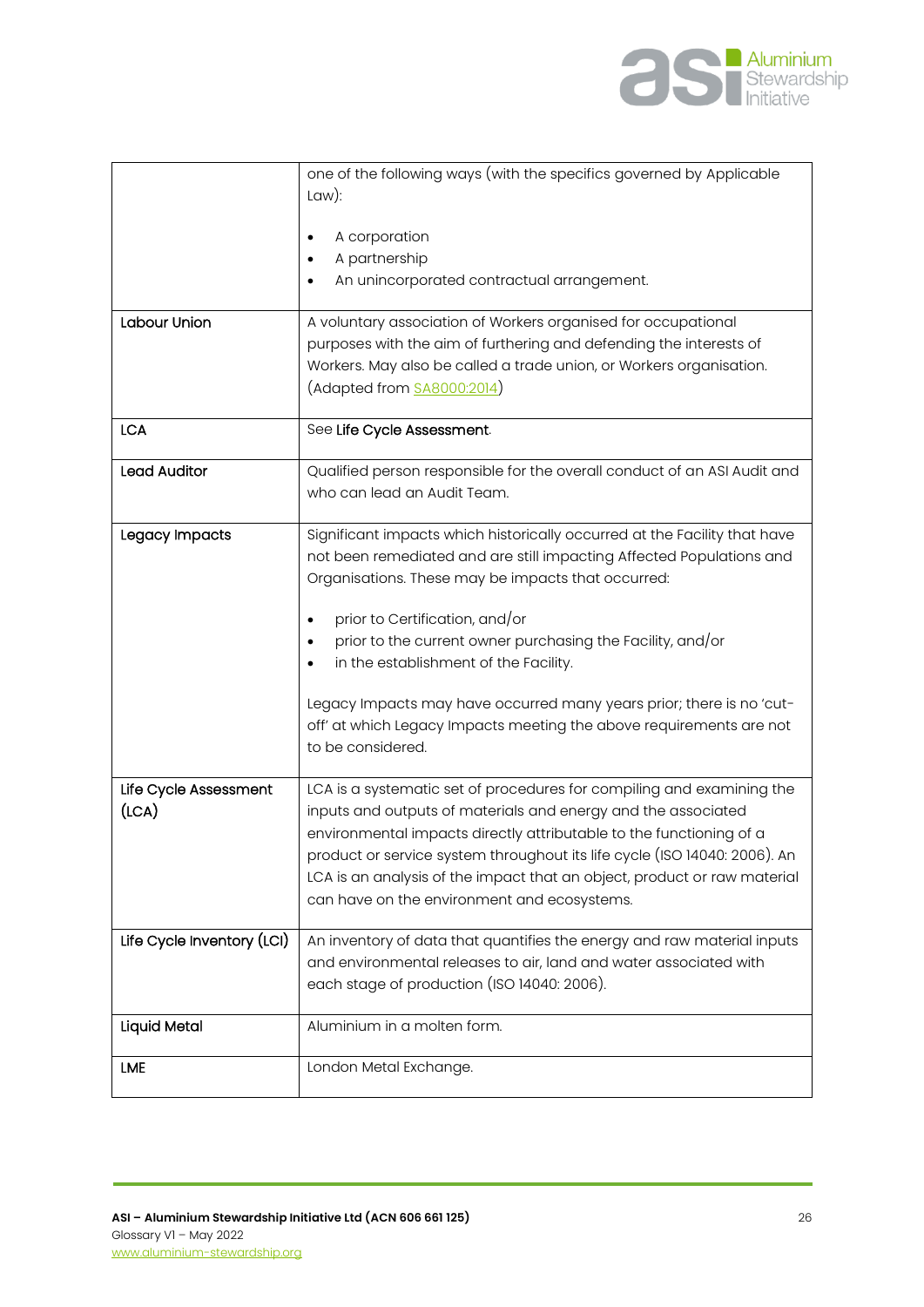

| Local Community           | A term generally applied to any people or communities located in an<br>operation's or project's geographical proximity, particularly those<br>subject to actual or potential direct project-related risks and/or<br>adverse impacts on their physical environment, health or livelihoods.<br>Additionally, it often refers to a group of people or families who live in a<br>particular locality, sometimes share a common interest (water users<br>associations, fishers, herders, grazers, and the like), often have common<br>cultural and historical heritage and have different degrees of<br>cohesiveness. (Adapted from IFC Performance Standard 1-<br>Assessment and Management of Environmental and Social Risks and<br><u> Impacts - Guidance Note</u> ). |
|---------------------------|---------------------------------------------------------------------------------------------------------------------------------------------------------------------------------------------------------------------------------------------------------------------------------------------------------------------------------------------------------------------------------------------------------------------------------------------------------------------------------------------------------------------------------------------------------------------------------------------------------------------------------------------------------------------------------------------------------------------------------------------------------------------|
| <b>M&amp;E</b>            | Monitoring and Evaluation.                                                                                                                                                                                                                                                                                                                                                                                                                                                                                                                                                                                                                                                                                                                                          |
| <b>Major Changes</b>      | A significant change to an existing Facility that has occurred since a<br>Member has joined ASI. This would be a change that may have a<br>Material risk to the environment or Human Rights that was not<br>evaluated, or that changes the situation compared to a previous<br>Impact Assessment.                                                                                                                                                                                                                                                                                                                                                                                                                                                                   |
| Major Non-<br>Conformance | A situation where the Entity's policies, systems, procedures and<br>processes within the defined Certification Scope perform in a manner<br>that is not conformant with the Criterion due to:<br>The total absence of implementation of a required Criterion;<br>$\bullet$<br>A systemic failure or total lack of required controls;<br>$\bullet$                                                                                                                                                                                                                                                                                                                                                                                                                   |
|                           | A group of related, repetitive or persistent Minor Non-<br>Conformances indicating inadequate implementation.                                                                                                                                                                                                                                                                                                                                                                                                                                                                                                                                                                                                                                                       |
|                           | It may also be a situation where the Entity does not comply with<br>Applicable Law and the situation presents a Significant Risk to workers,<br>the environment or the community.                                                                                                                                                                                                                                                                                                                                                                                                                                                                                                                                                                                   |
|                           | Note that a Significant Risk is usually defined by an Entity's or an<br>Auditors' internal risk processes. However, it should consider situations<br>where there is a high chance of:                                                                                                                                                                                                                                                                                                                                                                                                                                                                                                                                                                               |
|                           | Injury or illness to one or more people resulting in permanent<br>partial impairment or disability or death;<br>Long term irreversible impacts to the environment, sensitive<br>$\bullet$<br>species, habitat, ecosystems or areas of cultural importance);<br>Affecting large numbers of the Local Community (one Stakeholder<br>$\bullet$<br>group) or multiple Stakeholder groups and impacting on the<br>Entity's ability to retain its 'social licence to operate'.                                                                                                                                                                                                                                                                                            |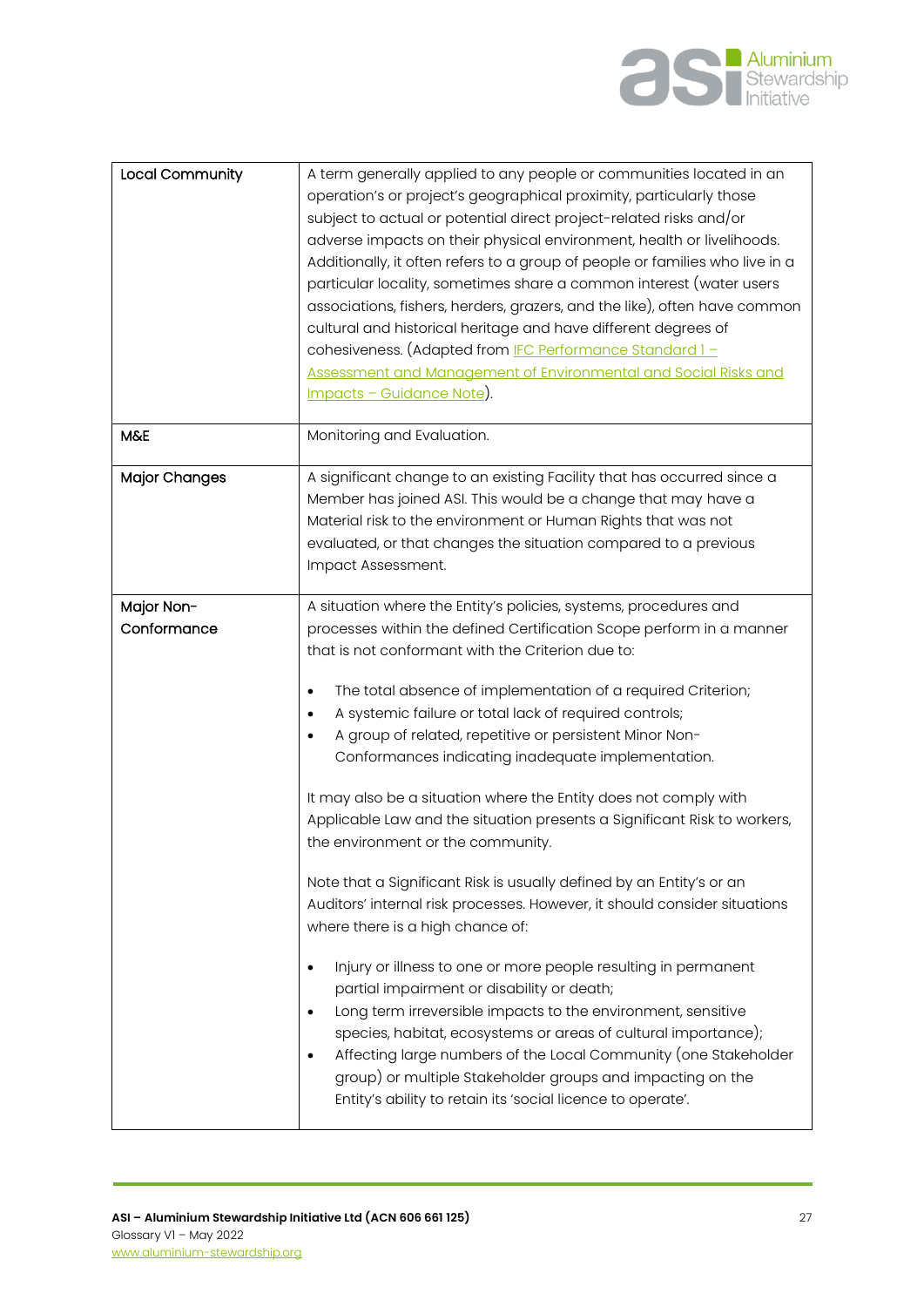

| Management                 | A member of senior management personnel nominated by the                    |
|----------------------------|-----------------------------------------------------------------------------|
| Representative             | company to ensure that the requirements of the Standard/s are met.          |
|                            | (Adapted from Social Accountability International, SA8000: 2008)            |
|                            |                                                                             |
| Management System          | Management processes and documentation that collectively prove a            |
|                            | systematic framework for ensuring that tasks are performed correctly,       |
|                            |                                                                             |
|                            | consistently and effectively to achieve the desired outcomes, and to        |
|                            | drive continual improvement in performance. (Adapted from                   |
|                            | Responsible Jewellery Council Code of Practices 2013)                       |
|                            |                                                                             |
| Mass Balance System        | Requires each successive Entity with Custody of CoC Material to be          |
|                            | CoC Certified and allows for CoC Materials in an Entity's Custody to be     |
|                            | mixed with Non-CoC Materials over a defined Material Accounting             |
|                            | Period, at any stage in the Aluminium supply chain. The Input               |
|                            | Percentage of CoC Material is used to calculate the Output Quantity of      |
|                            | CoC Material.                                                               |
|                            |                                                                             |
|                            | Note that the CoC Standard stipulates that the Output of CoC Material       |
|                            |                                                                             |
|                            | cannot be allocated as 'partially CoC' - so if 20% of Output is 'CoC', that |
|                            | 20% is 100% CoC (and not all Output is "20% CoC").                          |
|                            |                                                                             |
|                            | A period of time, not longer than 12 months, during which CoC Material,     |
| <b>Material Accounting</b> |                                                                             |
| Period                     | Eligible Scrap, Inputs and Outputs are accounted for and reconciled.        |
|                            |                                                                             |
| <b>Material Accounting</b> | Part of the Entity's Management System used for controlling and             |
| System                     | accounting of the Inputs and Outputs of CoC Material. They may be           |
|                            | stand-alone systems or integrated with purchasing, inventory,               |
|                            |                                                                             |
|                            | accounting, or other systems.                                               |
| <b>Material Conversion</b> | Further processing (for example cutting, stamping, bending, joining,        |
|                            |                                                                             |
|                            | forging, product casting, packaging production etc.) of Casthouse           |
|                            | Products or semi-fabricated Aluminium products, into products or            |
|                            | components that are used in or sold for final assembly or filling and       |
|                            | sale to end consumers.                                                      |
|                            |                                                                             |
| <b>Maturity Categories</b> | The three parts that are used to establish the Entity's Overall Maturity    |
|                            | Rating, namely:                                                             |
|                            |                                                                             |
|                            | Systems;                                                                    |
|                            | Residual Risk;                                                              |
|                            | Performance.                                                                |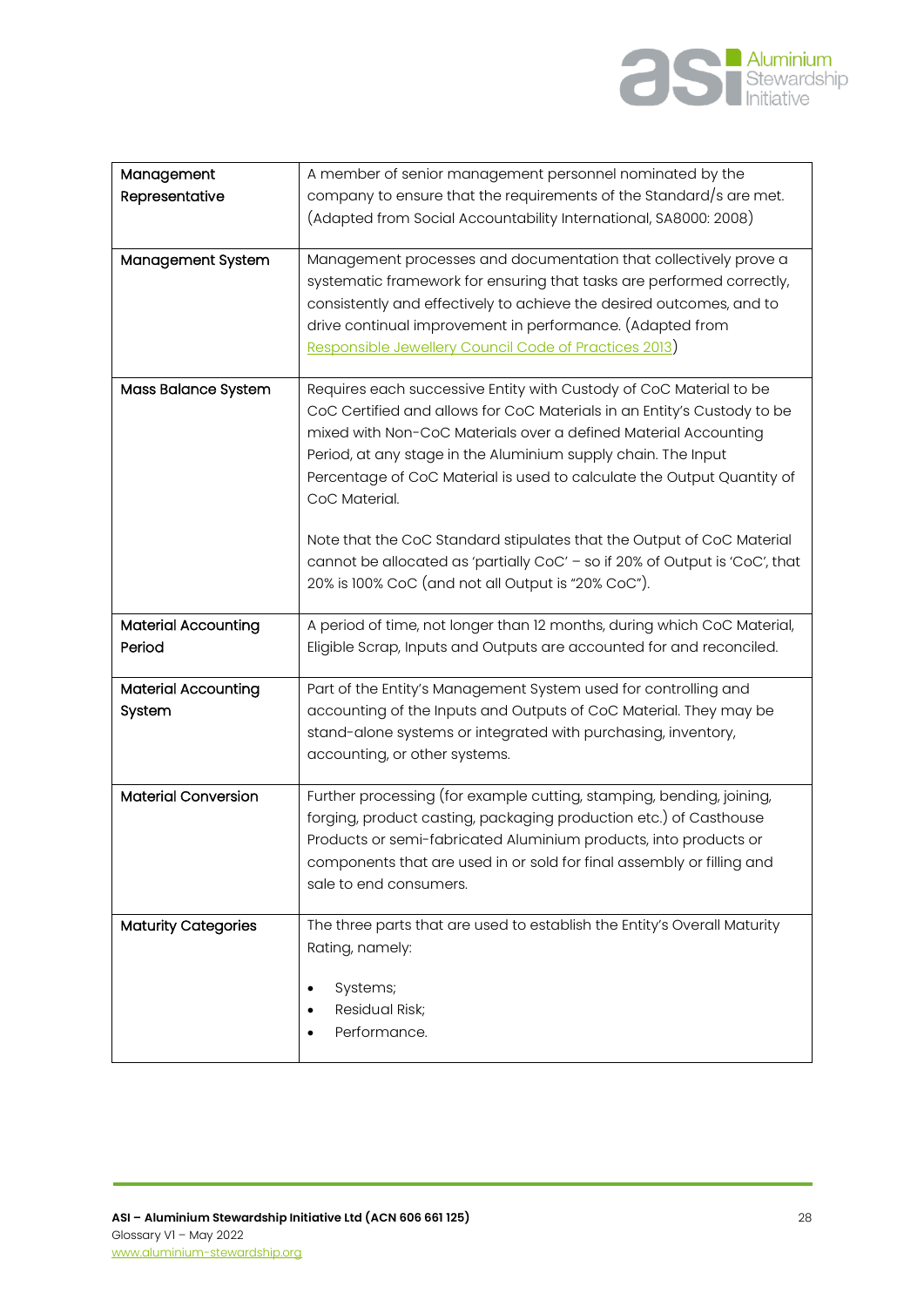

| <b>Maturity Ratings</b>             | A rating of maturity (low, medium or high) in terms of systems, Residual<br>Risk and performance assigned to a Sustainability Component,<br>determined by an Auditor.                                                                                                                                                                                                                                                                           |
|-------------------------------------|-------------------------------------------------------------------------------------------------------------------------------------------------------------------------------------------------------------------------------------------------------------------------------------------------------------------------------------------------------------------------------------------------------------------------------------------------|
| Material (Risk)<br>Materiality      | Any external risk that a reasonable person would consider important or<br>the impacts of which could translate into financial risk for the Entity.<br>An extension of the key accounting concept of materiality of financial<br>information to encompass ESG and other sustainability impacts<br>("double materiality").                                                                                                                        |
| Member                              | See ASI Member.                                                                                                                                                                                                                                                                                                                                                                                                                                 |
| <b>Migrant Worker</b>               | A person who is to be engaged, is engaged or has been engaged in a<br>remunerated activity in a State of which he or she is not a national.<br>(Adapted from the UN Convention on the Rights of Migrants)                                                                                                                                                                                                                                       |
| <b>Mine Rehabilitation</b>          | The return of disturbed land to a stable and productive condition.<br>(International Council on Mining and Metals)                                                                                                                                                                                                                                                                                                                              |
| Mine to Metal Emissions             | Direct and Indirect Greenhouse Gas emissions associated with a<br>Smelter's activities in the production of cast Aluminium ingots or other<br>Smelter Casthouse products, equivalent to GHG Protocol corporate<br>accounting Scopes 1, 2 and 3 (categories 1, 3 and 4).                                                                                                                                                                         |
| Minor Non-<br>Conformance           | The Entity's Policies, systems, Procedures and processes, within the<br>defined Certification Scope, perform in a manner that is not wholly<br>conformant with the Criterion, due to an isolated lapse of either<br>performance, discipline or control which does not lead to a Major Non-<br>Conformance.                                                                                                                                      |
| <b>Modern Slavery</b><br>Statement  | A publicly available company statement, signed at executive level,<br>which outlines the steps the company is taking to identify and prevent<br>modern slavery in its own operations and those of its suppliers.                                                                                                                                                                                                                                |
| Multi-Site Organisation /<br>Entity | Where an Entity has an identified central head office (or functional<br>office, or geographic headquarters, etc.) which controls or oversees the<br>management of a network of sites or branches which carry out the<br>Entity's activities. A Multi-site Organisation need not be a unique legal<br>entity, but all sites shall have a legal or contractual link with the central<br>head office and be subject to a common management system. |
| <b>New Projects</b>                 | A new Facility that has been constructed since a Member has joined<br>ASI.                                                                                                                                                                                                                                                                                                                                                                      |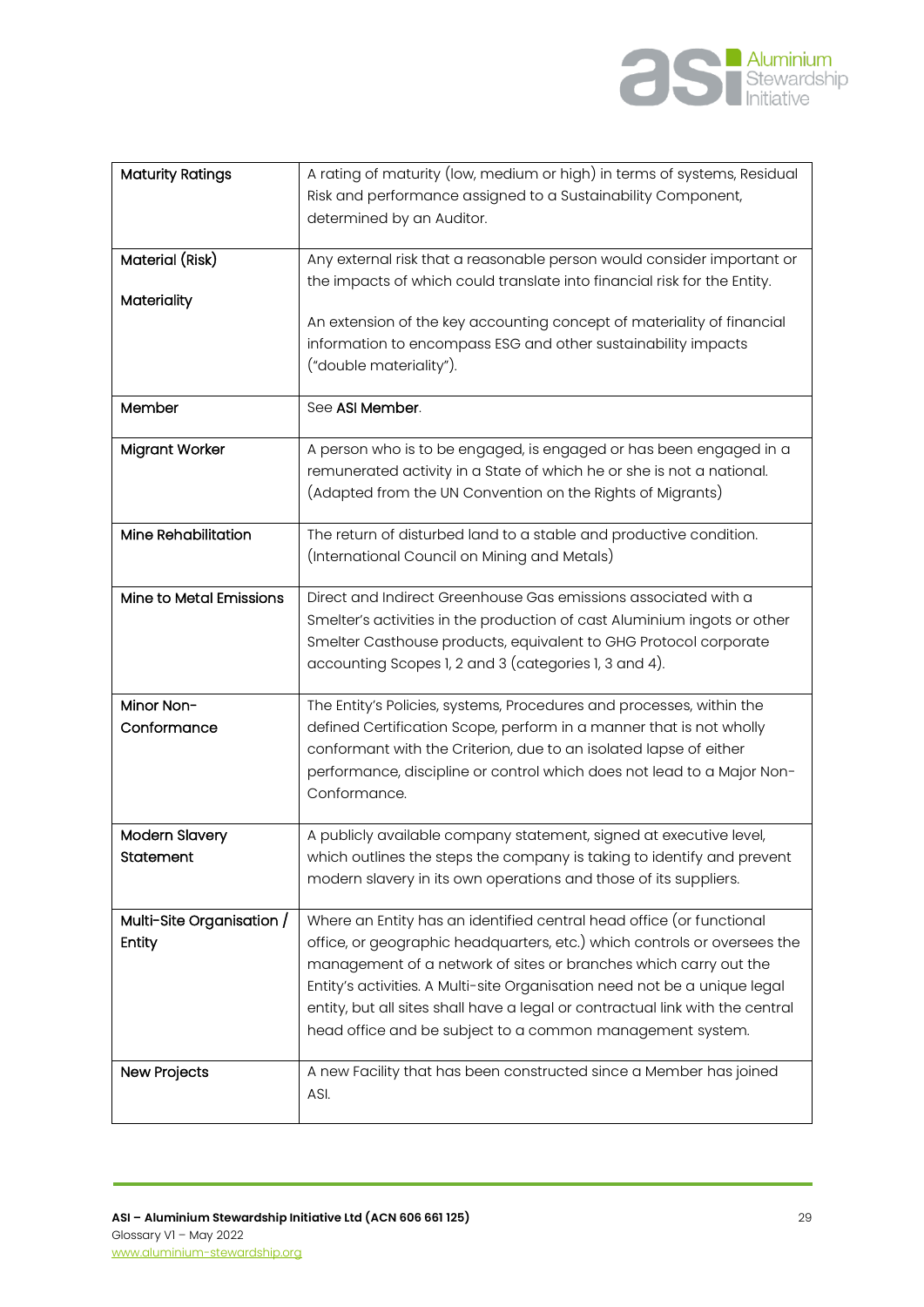

| <b>NGOs</b>                                                            | Non-Government Organisations.                                                                                                                                                                                                                                               |
|------------------------------------------------------------------------|-----------------------------------------------------------------------------------------------------------------------------------------------------------------------------------------------------------------------------------------------------------------------------|
| Non-CoC Material                                                       | Material in the form of Bauxite, Alumina, Liquid Metal, Cold Metal and/or<br>Aluminium that is not produced and/or transferred in accordance with<br>the CoC Standard.                                                                                                      |
| Non-Conformance                                                        | A situation where the Entity's Policies, systems, Procedures or processes,<br>within the defined Certification Scope, do not conform to the applicable<br>ASI Standard.                                                                                                     |
| Non-Hazardous Waste                                                    | All other forms of solid or liquid waste, excluding wastewater, that are<br>not considered Hazardous Waste.<br>See also Hazardous Waste.                                                                                                                                    |
| Not Applicable                                                         | The Criterion cannot be implemented by an Entity due to the nature of<br>its Business or Business activities within the defined Certification Scope.                                                                                                                        |
| Objective Evidence                                                     | Verifiable information, records, observations and/or statements of fact,<br>and which can be qualitative or quantitative.                                                                                                                                                   |
| <b>Occupational Health</b><br>and Safety (OH&S)                        | Concerned with protecting the safety, health and welfare of people<br>engaged in work or employment. (Safe at Work)                                                                                                                                                         |
| <b>OECD</b>                                                            | See Organisation for Economic Co-operation and Development (OECD)                                                                                                                                                                                                           |
| <b>OH&amp;S</b>                                                        | See Occupational Health and Safety (OH&S).                                                                                                                                                                                                                                  |
| <b>OMR</b>                                                             | See Overall Maturity Rating.                                                                                                                                                                                                                                                |
| Organisation for<br>Economic Co-operation<br>and Development<br>(OECD) | An intergovernmental economic organisation founded in 1961 to<br>stimulate economic progress and world trade. It has 36 member<br>countries plus Key Partners including Brazil, India and China. (Adapted<br>from <b>OECD</b>                                               |
| Other manufacturing or<br>sale of products<br>containing Aluminium     | A supply chain activity that uses Aluminium in the assembly,<br>manufacture and/or sale of a final or consumer product or products,<br>without physically or chemically altering the composition or structure of<br>the Aluminium (components) contained in the product(s). |
| Outflow                                                                | The general flow of all material (encompassing both CoC and Non-<br>CoC) coming out of an Entity and/or its supply chain activities.                                                                                                                                        |
| Output                                                                 | The flow of CoC Material exiting an Entity's CoC Certification Scope                                                                                                                                                                                                        |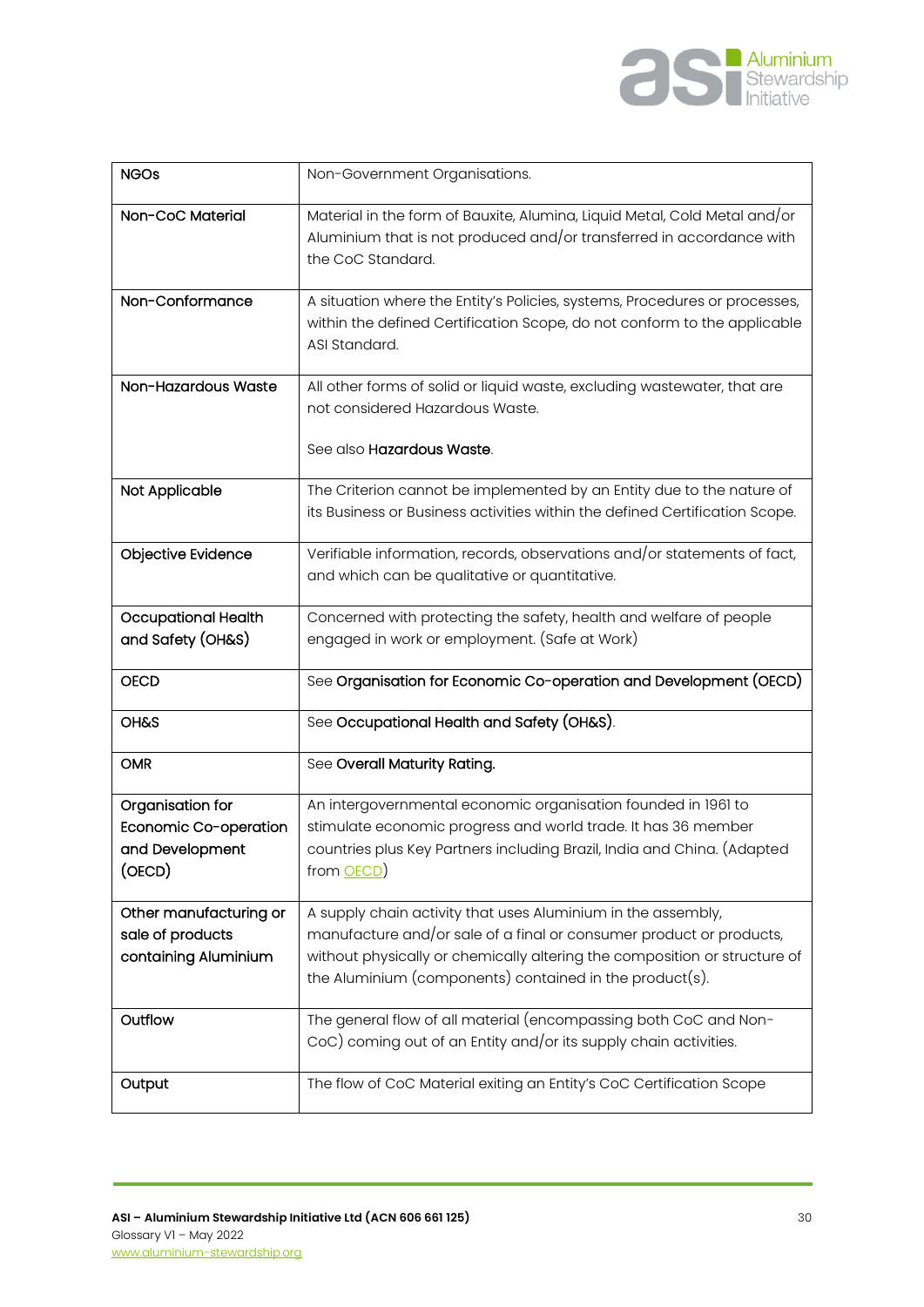

| <b>Output Quantity</b>                  | Mass of CoC Material or Eligible Scrap leaving an Entity's CoC                                                                                                                                                                                                                                                                                                                                                                                                                                                |
|-----------------------------------------|---------------------------------------------------------------------------------------------------------------------------------------------------------------------------------------------------------------------------------------------------------------------------------------------------------------------------------------------------------------------------------------------------------------------------------------------------------------------------------------------------------------|
|                                         | Certification Scope.                                                                                                                                                                                                                                                                                                                                                                                                                                                                                          |
| <b>Outsourcing Contractor</b>           | An individual, company or other Business that takes custody of CoC<br>Material from an Entity for the purpose of processing, treatment, or<br>manufacturing the CoC Material for that Entity. Outsourcing<br>Contractors that are not themselves CoC Certified must be included in<br>the Entity's CoC Certification Scope. Outsourcing Contractor status<br>does not apply to tolling arrangement or similar where the type of CoC<br>Material is changed (e.g., transforming ASI Bauxite into ASI Alumina). |
| <b>Overall Maturity Rating</b><br>(OMR) | A rating of maturity (low, medium or high) in terms of Systems, Residual<br>Risk and Performance assigned to a defined Certification Scope,<br>determined by an Auditor.                                                                                                                                                                                                                                                                                                                                      |
| Oversight                               | Assessment of an assurance provider's demonstration of competence<br>to carry out specific assurance tasks. (adapted from ISO 17000, sourced<br>from ISEAL Assurance Code V2.0)                                                                                                                                                                                                                                                                                                                               |
| Overtime                                | The hours worked in addition to those in the normal work week and<br>which should be voluntary. (Adapted from Responsible Jewellery<br>Council Code of Practices 2013)                                                                                                                                                                                                                                                                                                                                        |
| Performance Standard                    | ASI's Standard that defines environmental, social and governance<br>Principles and Criteria, with the aim to address sustainability issues<br>relevant to the production and material stewardship of Aluminium,<br>from the extraction of Bauxite to the production of commercial and<br>consumer goods, and the recycling of Pre- and Post-Consumer<br>Aluminium Scrap.                                                                                                                                      |
| Policy                                  | A statement of principles and intentions. (Adapted from Responsible<br><b>Jewellery Council Code of Practices 2013</b>                                                                                                                                                                                                                                                                                                                                                                                        |
| <b>Positive Balance</b>                 | The net difference where an Entity's Material Accounting System<br>records that an Entity's total CoC Material and/or Eligible Scrap Inputs<br>are higher than the Entity's total CoC Material Outputs transferred to<br>another Entity at the end of a Material Accounting Period.                                                                                                                                                                                                                           |
| Post-Casthouse                          | Further processing, treatment or manufacturing of Aluminium<br>subsequent to the production of Casthouse Products. This includes<br>semi-fabrication, material conversion, manufacturing, further<br>production, assembly, fabrication and/or construction.                                                                                                                                                                                                                                                   |
| Post-Casthouse Entity                   | An Entity that carries out further processing, treatment or<br>manufacturing of Aluminium subsequent to the production of                                                                                                                                                                                                                                                                                                                                                                                     |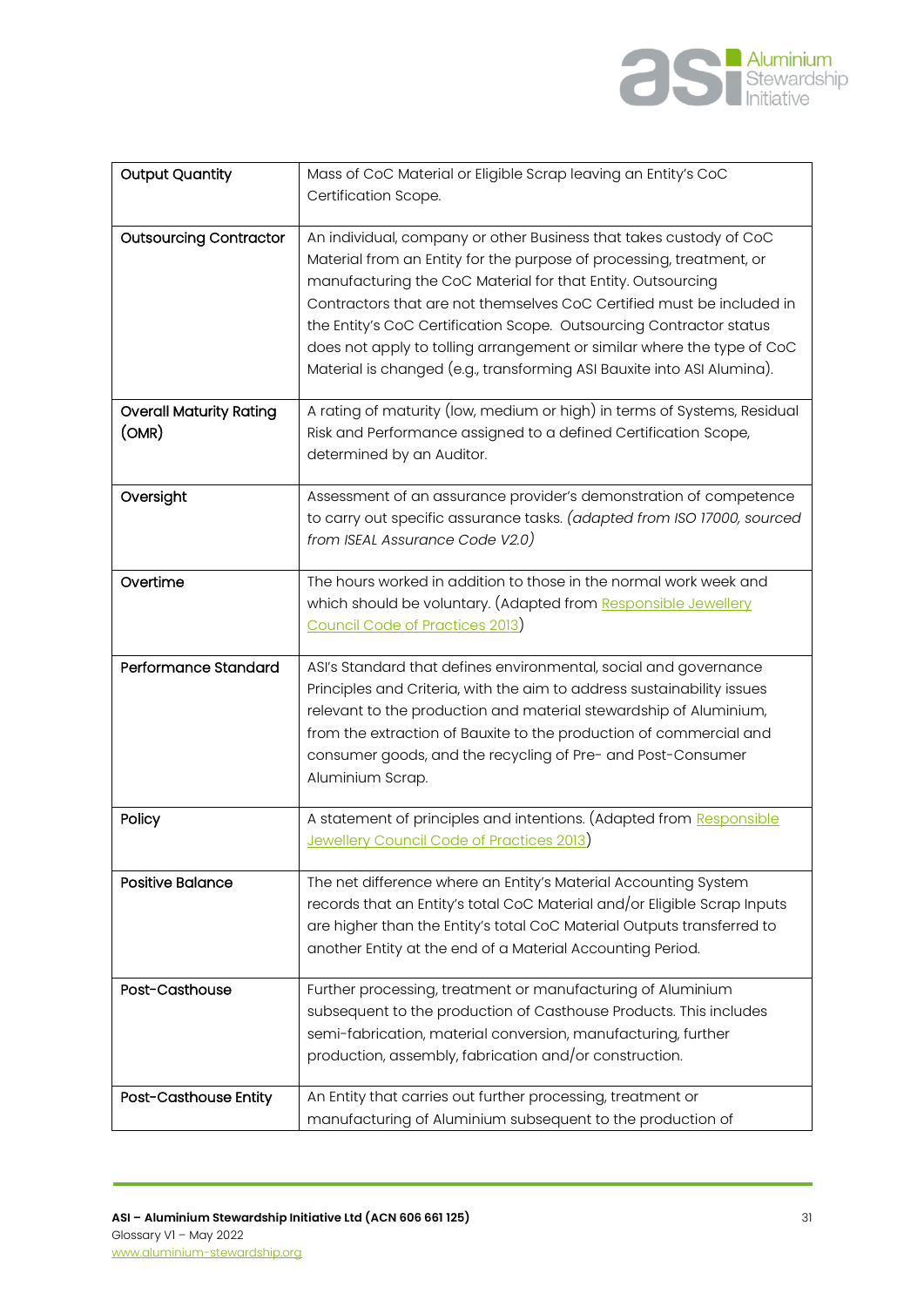

|                                          | Casthouse Products. This includes Entities engaged in Semi-Fabrication,<br>Material Conversion, manufacturing, further production, assembly,<br>fabrication and/or construction.                                                                                                                                                                     |
|------------------------------------------|------------------------------------------------------------------------------------------------------------------------------------------------------------------------------------------------------------------------------------------------------------------------------------------------------------------------------------------------------|
| Post-Consumer Scrap                      | Material containing Aluminium that is reclaimed from a consumer or<br>commercial product that has been used for its intended purpose by<br>individuals, households or commercial, industrial and institutional<br>facilities as end-users of the product which can no longer be used for<br>its intended purpose. (Adapted from ISO 14021:2016)      |
| Pre-Consumer Scrap                       | Material containing Aluminium that is diverted from the waste stream<br>from a manufacturing process or similar, in which the material has not<br>been intentionally produced, is unfit for end use and not capable of<br>being reclaimed within the same process that generated it. (Adapted<br>from ISO14021:2016)                                 |
| Primary Aluminium                        | Aluminium produced from Bauxite ore, through refining to produce<br>Alumina, then smelting to produce Aluminium.                                                                                                                                                                                                                                     |
| Principle                                | A statement of intended impact of the Criteria in the ASI Performance<br>Standard.                                                                                                                                                                                                                                                                   |
| <b>Priority Ecosystem</b><br>Services    | Priority Ecosystem Services are two-fold:<br>Those services on which operations are most likely to have an<br>$\bullet$<br>impact and, therefore, which result in adverse impacts to Affected<br>Populations and Organisations; and/or<br>Those services on which the Entity is directly dependent for its<br>$\bullet$<br>operations (e.g., water). |
| Procedure                                | A specified manner to conduct an activity or a process. Procedures can<br>be documented or not.                                                                                                                                                                                                                                                      |
| Product                                  | A product comprising or containing Aluminium that is produced by an<br>ASI Member.                                                                                                                                                                                                                                                                   |
| Product/Program                          | A product or program, focused for example by a set of activities or a<br>particular market, which is managed by an ASI Member and used to<br>define a Certification Scope.                                                                                                                                                                           |
| <b>Product Carbon</b><br>Footprint (PCF) | A PCF is a means for measuring, managing and communicating<br>Greenhouse Gas emissions related to goods and services. A carbon<br>footprint is based on a LCA but focuses only on global warming<br>potential.                                                                                                                                       |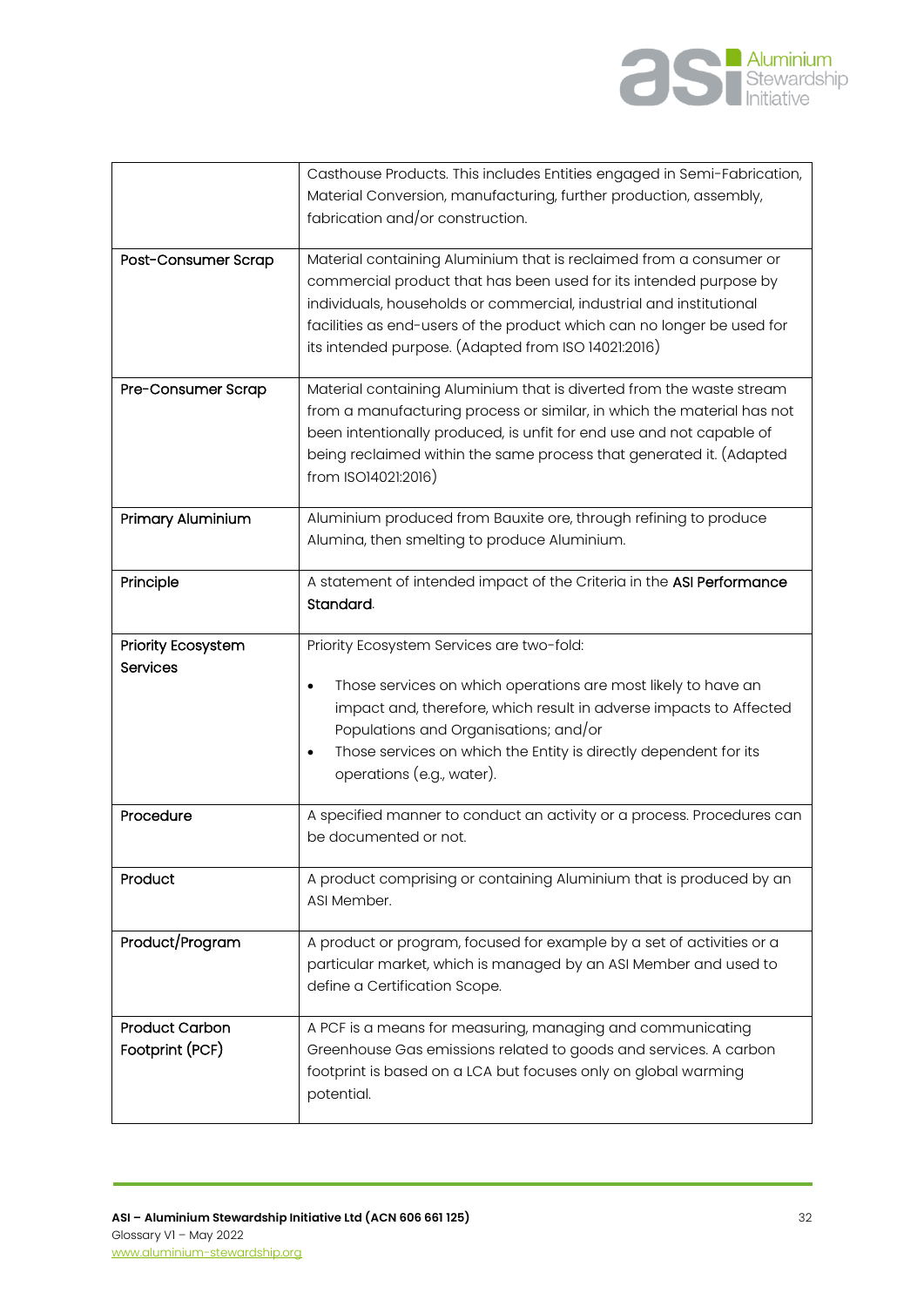

| <b>Product Environmental</b>     | Unlike a carbon or water footprint, PEF is a multi-indicator measure of a      |
|----------------------------------|--------------------------------------------------------------------------------|
| Footprint (PEF)                  | product's impacts using an LCA approach. A PEF study is a measure of           |
|                                  | a set of quantifiable environmental impacts over the life cycle of a           |
|                                  | Product, including emissions to water, air and soil, use and depletion of      |
|                                  |                                                                                |
|                                  | resources and impacts from land use.                                           |
|                                  |                                                                                |
| Production and                   | An ASI membership class that is open to organisations with activities in       |
| Transformation                   | one or more of: Bauxite Mining, Alumina Refining, Aluminium Smelting,          |
|                                  | Aluminium Re-Melting/Refining, Semi-Fabrication and/or Material                |
|                                  | Conversion. Production and Transformation members are required to              |
|                                  | seek ASI Certification for at least one of their Facilities or Products.       |
|                                  |                                                                                |
| <b>Protected Area</b>            | Geographically defined area which is designated or regulated and               |
|                                  | managed to achieve specific conservation objectives. (Convention on            |
|                                  |                                                                                |
|                                  | <b>Biological Diversity Article 2)</b>                                         |
| <b>Provisional Certification</b> |                                                                                |
|                                  | Certification where there is at least one Major Non-Conformance                |
|                                  | identified.                                                                    |
|                                  |                                                                                |
| <b>Qualified Specialist</b>      | An individual, who may be either internal or external to the organisation,     |
|                                  | who has specific knowledge or expertise in the relevant subject area.          |
|                                  | Knowledge or expertise may be either through education or on-the-job           |
|                                  |                                                                                |
|                                  |                                                                                |
|                                  | learning and should be appropriate to the scale and scope of the               |
|                                  | project.                                                                       |
| Rehabilitation                   | See Mine Rehabilitation.                                                       |
|                                  |                                                                                |
| Remuneration                     | Amounts paid by employers to Workers. It includes wages or salaries            |
|                                  |                                                                                |
|                                  | and any other benefits in cash or in kind. (Adapted from <i>LO</i> /IFC Better |
|                                  | Work - Guidance Sheet - Compensation)                                          |
|                                  |                                                                                |
| Re-Certification Audit           | A Certification Audit conducted at the end of the Certification Period to      |
|                                  | renew the Member's Certification.                                              |
|                                  |                                                                                |
| <b>Recognised Standard or</b>    | An external Standard or Scheme which has been approved by the ASI              |
| Scheme                           | Standards Committee and adopted by the ASI Board.                              |
|                                  |                                                                                |
| Recruitment Fees, Costs          | Any fees or costs incurred in the recruitment process in order for             |
| and Charges                      | Workers to secure employment or placement, regardless of the                   |
|                                  | manner, timing or location of their imposition or collection. (ILO General     |
|                                  | Principles and Operational Guidelines for Fair Recruitment and                 |
|                                  | Definition of Recruitment Fees and Related Costs).                             |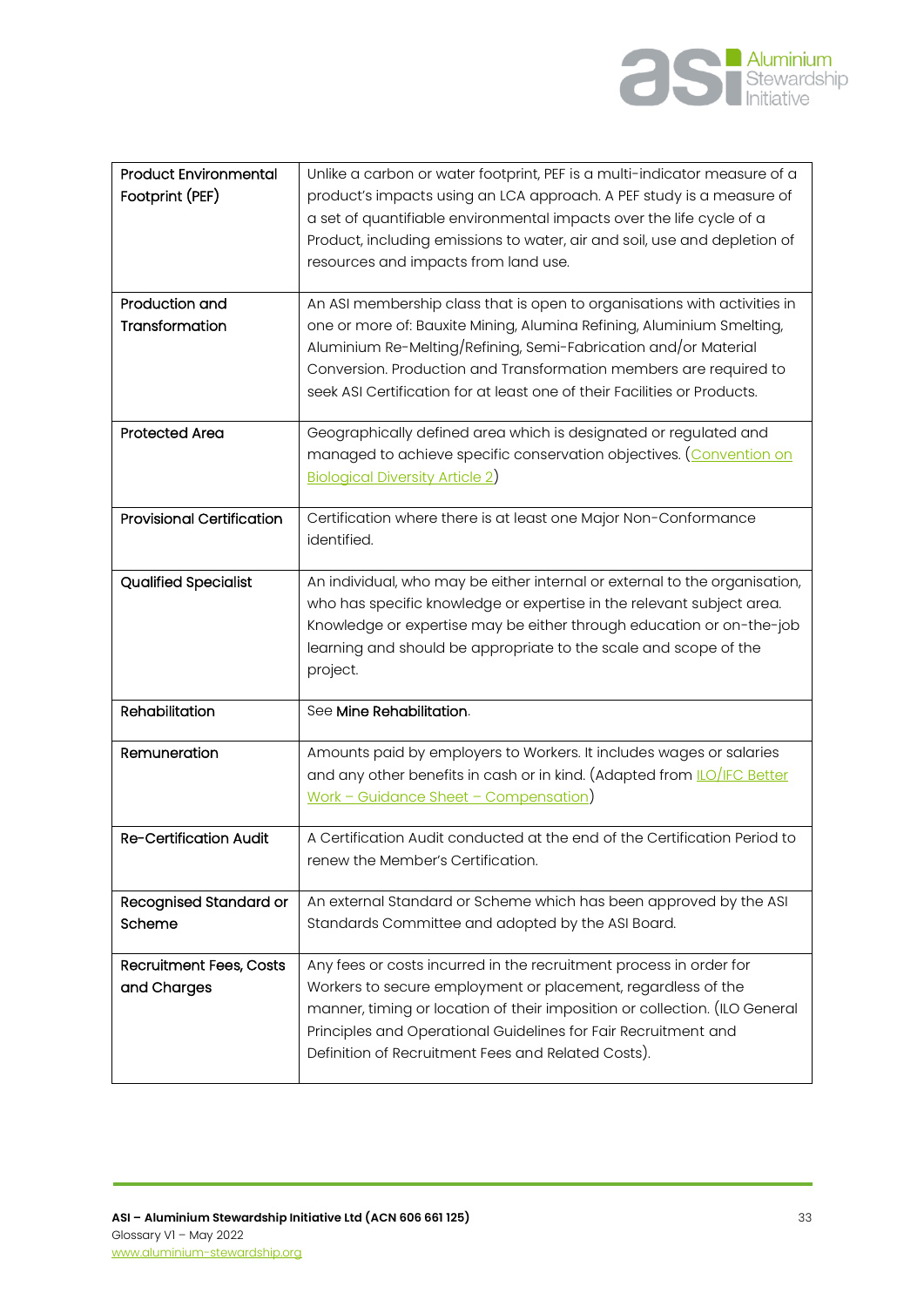

| Recyclable Scrap<br>Material       | Pre-Consumer Scrap, Post-Consumer Scrap and Aluminium recovered<br>from Dross or other Aluminium containing wastes in any form.                                                                                                                                                                                                                                                                                                                                                                                                                                                                                                                                                         |
|------------------------------------|-----------------------------------------------------------------------------------------------------------------------------------------------------------------------------------------------------------------------------------------------------------------------------------------------------------------------------------------------------------------------------------------------------------------------------------------------------------------------------------------------------------------------------------------------------------------------------------------------------------------------------------------------------------------------------------------|
| Recycled Aluminium                 | Aluminium produced from processes such as re-melting (to produce<br>Liquid Metal) and Aluminium Refining (which removes unwanted<br>elements or impurities for Aluminium). Recycled Aluminium is also<br>known as secondary Aluminium.                                                                                                                                                                                                                                                                                                                                                                                                                                                  |
| <b>Registered Specialist</b>       | A person registered by ASI as being a technical expert that can support<br>the implementation or assessment of ASI Standards. Registered<br>Specialists may be used by Members and Auditors.                                                                                                                                                                                                                                                                                                                                                                                                                                                                                            |
| Rehabilitation                     | See Mine Rehabilitation.                                                                                                                                                                                                                                                                                                                                                                                                                                                                                                                                                                                                                                                                |
| <b>Resettlement Action</b><br>Plan | A plan that is developed to cover, at minimum, the applicable<br>requirements of IFC Performance Standard 5, regardless of the number<br>of people affected and including compensation at full replacement<br>cost for land and other assets lost. The Plan is designed to mitigate the<br>negative impacts of displacement; identify development opportunities;<br>develop a resettlement budget and schedule; and establish the<br>entitlements of all categories of affected persons. Particular attention is<br>paid to the needs of the poor and the Vulnerable or At-Risk. (Adapted<br>from IFC Performance Standard 5 - Land Acquisition and Involuntary<br>Resettlement (2012)) |
| <b>Residual Risk</b>               | The chance of something happening, accounting for risk mitigation<br>measures that are in place, that will have an impact on objectives,<br>measured in terms of consequence and likelihood.                                                                                                                                                                                                                                                                                                                                                                                                                                                                                            |
| Rightsholder                       | Persons and/or groups vested with collective rights (e.g., Indigenous<br>Peoples) that have their Human Rights put at risk or impacted by a<br>project or its associated activities. For example, individuals living in a<br>Local Community whose only water source has been impacted by an<br>extractive operation may be Rightsholders. Workers facing<br>discrimination in the workplace may also be Rightsholders.                                                                                                                                                                                                                                                                 |
| Salt Slag (Slag)                   | Residue generated after remelting of Aluminium scrap with fluxing salt,<br>consisting of salt in which metallic and non-metallic particles are<br>entrapped in amounts that exhaust their fluxing properties. Also known<br>as 'salt cake'. (Adapted from Aluminium Recycling in Europe, European<br>Aluminium)                                                                                                                                                                                                                                                                                                                                                                         |
| Scheme                             | Collective term to mean a certification scheme and/or Parallel Initiative,<br>where a certification scheme is a set of common requirements for Third                                                                                                                                                                                                                                                                                                                                                                                                                                                                                                                                    |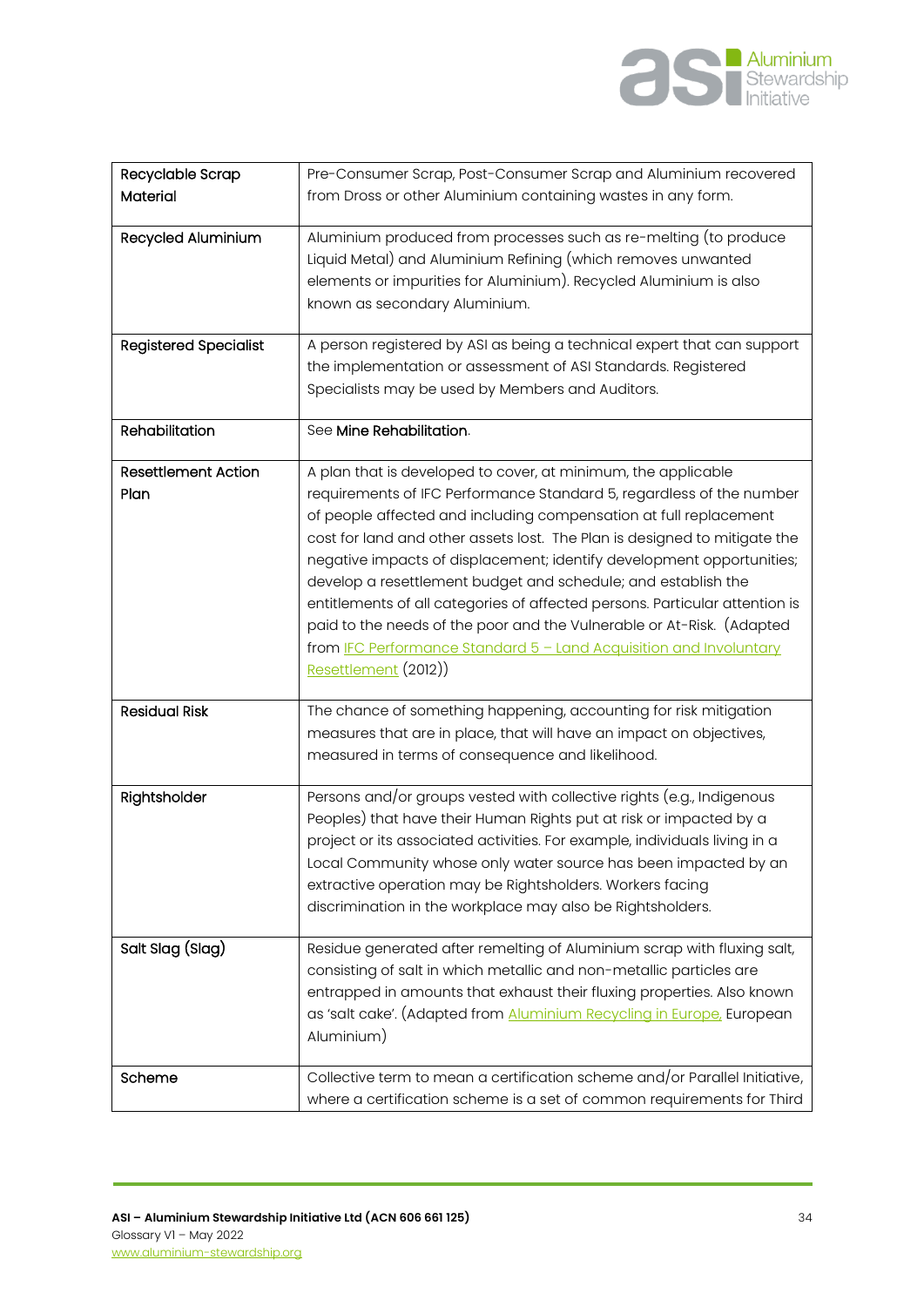

|                           | Party accredited Auditors conducting certification audits against a<br>certifiable Standard.                                                                                                                                                                                                                                                                                                                                                                                                                                                                                                                                                                                                                                                                          |
|---------------------------|-----------------------------------------------------------------------------------------------------------------------------------------------------------------------------------------------------------------------------------------------------------------------------------------------------------------------------------------------------------------------------------------------------------------------------------------------------------------------------------------------------------------------------------------------------------------------------------------------------------------------------------------------------------------------------------------------------------------------------------------------------------------------|
|                           | Examples of Certification Schemes include those for international<br>standards such as ISO 14001, ISO 45001, SA 8000, etc. or those for sector<br>or supply chain Standards with Third Party audits such as Forest<br>Stewardship Council or the Responsible Jewellery Council for their<br>respective chain of custody Standards.                                                                                                                                                                                                                                                                                                                                                                                                                                    |
|                           | And where a parallel initiative is a recognised Standards and<br>assessment program, similar to a Certification Scheme, but does not<br>result in certification.                                                                                                                                                                                                                                                                                                                                                                                                                                                                                                                                                                                                      |
|                           | Examples of parallel initiatives include those that are internationally<br>recognised but not part of a formal certification Scheme such as the<br>International Finance Corporation Standards or the Equator Principles<br>adopted by financial institutions, or other international Standards and<br>guidelines widely recognised such as the Global Reporting Initiative<br>Guidelines or the United Nations Declaration of Human Rights. Other<br>examples of parallel initiatives include specific sustainability schemes<br>only practised or recognised in a particular region or location, or for a<br>specific product or industry sector such as buildings or supply of<br>energy, or a particular part of the supply chain such as mining or<br>recycling. |
| Science-based<br>Approach | Action commensurate with what the latest climate science deems<br>necessary to meet the goals of the Paris Agreement - limiting global<br>warming to well-below 2°C above pre-industrial levels and pursuing<br>efforts to limit warming to 1.5°C.                                                                                                                                                                                                                                                                                                                                                                                                                                                                                                                    |
| Scope 1 GHG Emissions     | Direct Greenhouse Gas emissions from sources owned or Controlled by<br>a Facility. (The Greenhouse Gas Protocol)                                                                                                                                                                                                                                                                                                                                                                                                                                                                                                                                                                                                                                                      |
| Scope 2 GHG Emissions     | Indirect GHG emissions from consumption of purchased electricity,<br>heat or steam. (The Greenhouse Gas Protocol)                                                                                                                                                                                                                                                                                                                                                                                                                                                                                                                                                                                                                                                     |
| Scope 3 GHG Emissions     | Other indirect emissions, such as the extraction and production of<br>purchased materials and fuels, transport-related activities in vehicles<br>not owned or Controlled by the Entity, electricity-related activities (e.g.<br>transmission and distribution losses) not covered in Scope 2,<br>outsourced activities, Waste disposal, etc. (The Greenhouse Gas<br>Protocol)                                                                                                                                                                                                                                                                                                                                                                                         |
| Scope Change Audit        | An Audit type which enables a change to the Certification Scope.                                                                                                                                                                                                                                                                                                                                                                                                                                                                                                                                                                                                                                                                                                      |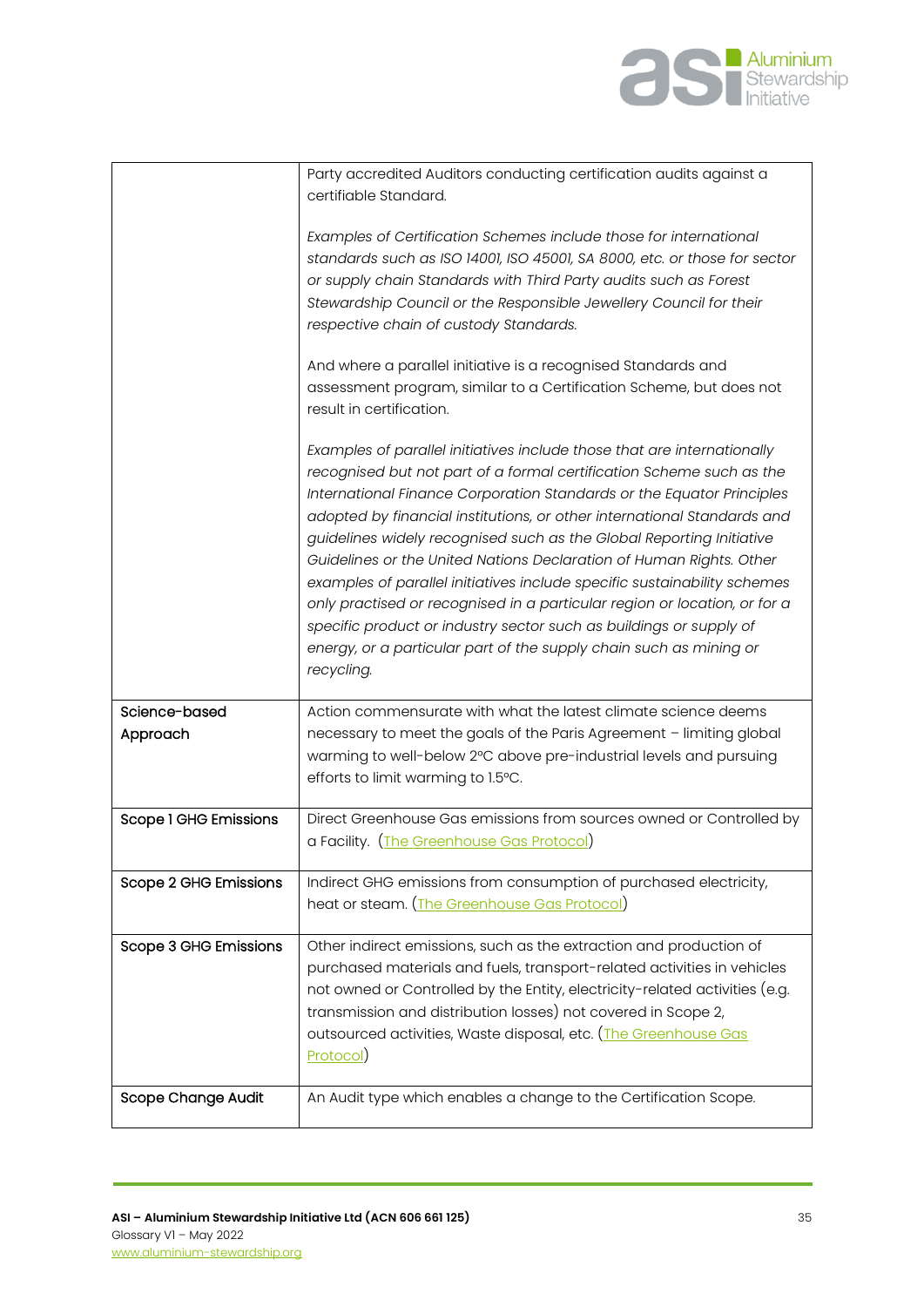

| Sectoral<br>Decarbonisation<br>Approach (SDA) | A scientifically informed method, developed by the Science Based<br>Targets Initiative for companies to set GHG Emission reduction targets<br>necessary to stay within a 2°C temperature rise above pre-industrial<br>levels.                                                                                                                                                                                                                                                                                                                                                                                         |
|-----------------------------------------------|-----------------------------------------------------------------------------------------------------------------------------------------------------------------------------------------------------------------------------------------------------------------------------------------------------------------------------------------------------------------------------------------------------------------------------------------------------------------------------------------------------------------------------------------------------------------------------------------------------------------------|
| Self Assessment                               | An assessment carried out by a Member seeking ASI Certification,<br>describing their Certification Scope and carrying out a preliminary<br>evaluation of their own performance against the applicable<br>requirements of the ASI Standard/s. The Self Assessment can be used<br>to gauge preparedness for a Certification Audit, identify the need for<br>any corrective action to improve performance, and to identify<br>Objective Evidence required during a Certification Audit.                                                                                                                                  |
| Semi-Fabrication                              | Rolling or extrusion of Casthouse Products, as an intermediate<br>processing stage for subsequent Material Conversion and/or further<br>downstream processing and manufacturing of finished products.<br>Examples of semi-fabricated products include sheet, foil, and can<br>stock; extruded rod, bar, shapes, pipe and tube; and other mill products<br>such as drawing stock, wire, powder and paste.                                                                                                                                                                                                              |
| <b>Significant Risk</b>                       | A Significant Risk is usually defined by a Member's or an Auditor's risk<br>processes. However, it should consider situations where there is a high<br>chance of:<br>Injury or illness to one or more people resulting in permanent<br>٠<br>partial impairment or disability or death<br>Long term irreversible impacts to the environment, sensitive<br>species, habitat, ecosystems or areas of cultural importance<br>affecting large numbers of the Local Community (one stakeholder<br>group) or multiple stakeholder groups and impacting on the Member's<br>ability to retain its 'social licence to operate'. |
| Slag                                          | See Salt Slag.                                                                                                                                                                                                                                                                                                                                                                                                                                                                                                                                                                                                        |
| <b>SME</b>                                    | Small and Medium-Sized Entities.                                                                                                                                                                                                                                                                                                                                                                                                                                                                                                                                                                                      |
| Spent Pot Lining (SPL)                        | A by-product of the Aluminium Smelting process generated from the<br>relining of electrolytic cells (pots). These contaminated pot linings<br>comprise a carbonaceous fraction, known as first cut SPL, and a<br>refractory material, referred to as second cut SPL. Both first and second<br>cut SPL are considered a Hazardous Waste because of their fluoride,<br>cyanide and reactive metal content. Also known as Spent Pot Liner or<br>Spent Cell Liner                                                                                                                                                         |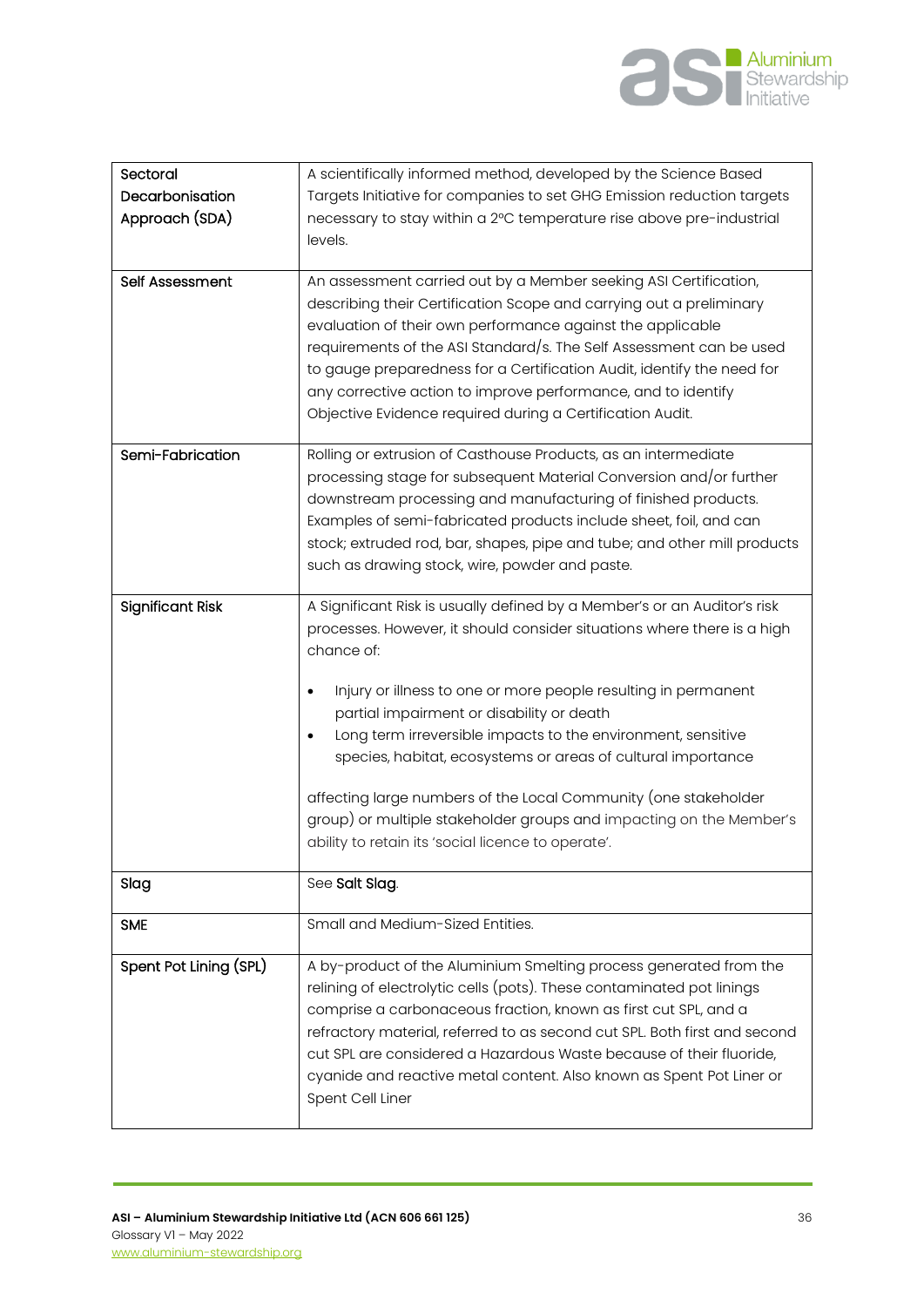

|                             | See also Treated and Untreated SPL.                                                                                                                                                                                                                                                                                                                                                        |
|-----------------------------|--------------------------------------------------------------------------------------------------------------------------------------------------------------------------------------------------------------------------------------------------------------------------------------------------------------------------------------------------------------------------------------------|
| Spills and (or) Leakage     | Accidental release of a hazardous substance that can affect human<br>health, land, vegetation, water bodies, and ground water. (Adapted<br>from GRI Standards Glossary, 2021 p17).                                                                                                                                                                                                         |
| <b>Stakeholders</b>         | Persons or groups who are directly or indirectly affected by a project<br>and its Associated Facilities, as well as those who may have interests in<br>a project and/or the ability to influence its outcome, either positively or<br>negatively. From a Due Diligence perspective impacted Stakeholders<br>will be the priority for engagement and may include but are not limited<br>to: |
|                             | Workers (including local and Migrant Workers) and Labour Unions<br>$\bullet$<br>Landowners and other resource users<br>$\bullet$<br>Artisanal miners<br>$\bullet$<br>Governments (local, regional and national)<br>Civil society organisations, including environmental and<br>Community-based organisations and local Human Rights<br>defenders                                           |
|                             | Additionally, interested Stakeholders that may be important for<br>meaningful engagement can include:                                                                                                                                                                                                                                                                                      |
|                             | Industry peers<br>$\bullet$<br>Investors/shareholders<br>$\bullet$<br><b>Business partners</b><br>$\bullet$<br>Scientific community<br>$\bullet$<br>The media<br>$\bullet$<br>Ecosystems and biodiversity features (represented by advocates)<br>(Derived from the OECD Due Diligence Guidance for Meaningful<br>Stakeholder Engagement in the Extractives Sector)                         |
| Standard                    | Document that provides, for common and repeated use, rules,                                                                                                                                                                                                                                                                                                                                |
|                             | guidelines or characteristic for products or related processes and<br>production methods, with which compliance is voluntary. (ISEAL Code of<br>Good Practice for Setting Social and Environmental Standards)<br>See also 'ASI Standards'.                                                                                                                                                 |
| Statement of<br>Conformance | The Statement of Conformance is completed and signed by the Lead<br>Auditor, and includes:                                                                                                                                                                                                                                                                                                 |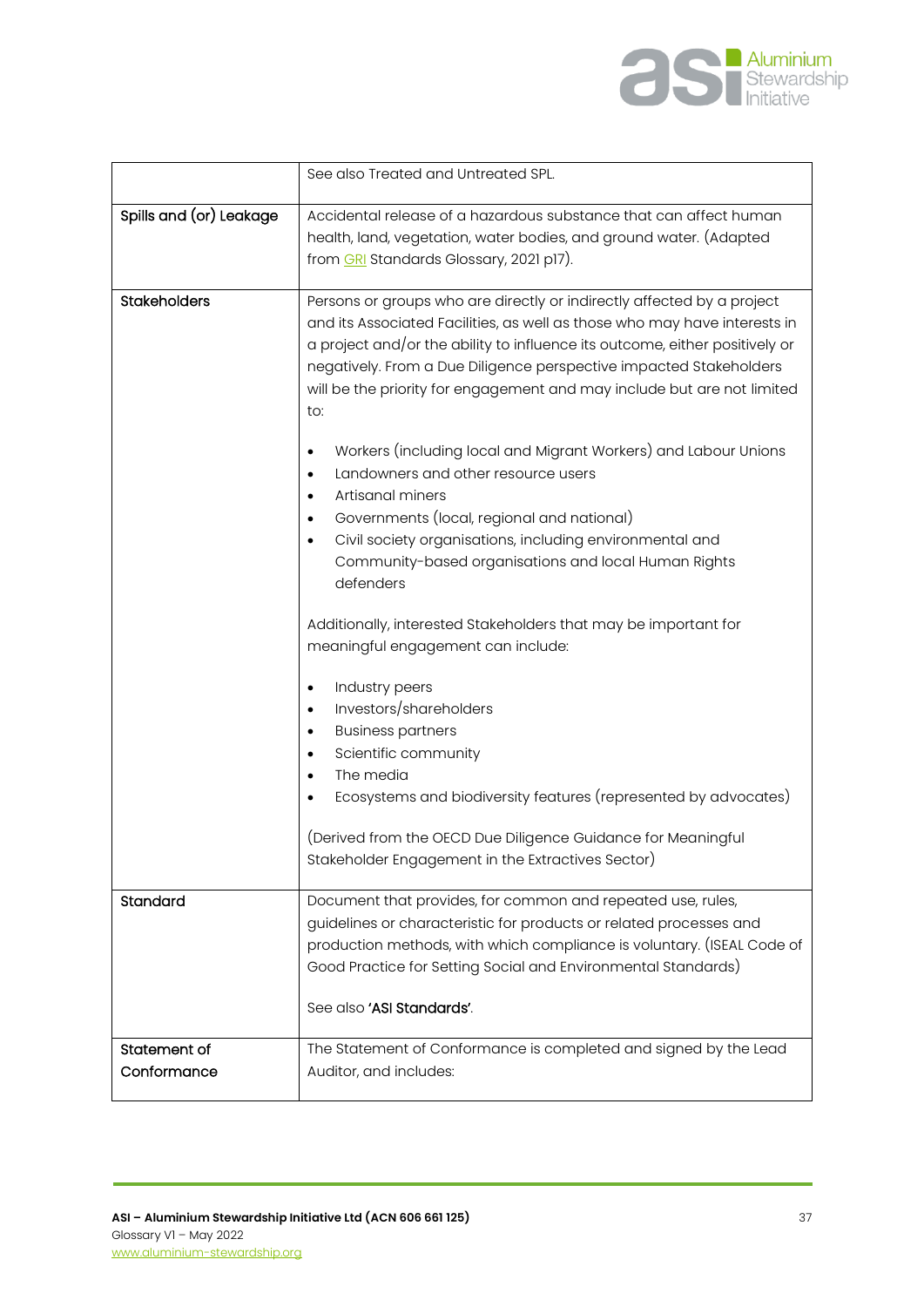

|                                 | The overall determination of Conformance for the Member's                                                                                       |
|---------------------------------|-------------------------------------------------------------------------------------------------------------------------------------------------|
|                                 | defined Certification Scope, for the purposes of issuing Certification.                                                                         |
|                                 | Confirmation of the conditions under which the Audit was conducted,                                                                             |
|                                 | including that there were no material conflicts of interest present.                                                                            |
|                                 |                                                                                                                                                 |
| <b>Suggested Business</b>       | A situation where the Policies, systems, procedures and processes are                                                                           |
| Improvement                     | in Conformance with the applicable ASI Standard/s, but where an                                                                                 |
|                                 | Auditor determines that there is scope to improve these current                                                                                 |
|                                 | processes. A Suggested Business Improvement is offered without                                                                                  |
|                                 | prejudice, and its implementation is not mandatory. Subsequent Audits                                                                           |
|                                 | shall not be based on the implementation, or lack thereof, of a                                                                                 |
|                                 | Suggested Business Improvement.                                                                                                                 |
| <b>Summary Audit Report</b>     | An extract from the Audit Report that is published on the ASI website.                                                                          |
|                                 |                                                                                                                                                 |
| Supplementary<br>Information    | Additional information that can be included in CoC Documents, such<br>as: identify CoC Material shipped via third parties; to provide reference |
|                                 | to additional certifications or accreditations beyond ASI Certification                                                                         |
|                                 | applying to the CoC Material or supplying Entity; additional claims                                                                             |
|                                 | about origin, source or practices in the supply chain; or other general                                                                         |
|                                 | information via website links.                                                                                                                  |
|                                 |                                                                                                                                                 |
| <b>Surveillance Audit</b>       | An independent review within the Certification Period conducted by an                                                                           |
|                                 | Auditor to provide assurance that the Member continues to conform to                                                                            |
|                                 | the applicable ASI Standard/s within the defined Certification Scope.                                                                           |
| Sustainability                  | The Sustainability Components are built into the structure of the ASI                                                                           |
| Components                      | Performance Standard, namely:                                                                                                                   |
|                                 |                                                                                                                                                 |
|                                 | Governance<br>Environmental                                                                                                                     |
|                                 | Social.                                                                                                                                         |
|                                 |                                                                                                                                                 |
| Sustainability Data             | Data that can be included in CoC Documents that supports the social,                                                                            |
|                                 | environmental and/or economic benefits of ASI Aluminium.                                                                                        |
| <b>Sustainability Reporting</b> | Reports published by a company or organisation about the economic,                                                                              |
|                                 | environmental and social impacts caused by its everyday activities.                                                                             |
|                                 | (Adapted from the Global Reporting Initiative). The reporting may be                                                                            |
|                                 | done in one report or through the combination of various types of                                                                               |
|                                 | information made publicly available by the Entity.                                                                                              |
|                                 |                                                                                                                                                 |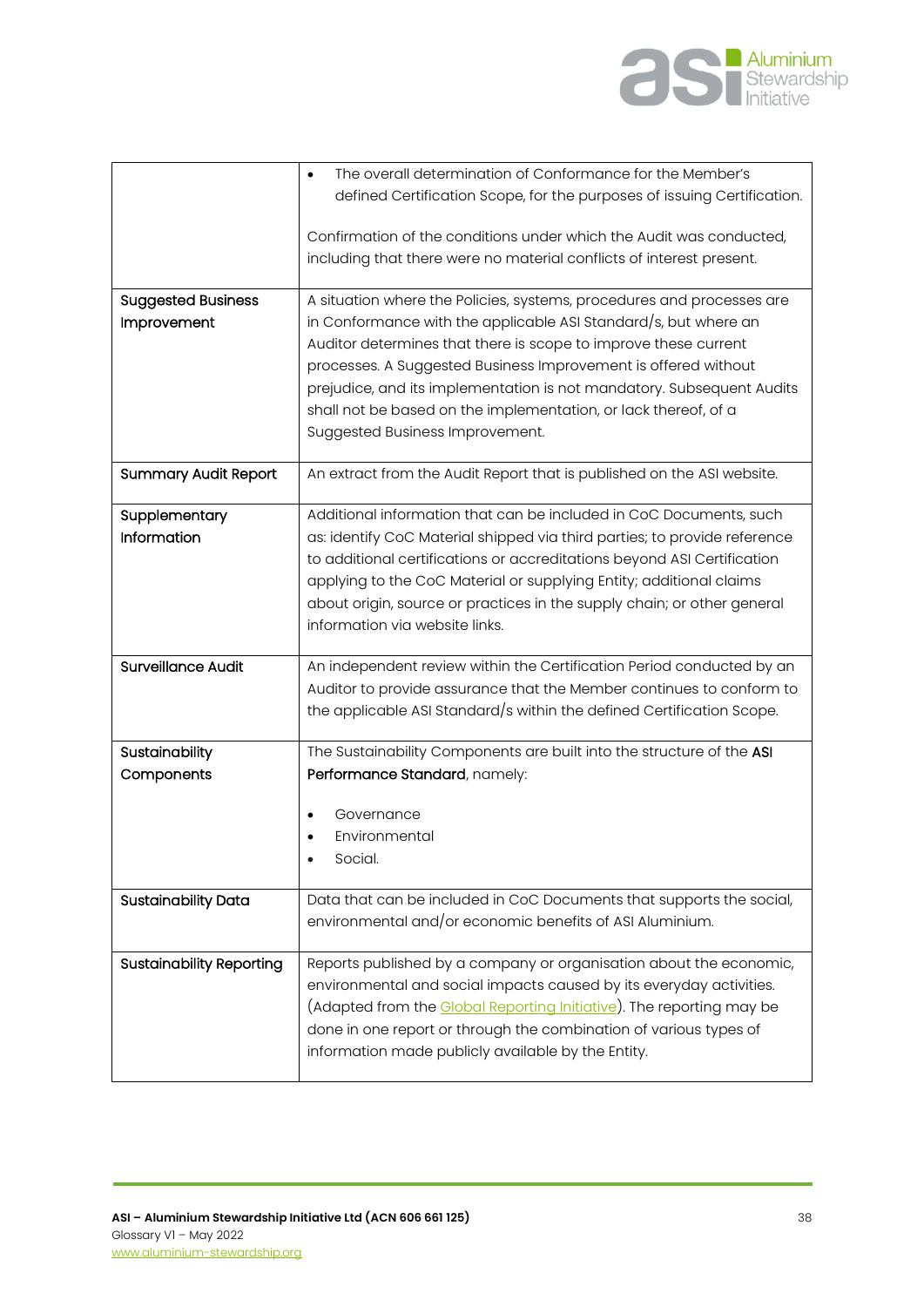

| <b>Third Party</b>                               | A person or body independent of the person or organisation being<br>evaluated, and of material interests in that person or organisation.                                                                                                                                                                                                                                                                                                                                                                                                                                                                                                                                                                                                                                                             |
|--------------------------------------------------|------------------------------------------------------------------------------------------------------------------------------------------------------------------------------------------------------------------------------------------------------------------------------------------------------------------------------------------------------------------------------------------------------------------------------------------------------------------------------------------------------------------------------------------------------------------------------------------------------------------------------------------------------------------------------------------------------------------------------------------------------------------------------------------------------|
| Trader                                           | An independent Third Party who buys and sells Bauxite, Alumina and/or<br>Aluminium between producers and purchaser directly or indirectly.<br>When the Bauxite, Alumina and/or Aluminium is under the control of the<br>Trader it may be mixed but is not transformed in any way.                                                                                                                                                                                                                                                                                                                                                                                                                                                                                                                    |
| <b>Treated Spent Pot Lining</b><br>(Treated SPL) | SPL that has been treated, either fully or partially, to alter its reactive<br>properties and to eliminate its hazardous properties, including<br>processes to detoxify or remove/neutralise fluoride and cyanide<br>compounds.                                                                                                                                                                                                                                                                                                                                                                                                                                                                                                                                                                      |
| Untreated Spent Pot<br>Lining (Untreated SPL)    | SPL that has not been treated, either fully or partially, to alter its reactive<br>properties and to eliminate its hazardous properties.                                                                                                                                                                                                                                                                                                                                                                                                                                                                                                                                                                                                                                                             |
| Violence and<br>Harassment                       | Range of unacceptable behaviours and practices, or threats thereof,<br>whether a single occurrence or repeated, that aim at, result in, or are<br>likely to result in physical, psychological, sexual or economic harm, and<br>includes gender-based violence and harassment (from $\underline{\mathsf{ILO}}$ 190 1(a))                                                                                                                                                                                                                                                                                                                                                                                                                                                                              |
| Visitor                                          | A person visiting an Entity's Facility or operation or location under the<br>Entity's Control who is not a Worker at the Facility or operation or<br>location.                                                                                                                                                                                                                                                                                                                                                                                                                                                                                                                                                                                                                                       |
| Vulnerable or At-Risk                            | Those at risk of having their rights denied or who lack the capacity or<br>means to secure them.                                                                                                                                                                                                                                                                                                                                                                                                                                                                                                                                                                                                                                                                                                     |
| Waste                                            | A term to encompass Hazardous Waste and Non-Hazardous Waste.                                                                                                                                                                                                                                                                                                                                                                                                                                                                                                                                                                                                                                                                                                                                         |
| <b>Waste Mitigation</b><br>Hierarchy             | The Waste Mitigation Hierarchy can be summarised as a set of process<br>options from most favourable to least favourable to protect human<br>health and the environment from impacts associated with the<br>generation, storage, handling, treatment, transportation and disposal of<br>Waste. The hierarchy aims to maximise the benefits from raw materials<br>and process operations, so as to minimise the generation of Waste. It<br>incorporates the concepts of reuse, recycling and recovery as follows<br>(in order of preferred to least preferred options):<br>Avoidance, including action to prevent or reduce the amount of<br>1.<br>waste generated by households, industry and all levels of<br>government;<br>Resource recovery, including re-use, recycling, reprocessing and<br>2. |
|                                                  | energy recovery, consistent with the most efficient use of the<br>recovered resources;                                                                                                                                                                                                                                                                                                                                                                                                                                                                                                                                                                                                                                                                                                               |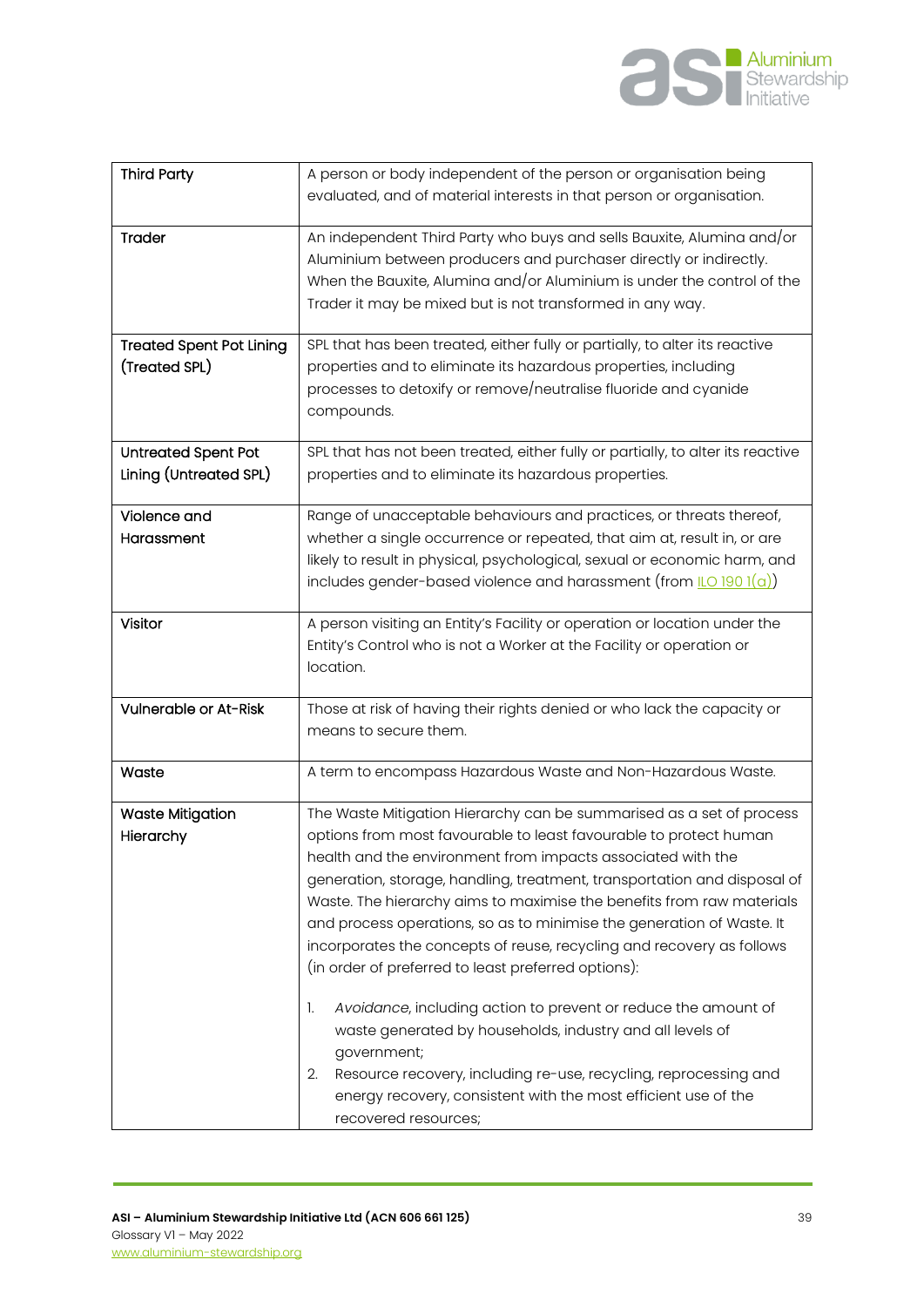

|                       | Disposal, including management of all disposal options in the most<br>3.   |
|-----------------------|----------------------------------------------------------------------------|
|                       | environmentally responsible manner.                                        |
|                       |                                                                            |
|                       | (Adapted from <i>Environmental Protection Authority NSW</i> and the        |
|                       | <b>European Union Waste Framework Directive)</b>                           |
|                       |                                                                            |
| Watershed             | An area of land that drains all the streams and rainfall to a common       |
|                       | outlet such as the outflow of a reservoir, mouth of a bay, or any point    |
|                       | along a stream channel. The word watershed is sometimes used               |
|                       |                                                                            |
|                       | interchangeably with drainage basin or catchment. (Adapted from            |
|                       | United States Geological Survey (USGS))                                    |
| <b>Working Time</b>   | The time in which the persons employed are at the disposal of the          |
|                       | employer. (Adapted from <i>LO/IFC Better Work - Guidance Sheet -</i>       |
|                       | <b>Working Time</b>                                                        |
|                       |                                                                            |
|                       | See also Overtime.                                                         |
|                       |                                                                            |
| <b>World Heritage</b> | Sites established under the UNESCO World Heritage Convention of 1972.      |
| Properties            | ASI's Criteria aligns with the International Council on Mining and Metals  |
|                       | (ICMM) 2003 Position Statement on Mining and Protected Areas.              |
|                       | (International Council on Mining and Metals, 2003)                         |
|                       |                                                                            |
| Workers               | Includes employees (individuals who have entered into or who work          |
|                       | under a contract of employment or a contract of service or                 |
|                       | apprenticeship, whether express or implied and whether oral or in          |
|                       | writing, or as defined by Applicable Law); and Contractors (an             |
|                       | individual, company or other legal entity that carries out work or         |
|                       | performs services pursuant to a contract for services). For the            |
|                       | avoidance of doubt, Workers include Migrant Workers. (Adapted from         |
|                       | Responsible Jewellery Council Code of Practices 2013)                      |
|                       |                                                                            |
| Worst Forms of Child  | Defined under ILO Convention 182 as:                                       |
| Labour                |                                                                            |
|                       | All forms of slavery - including the trafficking of children, debt<br>a.   |
|                       | bondage, forced and compulsory labour, and the use of children in          |
|                       | armed conflict.                                                            |
|                       | The use, procuring or offering of a child for prostitution, for the<br>b.  |
|                       | production of pornography or for pornographic purposes.                    |
|                       | The use, procuring or offering of a child for illicit activities, in<br>C. |
|                       | particular the production and trafficking of drugs.                        |
|                       |                                                                            |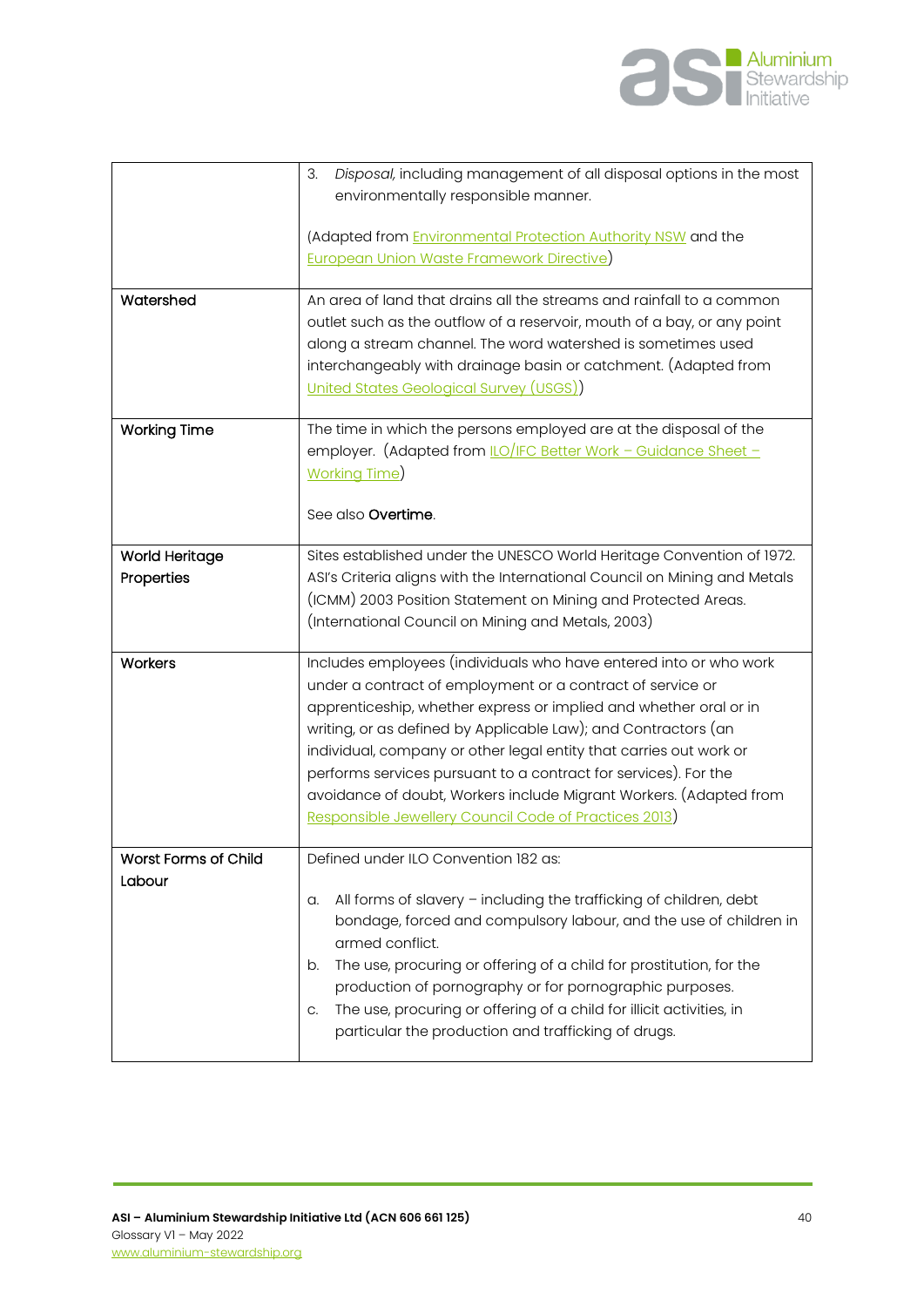

| Work which is likely to harm the health, safety or morals of the child as a |
|-----------------------------------------------------------------------------|
| consequence of its nature or the circumstances under which it is            |
| carried out.                                                                |
|                                                                             |